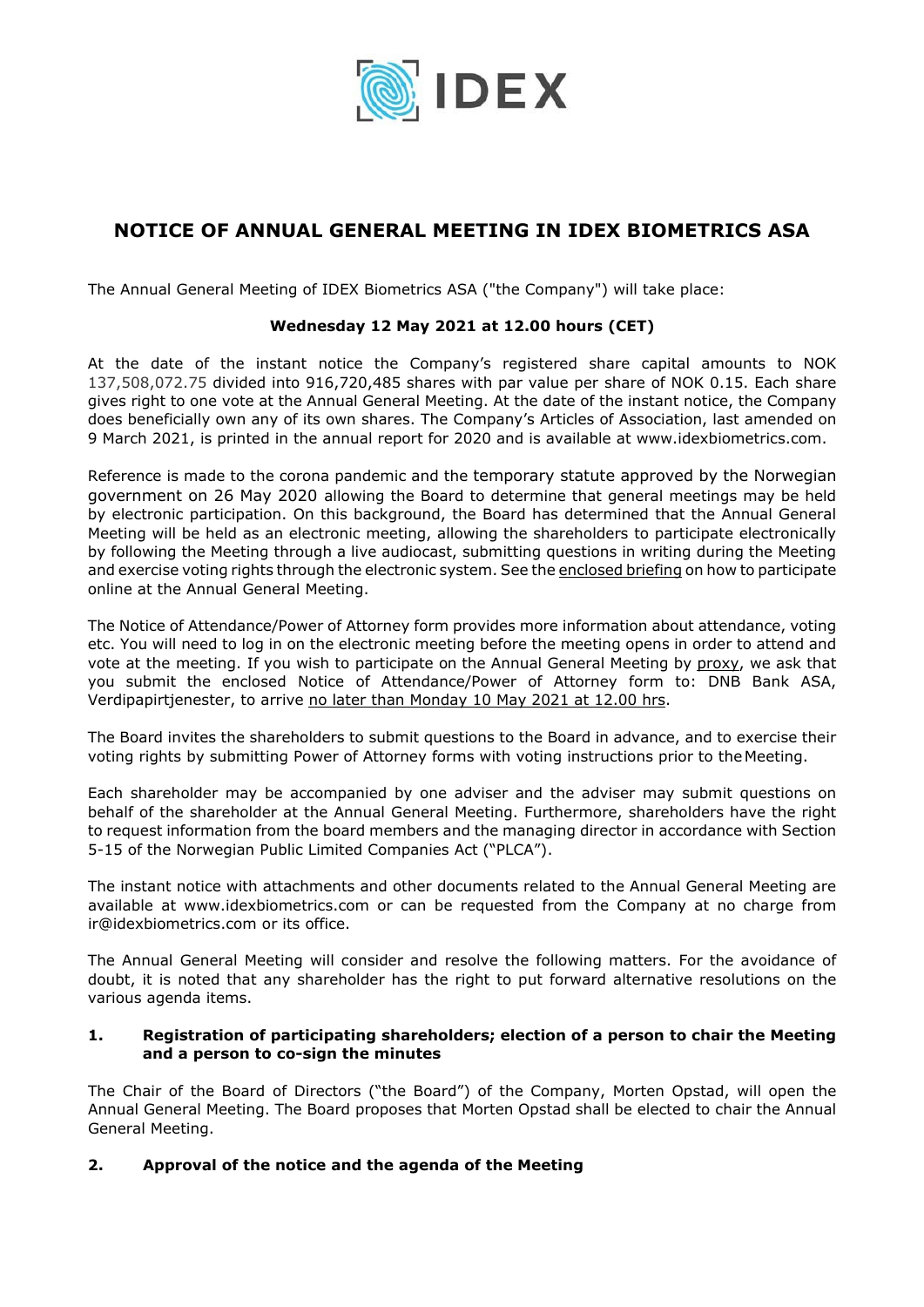# **3. Approval of the Annual Report and Annual Financial Statements for 2020**

The annual report and the annual financial statements for 2020 are available at www.idexbiometrics.com or can be requested from the Company at no charge from ir@idexbiometrics.com or its office. The Board proposes that the 2020 Annual Report and Annual Financial Statements for IDEX Biometrics ASA and the IDEX Group shall be approved in all respects.

#### **4. Guidelines for remuneration of the management**

Pursuant to Section 6-16a of the PLCA, the Board has prepared guidelines for remuneration of executive management. The guidelines, which shall be approved by the Annual General Meeting, is attached to this notice as Appendix 1.

The Board proposes the following resolution:

*The Annual General Meeting approves the guidelines on executive remuneration, conf. Section 6-16a of the PLCA, as presented by the Board to the Annual General Meeting and attached to these minutes as Appendix 1. The Board may only under special circumstances deviate from the guidelines and only to the extent allowed and in accordance with the procedures as set out in the guidelines.* 

#### **5. Authorizations to the Board to issue new shares**

Reference is made to the private placement of shares in the Company on 15 March 2021, which fully utilized the board authorization to increase the Company's share capital resolved by the Extraordinary General Meeting on 15 December 2020.

The Company customarily has board authorizations in place to increase the share capital in connection with private placements and rights issues. Generally, as the Company is working to further develop its business operations, it may be necessary that the Board is able to commit transactions on a short notice. The required 21-days' notice for a general meeting may delay this process.

The Board proposes the renewal of board authorizations to issue shares, which authorizations would expire on the date of the 2022 Annual General Meeting, however no later than 30 June 2022.

The Board proposes that the board authorizations shall be maximized individually and collectively to a total nominal value of NOK 13,750,807.27, representing 10 per cent of the registered share capital of the Company at the time of this authorization.

By reason of the above, the Board proposes the adoption of the following separate authorizations to the Board to issue shares:

#### *(a) Board authorization to issue shares in private placements*

- *1. The Board of Directors of IDEX Biometrics ASA ("the Company") is authorized to accomplish one or more share capital increases by issuing new shares. The total amount by which the share capital may be increased is NOK 13,750,807.27 (representing 10 per cent of the registered share capital of the Company). Moreover, under no circumstances shall the sum of capital increases that may be accomplished by the Board collectively under agenda item 5 subitems (a) and (b) exceed NOK 13,750,807.27. Any previous authorizations given to the Board to issue shares shall be, and hereby are, withdrawn with effect from the date this authorization is registered in the Register of Business Enterprises (not including, for the avoidance of doubt, the other authorizations contained in this agenda item 5 and in agenda items 7 and 9, as well as the resolution in item 7.2 in the minutes from the 2020 Annual General Meeting).*
- *2. The authorization may be used in connection with private placements and share issues to suitable investors (may be existing and/or new shareholders, hereunder employees in the Company) in order to raise additional capital for the Company. The authorization does not comprise share capital increases in connection with mergers, cf. Section 13-5 of the PLCA.*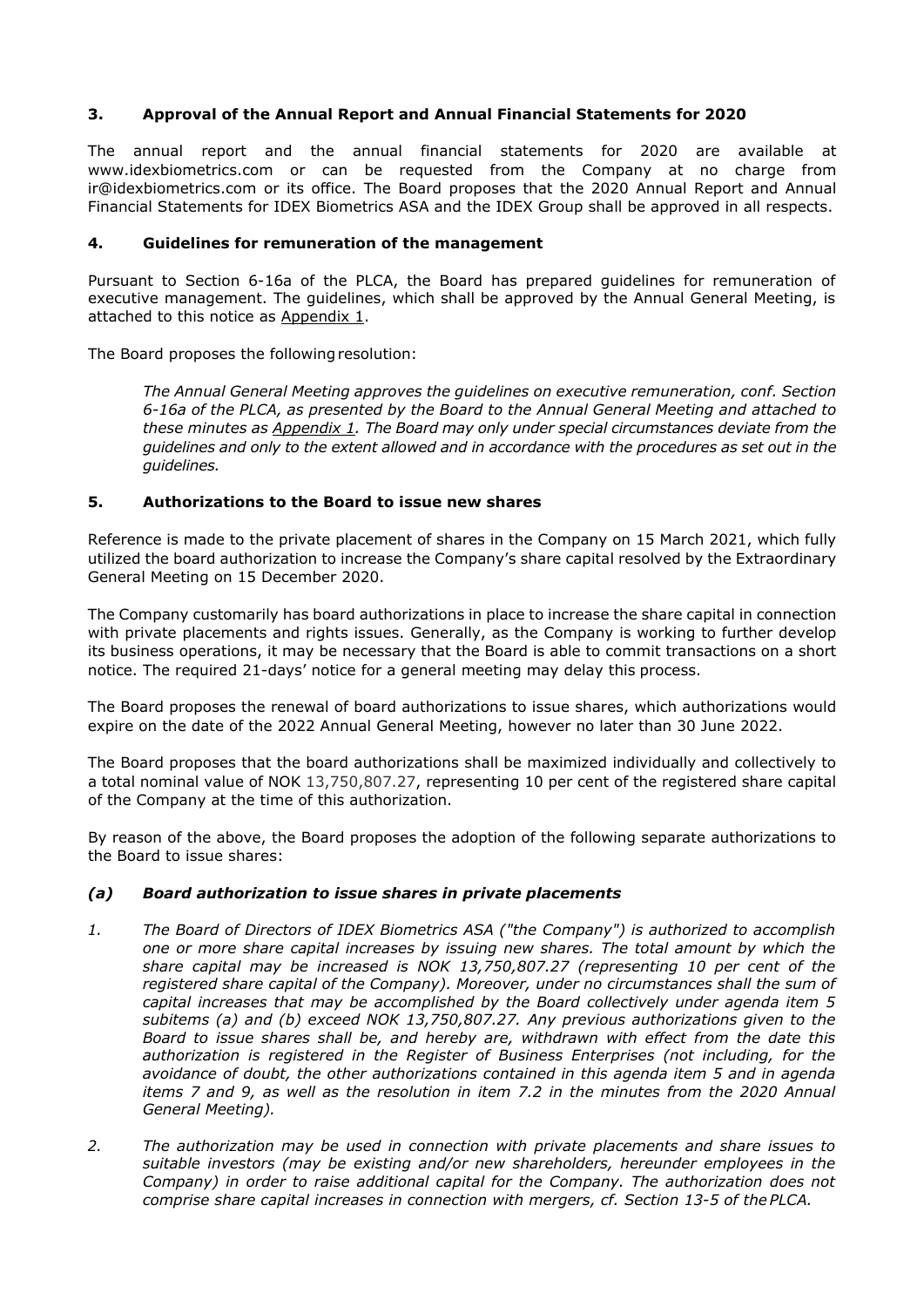- *3. In the event the Company's share capital or nominal value per share is changed by way of a capitalization issue, stock split, stock consolidation, share capital reduction by way of reduction of the par value etc., the maximum nominal value of the shares that may be issued under this authorization shall be adjusted accordingly.*
- *4. Existing shareholders are waiving their pre-emptive right to subscribe for shares according to the PLCA in the event of a share capital increase as authorized herein.*
- *5. The Board is authorized to decide upon the subscription terms, including issue price, date of payment and the subscribers' right to sell shares to others.*
- *6. Payment of share capital in connection with a share capital increase authorized herein may be made by way of non-cash contribution and other special subscription terms, as same are provided in Section 10-2 of the PLCA.*
- *7. The Annual General Meeting authorizes the Board to amend the Company's Articles of Association concerning the size of the share capital and number of outstanding shares when the instant authorization is used.*
- *8. The authorization shall be valid until the 2022 Annual General Meeting, but not later than 30 June 2022.*
- *9. The new shares, which may be subscribed for according to this authorization, shall have right to dividends declared subsequent to the subscriber having paid the subscription price and the associated share capital increase having been registered in the Register of Business Enterprises. In other respects, the shares shall have shareholder rights from the time of issuance, unless the Board determines otherwise.*
- *10. Shares that are not fully paid cannot be transferred or sold.*

#### *(b) Board authorization to issue shares in rights issues*

- *1. The Board of Directors of IDEX Biometrics ASA ("the Company") is authorized to accomplish one or more share capital increases by issuing new shares. The total amount by which the share capital may be increased is NOK 13,750,807.27 (representing 10 per cent of the registered share capital of the Company). Moreover, under no circumstances shall the sum of capital increases that may be accomplished by the Board collectively under agenda item 5 subitems (a) and (b) exceed NOK 13,750,807.27. Any previous authorizations given to the Board to issue shares shall be, and hereby are, withdrawn with effect from the date this authorization is registered in the Register of Business Enterprises (not including, for the avoidance of doubt, the other authorizations contained in this agenda item 5 and in agenda items 7 and 9, as well as the resolution in item 7.2 in the minutes from the 2020 Annual General Meeting).*
- *2. The instant authorization may be used in connection with rights issue to existing shareholders of the Company in order to raise additional capital for the Company. The authorization does not comprise share capital increases in connection with mergers, cf. Section 13-5 of the PLCA.*
- *3. In the event the Company's share capital or nominal value per share is changed by way of a capitalization issue, stock split, stock consolidation, share capital reduction by way of reduction of the par value etc., the maximum nominal value of the shares that may be issued under this authorization shall be adjusted accordingly.*
- *4. The Board is authorized to decide upon the subscription terms, including issue price, date of payment and the subscribers' right to sell shares to others.*
- *5. Payment of share capital in connection with a share capital increase authorized herein may be made by way of non-cash contribution and other special subscription terms, as same are provided in Section 10-2 of the PLCA.*
- *6. The Annual General Meeting authorizes the Board to amend the Company's Articles of Association concerning the size of the share capital and number of outstanding shares when the instant authorization is used.*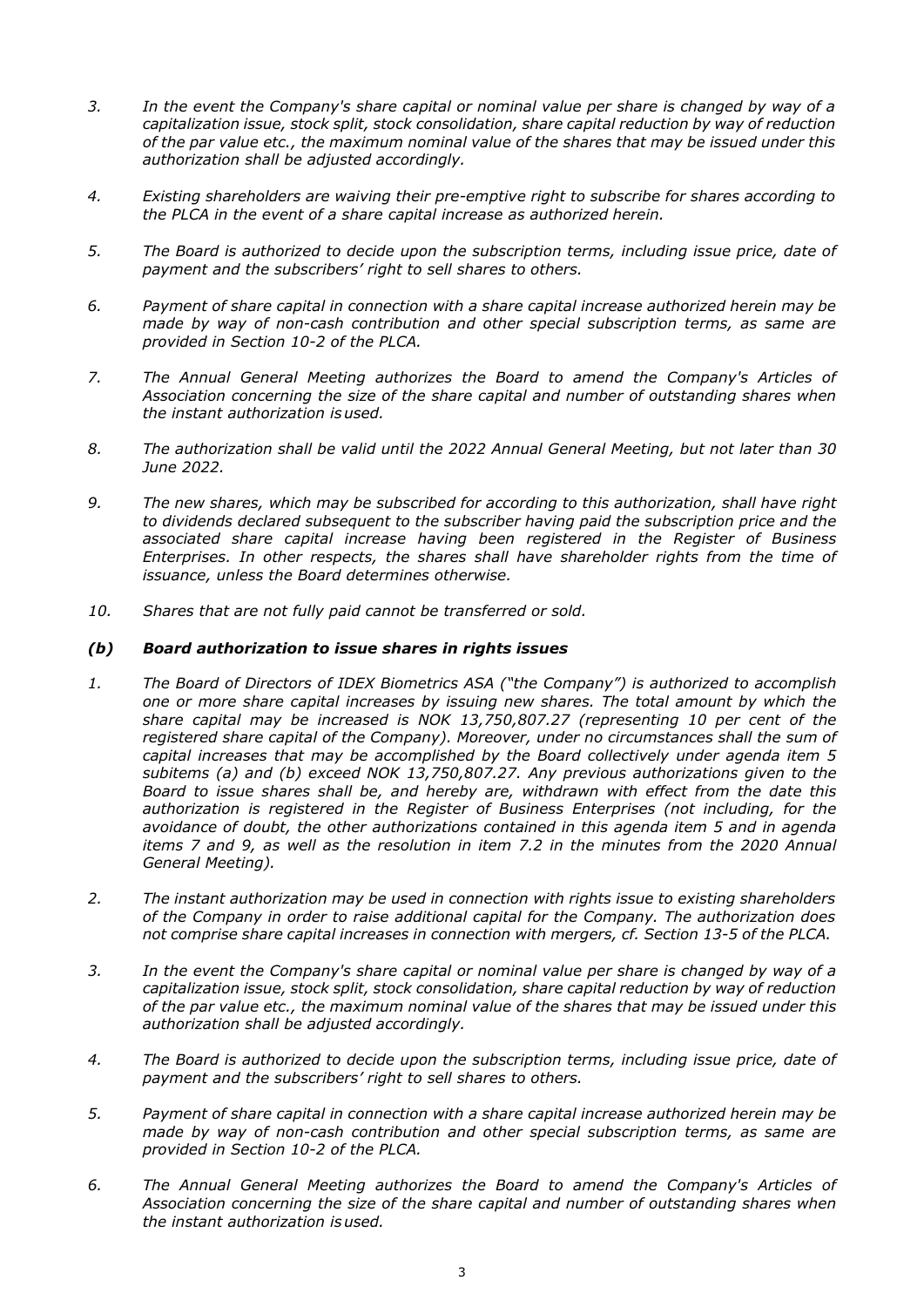- *7. The authorization shall be valid until the 2022 Annual General Meeting, but not later than 30 June 2022.*
- *8. The new shares, which may be subscribed for according to this authorization, shall have right to dividends declared subsequent to the subscriber having paid the subscription price and the associated share capital increase having been registered in the Register of Business Enterprises. In other respects, the shares shall have shareholder rights from the time of issuance, unless the Board determines otherwise.*
- *9. Shares that are not fully paid cannot be transferred or sold.*

#### **6. 2021 Subscription Rights Incentive Plan**

On 15 May 2020, the Annual General Meeting resolved to renew previous resolutions providing for the grant of independent subscription rights as part of the Company's incentive program. Consistent with past practice, the former plan is closed each time a new plan is implemented, meaning that no further subscription rights will be granted under the former plans.

Independent subscription rights cannot be exercised beyond five years from the date of the resolution by the general meeting. In order for the Company to continue with a consistent life span of minimum four years and consistent vesting schedules on future grants, the Board proposes the adoption of a new subscription rights program for the coming one-year period.

The Board proposes that the maximum number of independent subscription rights that may be granted under the 2021 plan shall be limited to 10 (ten) per cent of the registered number of shares in the Company at the time of this resolution. The grants are also limited to provide that the number of issued and outstanding subscription rights under all of the Company's subscription right plans shall not exceed 10 (ten) per cent of the registered number of shares in the Company at any given time.

The Board proposes that the Annual General Meeting passes a resolution for the issuance of subscription rights to employees and individual contractors performing similar work of/for the Company, its subsidiaries and associated companies.

The Board considers that incentive subscription rights contribute to retention and motivation of employees and individual contractors by allowing them to share the rewards resulting from their efforts.

In order for the 2021 Subscription Rights Incentive Plan to qualify under the US tax code, the plan document for the 2021 Subscription Rights Incentive Plan, which has been adopted by the Board (subject to the resolution set out in section 6.1 below), must also be approved by the Company's shareholders. This document is included by reference as Appendix 2 to this Notice, and is available at the Company's website, www.idexbiometrics.com.

The Board proposes the following resolution to be approved by the Annual General Meeting:

#### **6.1 Approval of the 2021 Subscription Rights Incentive Plan**

*The Annual General Meeting resolves a new 2021 Subscription Rights Incentive Plan, whereby the Company may issue independent subscription rights to employees of IDEX Biometrics ASA and its subsidiaries and associated companies (hereinafter collectively referred to as "the Company"), and to individual contractors performing similar work.* 

*For the avoidance of doubt, the foregoing also includes grants of subscription rights to employees of and individual contractors to IDEX America Inc., a wholly owned subsidiary of the Company duly organized and existing under the laws of the State of Delaware and/or other employees or individual contractors within the IDEX Group of Companies who are US citizens, US residents within the meaning of Section 7701 of the U.S. Internal Revenue Code of 1986, as amended, and US non-residents who accrue benefits under the Subscription Rights Incentive Plan during a period of US employment.* 

*Each subscription right shall entitle the holder to demand the issuance of one share in the Company. In the event the Company's share capital or number of shares or kind of shares is*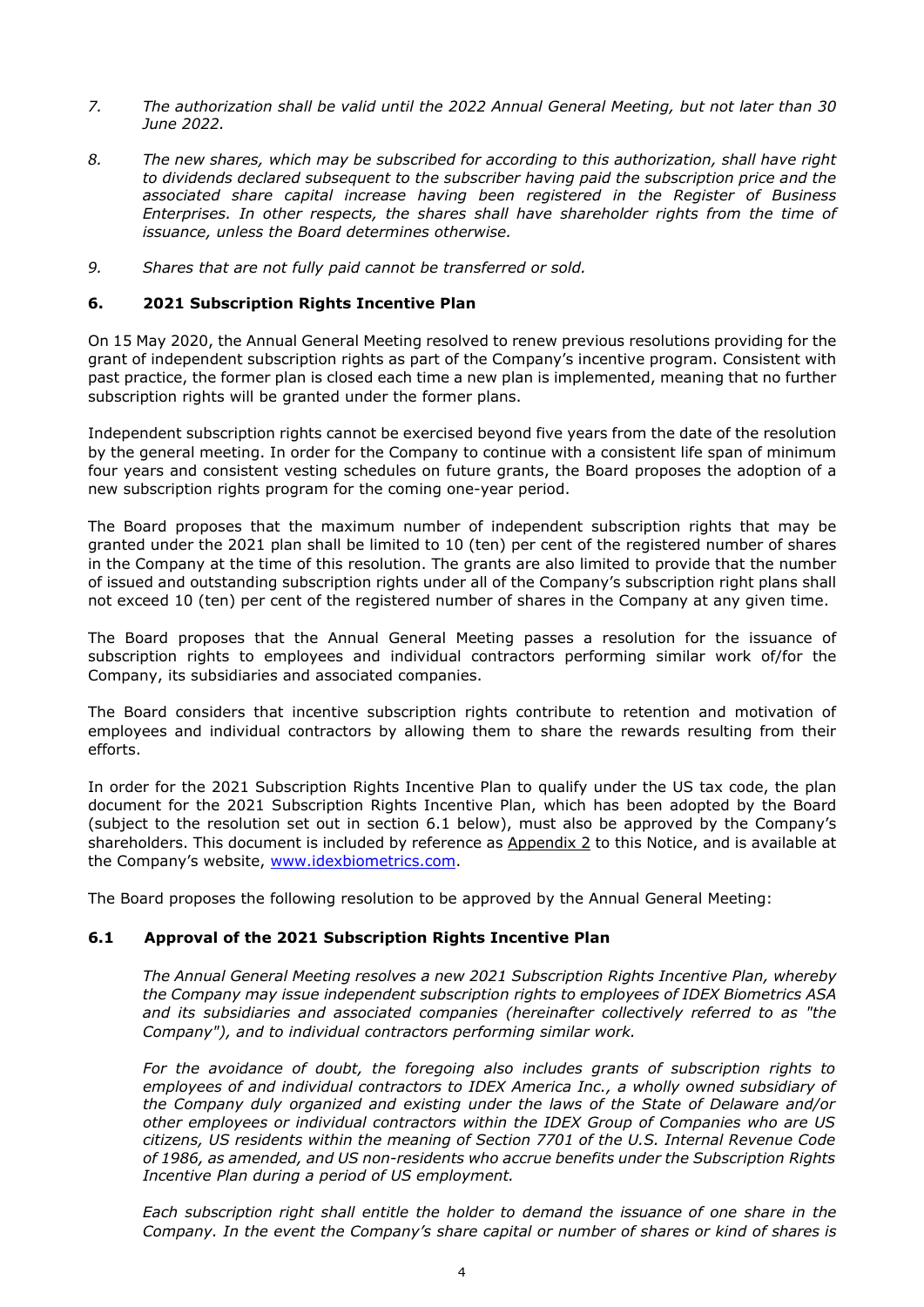*changed by way of a capitalization issue, stock split, stock consolidation, spin-off, combination or exchange of shares, recapitalization, merger, consolidation, distribution to stockholders other than a normal cash dividend, or other change in the Company's corporate or capital structure that constitutes an equity restructuring transaction etc., the maximum number of subscription rights, the kind of shares to be issued under each subscription right and the consideration for the shares to be issued in the Company upon exercise of the subscription rights, shall be adjusted accordingly and rounded downwards to the nearest whole number.* 

*The number of subscription rights which may be issued shall be a minimum of one subscription right and a maximum of 91,672,048 subscription rights; limited, however, so that the number of issued and outstanding subscription rights under all of the Company's subscription right programs shall not exceed 10 (ten) per cent of the registered number of shares in the Company at any given time.* 

*The subscription rights must be subscribed for by latest the day immediately preceding the 2022 Annual General Meeting.* 

*The subscription rights will be granted for no consideration.* 

*The subscription rights shall be non-assignable otherwise than by will or by the laws of descent and distribution.* 

*The vesting schedule for the subscription rights shall be 25 per cent each year beginning one year from the Vesting Commencement date. The Vesting Commencement date shall be the latest of the following dates before the date of grant of the subscription rights; (i) 15 January, (ii) 15 April, (iii) 15 July or (iv) 15 October. The Board may decide to establish an accelerated vesting schedule, if deemed appropriate. The purpose of a vesting schedule is to balance short-term incentive effect and long-term retention.* 

*Except as otherwise expressly determined by the Board, in the event of a Change of Control, subscription rights shall accelerate and immediately become 100 per cent vested as of the date of the consummation of the Change of Control. For the purpose of this paragraph, Change of Control shall have such customary definition as set out by the Board in the more detailed rules of the subscription rights plan.* 

*The Board shall establish the further rules and procedures in regard to vesting and exercise in cases of resignation or other termination of employment or contract, including subsequent time frames to allow completion of exercise after termination. If deemed appropriate, the Board may decide to establish certain milestones or criteria for vesting and exercise of the subscription rights.* 

*In connection with the issuance of subscription rights, and the exercise of any of the subscription rights and the resulting share capital increase in the Company, the existing shareholders are waiving their preferential right to subscribe for subscription rights or shares, as the case may be, according to the PLCA.*

*As consideration for the shares to be issued in the Company upon exercise of the subscription rights hereunder, the holders of the subscription rights shall pay to the Company a sum per share, which at least shall equal the greater of (i) the average closing price of the Company's share reported by Oslo Børs over ten trading days immediately preceding the date of grant of the subscription rights, and (ii) the closing price of the Company's share reported by Oslo Børs on the trading day immediately preceding the date of grant of the subscription rights. Notwithstanding the foregoing, if the subscription right holder is an owner of 10 per cent or more of the Company's shares, in the case of a grant which is an Incentive Stock Option under the US Internal Revenue Code, the exercise price shall be not less than at least 110 per cent of the greater of (i) the average closing price of the Company's share as reported by Oslo Børs over ten trading days immediately preceding the date of grant of the subscription rights and (ii) the closing price of the Company's share as reported by Oslo Børs on the trading day immediately preceding the date of grant of the subscription rights.* 

*The Board may determine, in its sole discretion and in cases of particular circumstances, that the subscription right exercise price per share shall be lower than the actual or average fair*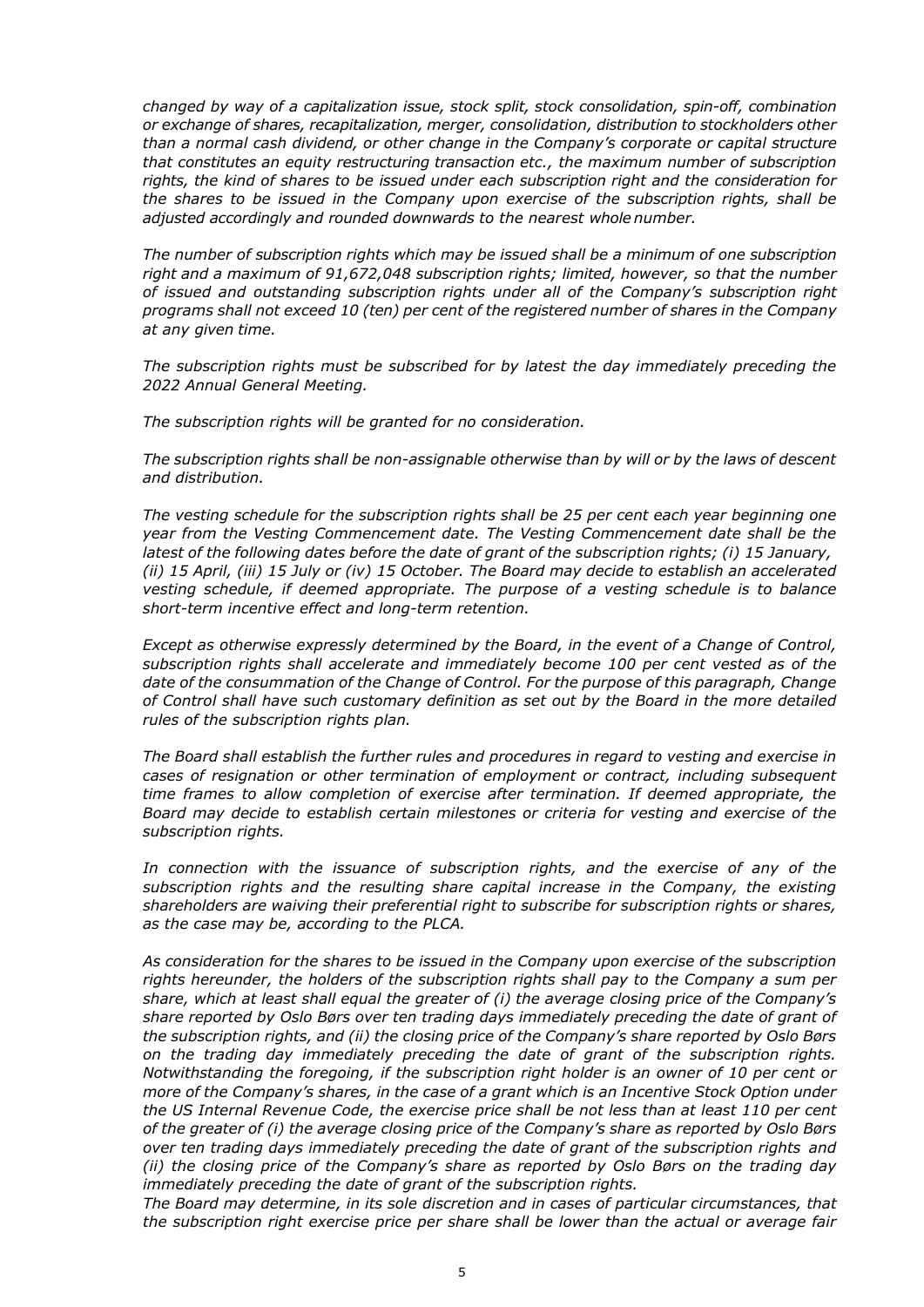*market value as stated above; provided, however, that the subscription right exercise price per share under no circumstances shall be less than the par value per share at any given time. The maximum number of shares that may be issued with a subscription right exercise price per share lower than the actual or average fair market value, shall under no circumstances exceed 9,167,204 shares.* 

*No subscription rights may be exercised beyond the 5-year anniversary of the date of this resolution. In connection with the issuance of subscription rights, the Company may provide terms and conditions for exercise, as well as imposing restrictions on the sale and transfer of shares issued upon exercise of the subscription rights.* 

*Any shares that are issued by the Company under the Subscription Rights Plan shall carry right to dividends declared subsequent to the subscriber having paid the subscription price and the associated share capital increase having been registered in the Register of Business Enterprises. All other shareholder rights associated with these shares, hereunder those referenced in Section 11-12 (2) no.9 of the PLCA, shall attach from the date of payment of the exercise price.* 

#### **6.2 Approval of the Plan document**

*It is resolved that the 2021 Subscription Rights Incentive Plan ("2021 Plan") attached as Appendix 2 to the minutes of this Annual General Meeting, as adopted by the Board, is approved. The 2021 Plan may be amended by the Board subject to the terms and conditions set out in section 6.1 in the minutes of this Annual General Meeting.* 

#### **7. Board authorization to issue shares in accordance with the 2021 Employee Share Purchase Plan; approval of 2021 Employee Share Purchase Plan**

The Annual General Meeting on 15 May 2020 authorized the Board to increase the Company's share capital by issuance of new shares in connection with the Company's 2020 Employee Share Purchase Plan ("2020 ESPP"). This authorization expires on 30 September 2021.

The Board proposes that the Annual General Meeting resolves a new board authorization to issue shares in connection with the 2021 Employee Shares Purchase Plan ("2021 ESPP"). Under the 2021 ESPP, the employees of the Company or any if its subsidiaries may convert a certain portion of the employee's cash remuneration from the Company or its subsidiaries to shares in IDEX. The Board proposes that the authorization shall expire on 30 September 2022. Further, the Board proposes that the board authorization shall be maximized to a total nominal value on NOK 6,875,403.63, representing 5 percent of the registered share capital at the time of this authorization.

In order for the 2021 ESPP to qualify under the US tax code, the plan document for the 2021 ESPP, as adopted by the Board, must also be approved by the Company's shareholders. The 2021 ESPP document is by reference attached to this Notice as  $Appendix 3$ , and is available at the Company's website, www.idexbiometrics.com.

The Board proposes the following resolutions:

#### **7.1 Board authorization to issue shares in connection with the 2021 Employee Share Purchase Plan**

*1. The Board of Directors of IDEX Biometrics ASA ("the Company") is authorized to carry out one or more share capital increases by issuing new shares. The total amount by which the share capital may be increased is NOK 6,875,403.63 (representing 5 per cent of the registered share capital). Any previous authorizations given to the Board to issue shares shall be, and hereby are, withdrawn with effect from the date this authorization is registered in the Register of Business Enterprises (not including, for the avoidance of doubt, the authorizations contained in agenda items 5 and 9, as well as the resolution in item 7.2 in the minutes from the 2020 Annual General Meeting).*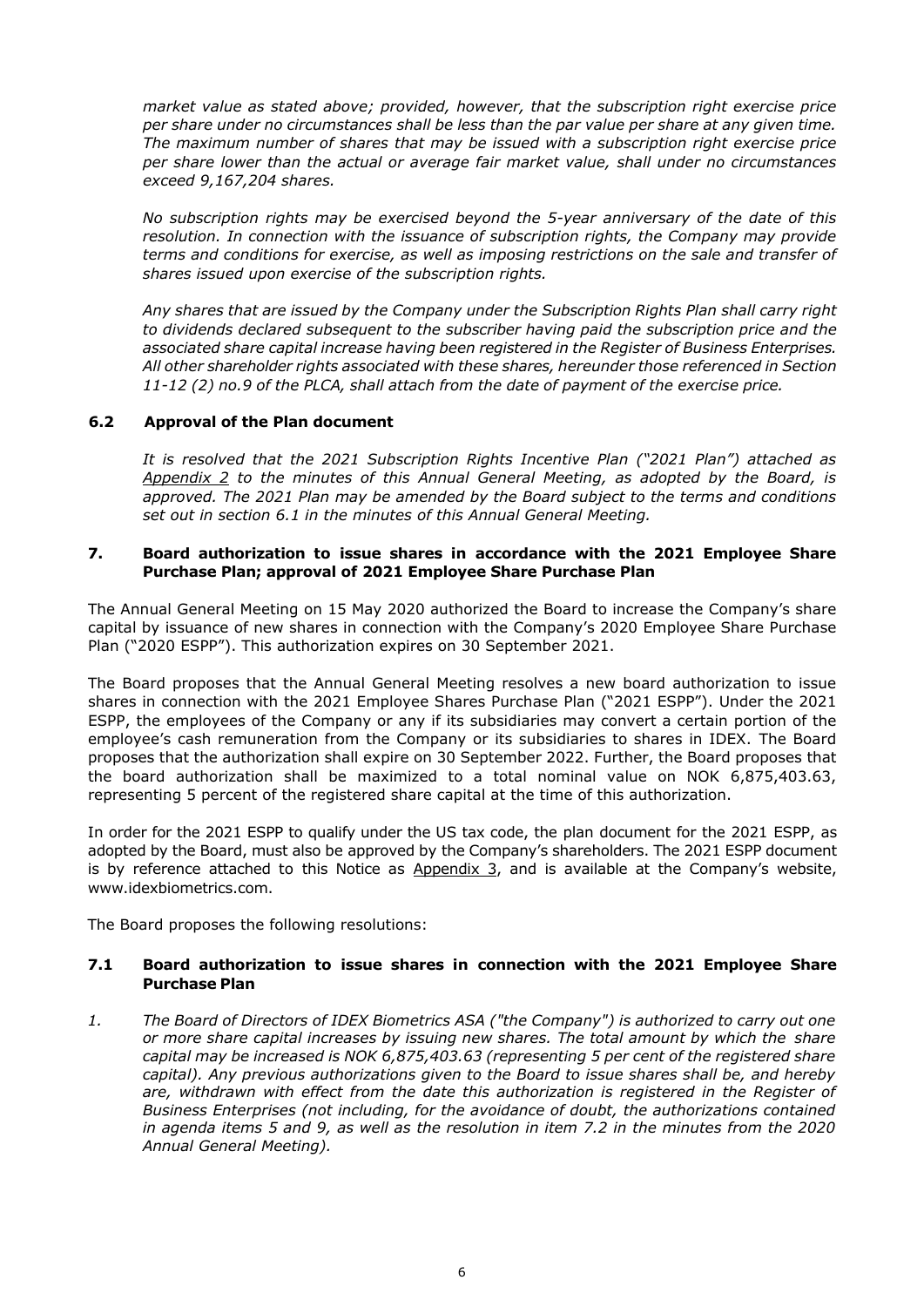- *2. The authorization may be used in connection with the issue of shares in the Company to employees in the Company or any of its subsidiaries under the terms and conditions of the 2021 Employee Share Purchase Plan, whereby such employees may convert a certain portion of the employee's cash remuneration from the Company or its subsidiaries to shares in the Company. The number of shares that may be issued to the employee shall be calculated based on the lowest of the (i) closing price of the share, as reported by Oslo Børs, on the first day in the applicable contribution period as set out in the Plan document (or the trading day immediately prior to the first day of the Contribution Period, if such first day is not a trading day), and (ii) the closing price of the share, as reported by Oslo Børs, on the last trading day of the Contribution Period, with, at the Board's discretion, a discount of, at a maximum 15% from such subscription price. With respect to US employees, to the extent the foregoing is not deemed to represent fair market value with respect to Section 423 of the U.S. Code, the subscription price shall not be less than 85% of the lower of the fair market value (as determined in a manner consistent with Section 423 of the U.S. Code) on the first day of the applicable Contribution Period and the last day of the applicable Contribution Period. If such contribution period as set out in the Plan document is not applicable, the number of shares that may be issued to the employee shall be calculated based on the closing price of the Company's shares, as reported by Oslo Børs, on the trading day immediately preceding the date of share issuance. The authorization does not comprise share capital increases in connection with mergers, cf. Section 13-5 of the PLCA.*
- *3. In the event the Company's share capital or nominal value per share is changed by way of a capitalization issue, stock split, stock consolidation, share capital reduction by way of reduction of the par value etc., the maximum nominal value of the shares that may be issued under this authorization shall be adjusted accordingly.*
- *4. Existing shareholders are waiving their pre-emptive right to subscribe for shares according to the PLCA in the event of a share capital increase as authorized herein.*
- *5. The Board is authorized to decide upon the subscription terms, including issue price, date of payment and the subscribers' right to sell shares to others.*
- *6. Payment of share capital in connection with a share capital increase authorized herein may be made by way of non-cash contribution and other special subscription terms, as same are provided in Section 10-2 of the PLCA.*
- *7. The Annual General Meeting authorizes the Board to amend the Company's Articles of Association concerning the size of the share capital and number of outstanding shares when the instant authorization is used.*
- *8. The authorization shall be valid until 30 September 2022.*
- *9. The new shares, which may be subscribed for according to this authorization, shall have right to dividends declared subsequent to the subscriber having paid the subscription price and the associated share capital increase having been registered in the Register of Business Enterprises. In other respects, the shares shall have shareholder rights from the time of issuance, unless the Board determines otherwise.*
- *10. Shares that are not fully paid cannot be transferred or sold.*

#### **7.2 Approval of the Plan document**

*It is resolved that the 2021 Employee Share Purchase Plan document attached as Appendix 3 to the minutes of this Annual General Meeting, as adopted by the Board, is approved. The Board may amend the Plan document subject to the terms and conditions set out in section 7.1 above.* 

# **8. Authorization to the Board for the Company to acquire its own shares**

The Extraordinary General Meeting on 15 December 2020 resolved an authorization to the Board for the Company to acquire its own shares. The authorization expires on the date of the 2021 Annual General Meeting.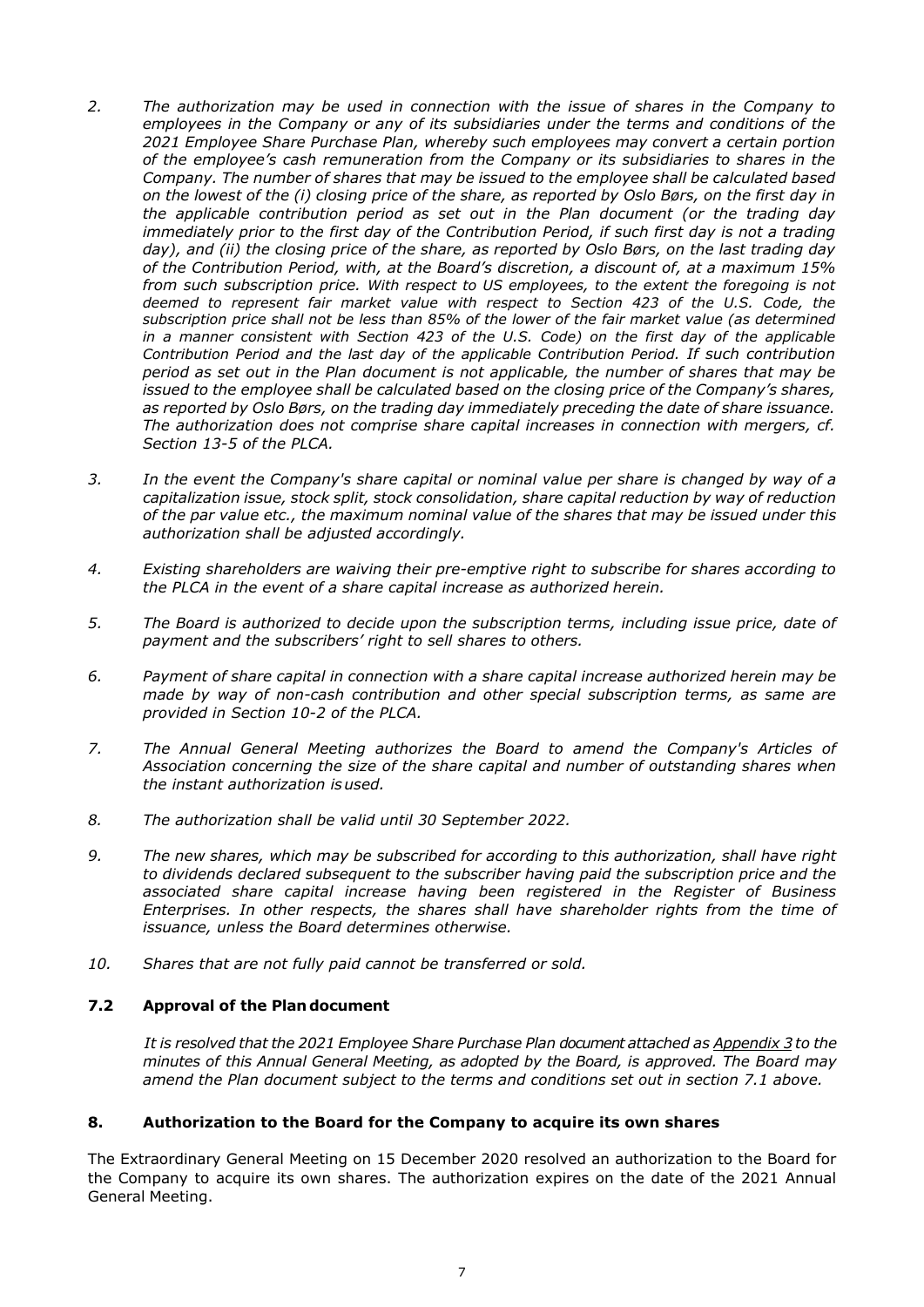Generally, the Board believes that acquisition of own shares may be in the interest of the Company, among other reasons, for the purpose of increasing the return for the Company's shareholders. For example, acquisition of own shares may be desirable in a situation where the Company's equity and liquidity position is good, while there at the same time is limited access to attractive investment possibilities. In general, acquisition of own shares is considered as a positive sign by the stock market as it demonstrates a focus and emphasis on shareholder values.

By reason of the above and to comply with the requirements in Section 9-4 of the PLCA, the Board proposes that the Annual General Meeting passes the following resolution:

- *1. In accordance with Sections 9-4 and 9-5 of the PLCA, the Board of Directors of IDEX Biometrics ASA ("the Company") is authorized to acquire the Company's own shares, through ownership or a charge, for a total nominal value of up to NOK 13,750,807.27 (representing 10 per cent of the registered share capital of the Company at the time of this Notice of Annual General Meeting).*
- *2. Under this authorization, the Board of Directors shall pay at a minimum NOK 0.15 per share and at a maximum the closing price per share, as reported by Oslo Børs, as of the close of trading the day the offer of acquisition is made, provided, however, that the amount shall not exceed the amount of NOK 1,000 per share.*
- *3. The Board is authorized to decide upon the manner and terms of the acquisition, disposition, transfer and sale of own shares, while taking into account the statutory requirement of equal treatment of shareholders.*
- *4. In the event the Company's share capital is changed by way of a capitalization issue, stock split, stock consolidation, share capital reduction by way of reduction of the par value etc., the maximum nominal value of the shares that may be acquired, the minimum price per share, and maximum price per share shall be adjusted accordingly.*
- *5. The authorization shall be valid until the 2022 Annual General Meeting, but no later than 30 June 2022.*

#### **9. Resolution of the remuneration of the Board members**

#### **9.1 Board remuneration**

The nomination committee proposes the following resolution to be passed by the Annual General Meeting:

*The annual board remuneration is NOK 425,000 per board member for the period from the date of the 2020 Annual General Meeting until the date of the 2021 Annual General Meeting. The chair of the board receives an additional amount of NOK 85,000. As non-voting observer to the board since October 2020, Mr. Thomas M. Quindlen, receives NOK 280,000. Each of the compensation committee members (not including the chair of the committee) receives NOK 85,000 and the chair of the compensation committee receives NOK 125,000. Each of the audit committee members (not including the chair of the committee) receives NOK 25,000 and the chair of the audit committee receives NOK 85,000.* 

*In addition, the Company will refund relevant expenses that the members of the Board may have incurred in connection with the exercise of board functions.* 

#### **9.2 Authorization to Board members to receive remuneration in shares in lieu of cash**

The nomination committee proposes the following authorization to be passed by the Annual General Meeting. As the Company sees benefits in restraining the outflow of liquidity and the Board members have indicated their interest in receiving shares in the Company, the nomination committee proposes that the Board members, as an alternative to a cash payment, may elect to receive all or part of the remuneration in the form of shares in the Company. The number of shares to which the Board members would be entitled is proposed to be calculated as follows: The Board member shall be entitled to subscribe for a value of shares (based on the average closing price of the Company's shares, as reported by Oslo Børs, over the ten trading days prior to the Annual General Meeting in 2021) of 133 per cent of the NOK amount granted as board remuneration; provided, however, that the Board member must pay a subscription price per share equal to the par value of the share, being NOK 0.15 per share.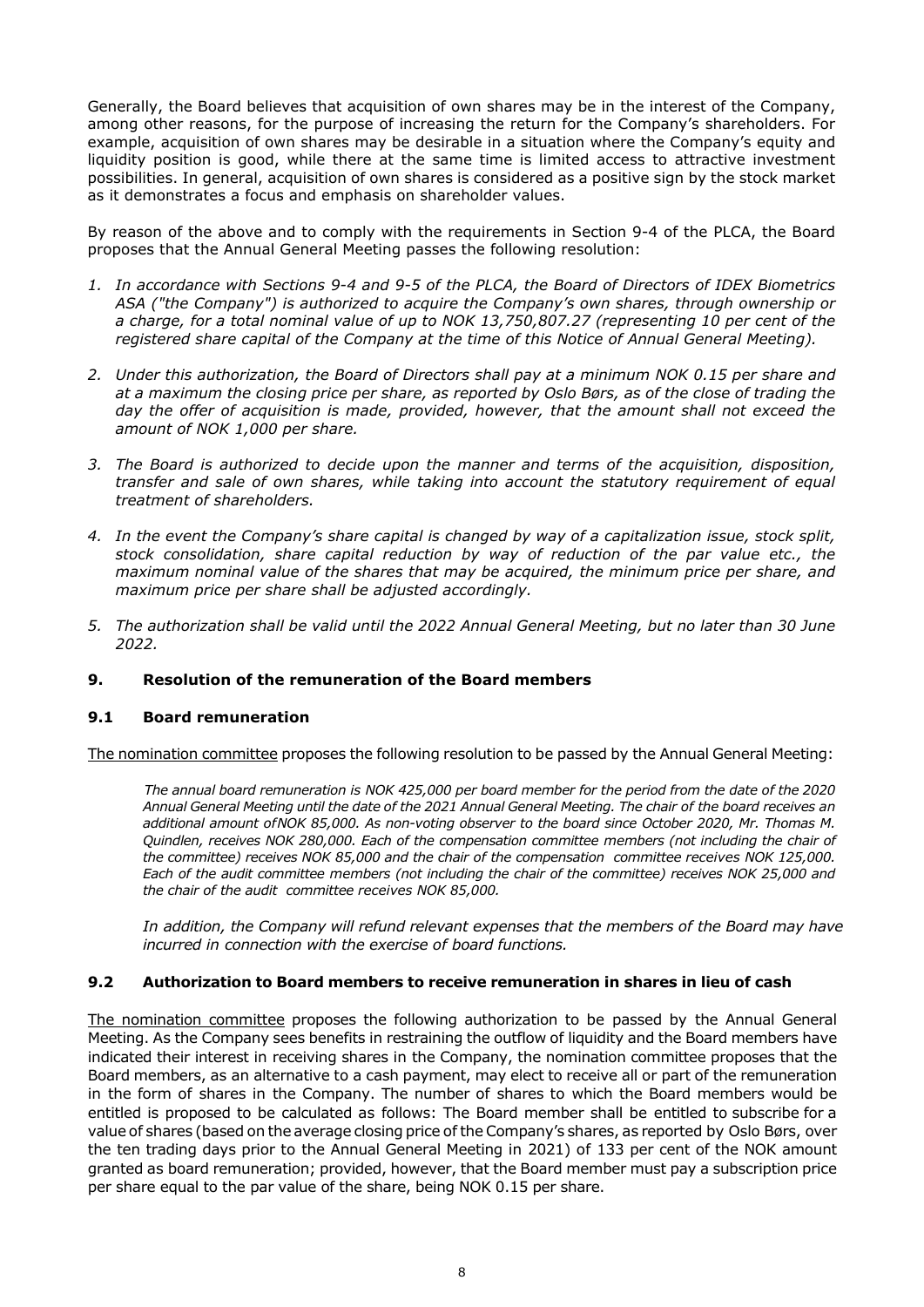The Board considers such authorization to receive remuneration in shares in lieu of cash appropriate, and, therefore, proposes a board authorization to increase the share capital in accordance with the nomination committee's proposal.

The Board proposes the following resolution by the Annual General Meeting:

The Board members may elect to receive all or part of the board remuneration in the form of *shares in the Company.* 

*The number of shares to which the Board members would be entitled shall be calculated as follows: The Board member shall be entitled to subscribe for shares having a total market value (based on the average closing price of the Company's shares, as reported by Oslo Børs, over the ten trading days prior to the Annual General Meeting in 2021) of 133 per cent of the NOK amount granted as board remuneration; provided, however, that the Board member must pay a subscription price per share equal to the par value of the share, being NOK 0.15.* 

*To the extent a Board member wishes to receive board remuneration in the form of shares, the Board member must notify the Company and subscribe for the shares before the start of trading on Oslo Børs on the trading day immediately subsequent to the date of the Annual General Meeting*  in 2021, and also pledge to not sell the shares before the earlier of the Annual General Meeting of *the Company in 2022 or 30 June 2022. Payment of the subscription price shall be made no later than 31 May 2021.* 

*In order to facilitate the foregoing, the Board is authorized to accomplish one or more share capital increases with a maximum of NOK 400,000 for the purpose of issuing shares to those Board members who elect to receive shares as opposed to cash on the aforesaid terms, and to amend the Company's Articles of Association accordingly. The authorization does not comprise share capital increases in connection with mergers, cf. Section 13-5 of the PLCA. Existing shareholders are waiving their pre-emptive right to subscribe for shares according to the PLCA in event of a share capital extension as authorized herein. The new shares, which may be subscribed for according to this resolution, shall have right to dividends declared subsequent to the subscriber having paid the subscription price and the associated share capital increase having been registered in the Register of Business Enterprises. This Board authorization expires on 31 May 2021.* 

#### **10. Election of the board of directors**

The current members of the Board are presented in the 2020 annual report. The Nomination Committee emphasizes that the composition of the Board should be subject to review each year, regardless of the term of election. The nomination committee's proposal for election of Board members is presented in the nomination committee's proposal to the Annual General Meeting, which is available on the Company's website www.idexbiometrics.com.

#### **11. Resolution of the remuneration to the members of the nomination committee**

The nomination committee proposes that:

*Remuneration to the nomination committee's members is NOK 25,000 for the Chair of the committee and NOK 15,000 for each of the other members for the period from the 2020 Annual General Meeting to the 2021 Annual General Meeting.* 

#### **12. Election of the nomination committee**

The nomination committee's chair Mr. Robert N. Keith and member Mr. Harald Voigt stand for election. Member of the nomination committee, Mr. Håvard Nilsson, was elected for a two-year period by the 2020 Annual General Meeting. The nomination committee emphasizes that the composition of the nomination committee should be subject to review each year, regardless of the term of election. The nomination committee's proposal for election of nomination committee members is presented in the nomination committee's proposal to the Annual General Meeting, which is available on the Company's website www.idexbiometrics.com.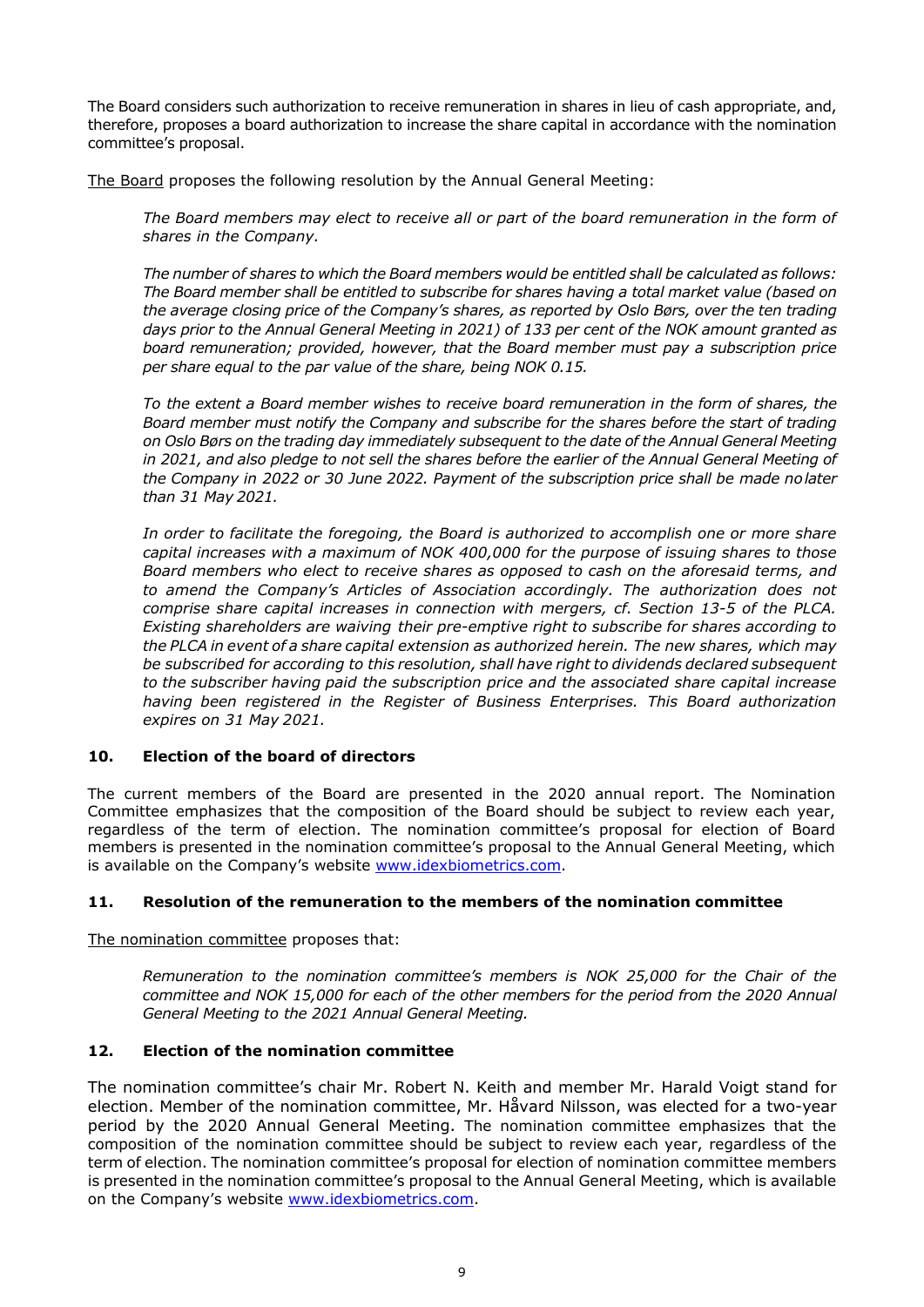#### **13. Resolution of the remuneration of the auditor**

The Board proposes that the Annual General Meeting approves the payment of the auditor's fees for 2020 against invoice. The fees are disclosed in note 20 to the annual financial statements for 2020.

\*\*\*\*\*

21 April 2021 IDEX Biometrics ASA

Morten Opstad *Chair of the Board of Directors*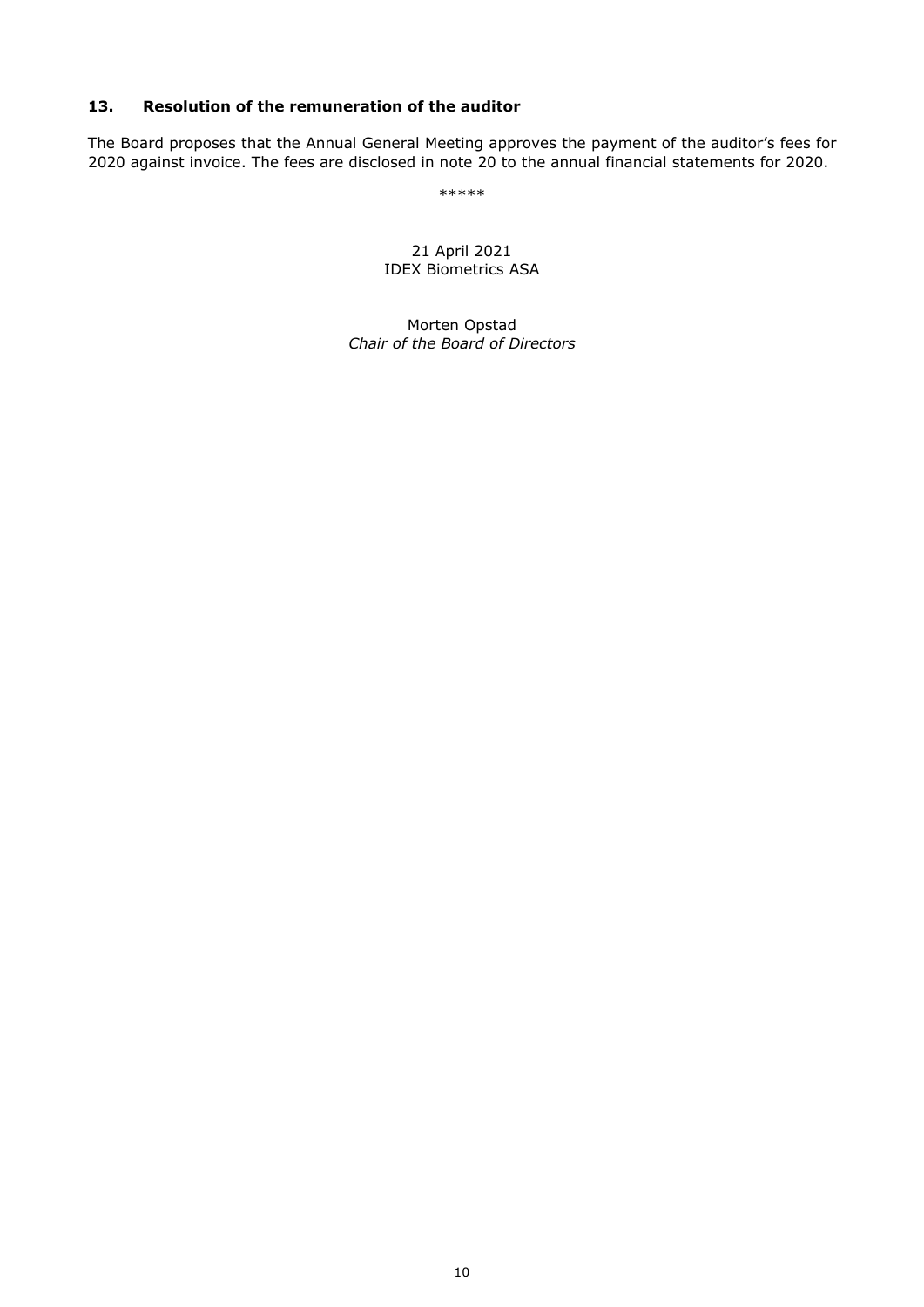

**Ref no: PIN code:** 

#### **Ordinary General Meeting**

The Ordinary General Meeting of IDEX Biometrics ASA will be held on 12 May 2021 at 12.00 hrs. (noon) CET

#### **The Ordinary General Meeting is held as an online meeting only**

Please refer to the guide on how to attend. Advance registration is not required to participate online, but you must be logged in before the meeting starts. If you are not logged in before the general meeting starts, you will not be able to attend. Log in opens one hour before the meeting starts.

#### **Please log in at https://web.lumiagm.com/?fromUrl=197884854**

You must identify yourself using the reference number and PIN code above.

The reference number and PIN is also available in VPS Investor Services (Corporate Actions – General Meeting – click IDEX's ISIN). You can also obtain your reference number and PIN code by contacting DNB Bank Registrar's Dept by phone  $+47$  2326 8020 or by e-mail genf@dnb.no.

Please note that if you do not wish to participate online, you may grant proxy to the chair of the board or another person, with or without voting instructions. Please see below and overleaf for details.



# **Proxy without voting instructions example 3 and 2 and 2 and 2 and 2 and 2 and 2 and 2 and 2 and 2 and 2 and 2 and 2 and 2 and 2 and 2 and 2 and 2 and 2 and 2 and 2 and 2 and 2 and 2 and 2 and 2 and 2 and 2 and 2 and 2 and**

This proxy form is to be used for a proxy without voting instructions. To grant a proxy with voting instructions, please use page 2.

If you do not attend the Ordinary General Meeting in person, this proxy may be used by a person authorised by you, or you may send the proxy without naming the proxy holder, in such case, the proxy will be deemed to be given to the Chair of the Board or a person authorised by the Board. The proxy must be dated and signed.

The proxy form should be received by DNB Bank ASA, Registrar's Dept no later than 10 May 2021 at 12.00 hrs. **The proxy may be sent electronically at https://www.idexbiometrics.com/investors/general-meetings/ or through VPS Investor**  Services. The proxy form may also be sent by e-mail to genf@dnb.no, regular mail to DNB Bank ASA, Registrar's Department, P.O.Box 1600 Sentrum, NO-0021 Oslo, Norway. Fax is not available.

The undersigned **The undersigned and the unit of the two**): **The undersigned number**  $\frac{1}{2}$  **hereby grants (tick one of the two):** 

 $\Box$  the Chair of the Board (or a person authorised by the Board), or

 $\Box$  . The contract of the contract of the contract of the contract of the contract of the contract of the contract of the contract of the contract of the contract of the contract of the contract of the contract of the co (Name of proxy holder in capital letters)

a proxy to attend and vote for my/our shares at the Ordinary General Meeting of IDEX Biometrics ASA on 12 May 2021.

Place Date Date Shareholder's signature  **(Signature only when granting a proxy)** 

With regard to rights of attendance and voting, reference is made to the Norwegian Public Limited Liability Companies Act, in particular Chapter 5. If the shareholder is a company, the company's certificate of registration must be attached to the proxy.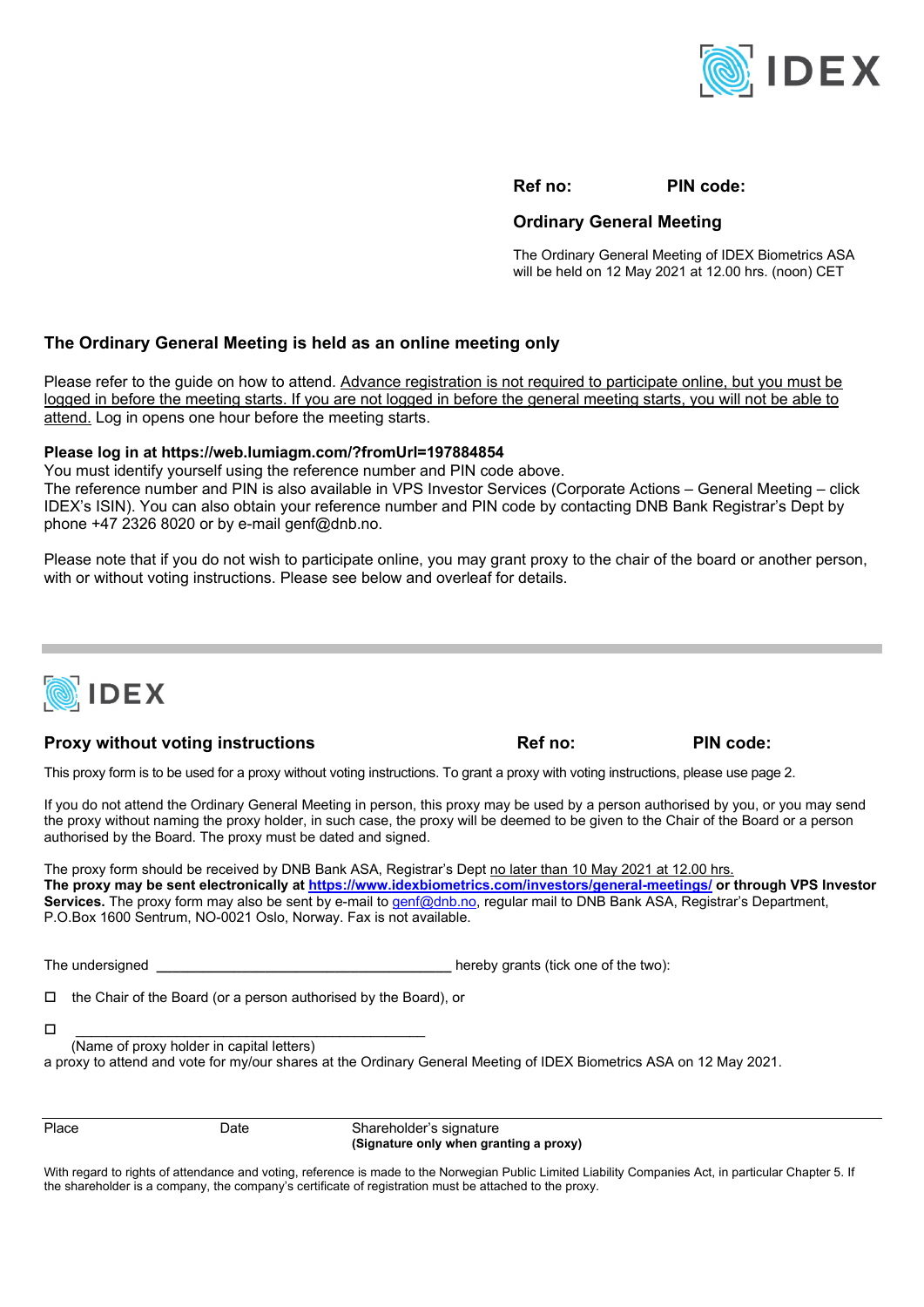

#### **Proxy with voting instructions COV Ref no:** PIN code:

This proxy form is to be used for a proxy with voting instructions. If you do not attend the Ordinary General Meeting in person, you may use this proxy form to give voting instructions. You may grant a proxy with voting instructions to a person authorised by you, or you may send the proxy without naming the proxy holder, in which case the proxy will be deemed to have been given to the Chairman of the Board of Directors or a person authorised by the Board of Directors. The proxy must be dated and signed.

The proxy form must be received by DNB Bank ASA, Registrar's Dept. no later than 10 May 2021 at 12.00 hrs. It may also be sent by e-mail to genf@dnb.no, regular mail to DNB Bank ASA, Registrar's Department, P.O.Box 1600 Sentrum, 0021 Oslo, Norway. Fax is not available.

The undersigned **\_\_\_\_\_\_\_\_\_\_\_\_\_\_\_\_\_\_\_\_\_\_\_\_\_\_\_\_\_\_\_\_\_\_\_\_\_\_\_\_\_\_\_\_\_**

hereby grants the Chair of the Board or a person authorised by the Board proxy to attend and vote for my/our shares at the Ordinary General Meeting of IDEX Biometrics ASA on 12 May 2021.

The votes shall be exercised in accordance with the instructions below. Please note that if any items below are not not ticked off, this will be deemed to be an instruction to vote "for" the proposals in the notice. However, if any motions are made from the floor in addition to or in replacement of the proposals in the notice, the proxy holder may vote at his or her discretion. In such case, the proxy holder will vote on the basis of his or her reasonable understanding of the motion. The same applies if there is any doubt as to how the instructions should be understood. Where no such reasonable interpretation is possible, the proxy holder may abstain from voting.

| <b>Subjects</b>                                                                                      | For    | <b>Against</b> | <b>Abstain</b> |
|------------------------------------------------------------------------------------------------------|--------|----------------|----------------|
| Election of a person to chair the meeting and a person to co-sign the minutes<br>1.                  | $\Box$ | $\Box$         | $\Box$         |
| Approval of the notice and agenda of the meeting<br>2.                                               | $\Box$ | □              | □              |
| Approval of the Annual Report and Annual Financial Statements for 2020<br>3.                         | □      | □              | □              |
| Guidelines for remuneration of the management<br>4.                                                  | $\Box$ | П              | $\Box$         |
| 5 (a) Board authorization to issue shares in private placements                                      | $\Box$ | П              | $\Box$         |
| 5 (b) Board authorization to issue shares in rights issues                                           | □      | □              | $\Box$         |
| 6.1. Approval of the 2021 Subscription Rights Incentive Plan                                         | П      | П              | П              |
| 6.2. Approval of the Plan document                                                                   | П      | □              | $\Box$         |
| 7.1. Board authorization to issue shares in connection with the 2021 Employee Share<br>Purchase Plan | $\Box$ | $\Box$         | $\Box$         |
| 7.2. Approval of the Plan document                                                                   | $\Box$ | □              | $\Box$         |
| 8. Authorization to the Board for the Company to acquire its own shares                              | □      | □              | □              |
| 9.1. Board remuneration                                                                              | □      | □              | □              |
| 9.2. Authorization to board members to receive remuneration in shares in lieu of cash                | $\Box$ | П              | $\Box$         |
| 10. Election of the board of directors                                                               | $\Box$ | □              | □              |
| 11. Resolution of the remuneration to the members of the nomination committee                        | □      | □              | □              |
| 12. Election of the nomination committee                                                             | П      | □              | □              |
| 13. Resolution of the remuneration of the auditor                                                    | п      | □              | П              |

Place Date Shareholder's signature  **(Signature only when granting a proxy)** 

With regard to rights of attendance and voting, reference is made to the Norwegian Public Limited Liability Companies Act, in particular Chapter 5. If the shareholder is a company, the company's certificate of registration must be attached to the proxy.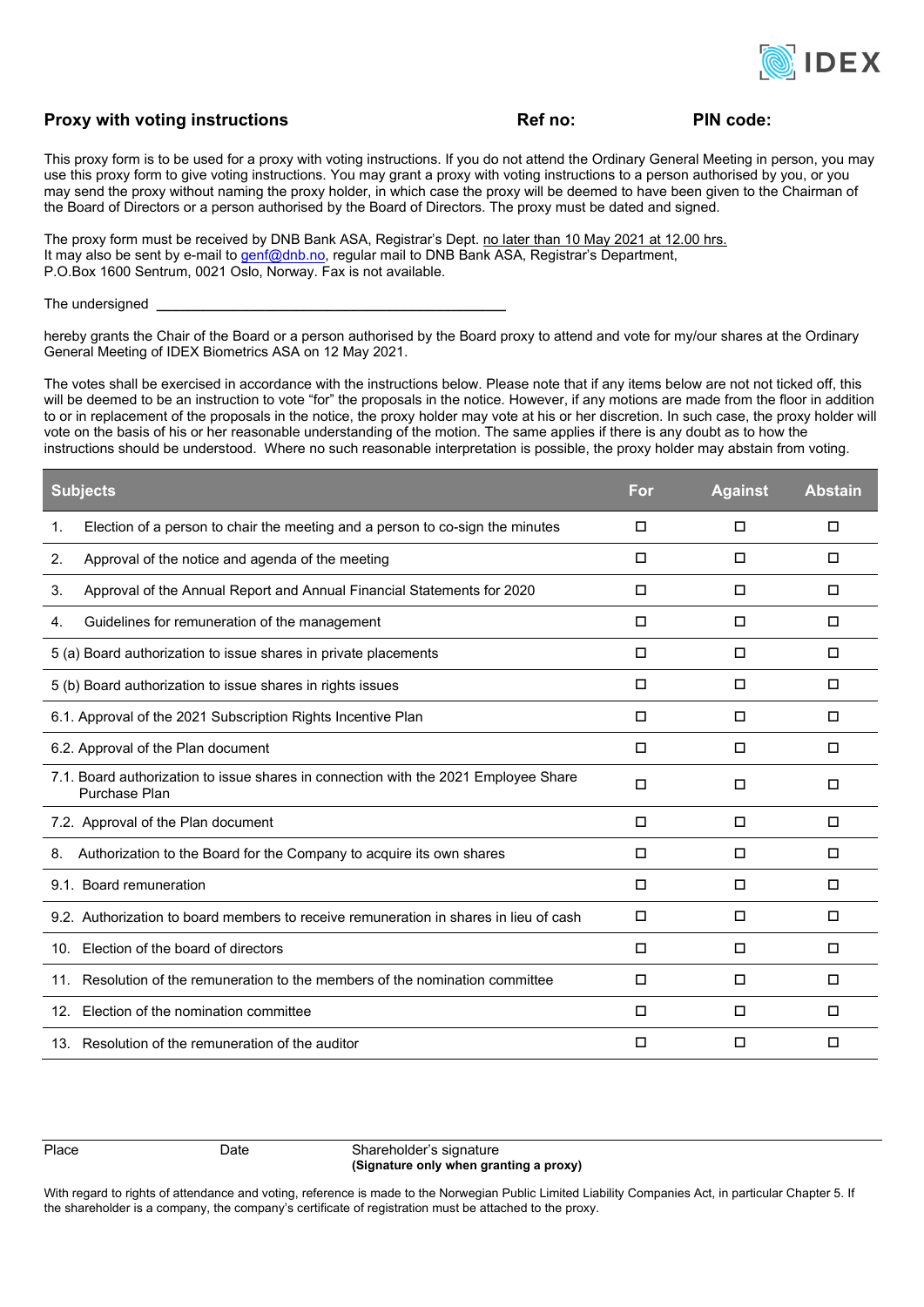# **GUIDE FOR ONLINE ATTENDANCE IDEX BIOMETRICS ASA 12 MAY 2021**

**The guide outlines how to participate online. We also point out that instead of participating online, you have the opportunity to give proxy to the chair of the board or another person in advance of the meeting. See the notice about how to submit a proxy. If you grant a proxy with instructions, you can still choose to log in to the general meeting and override your vote on the individual items. If you have given an open power of attorney, but also log in to the meeting, you will reclaim your voting rights and must vote online.** 

The technical solution is administered by DNB Bank Registrars Department, which has licensed the software from Lumi Ltd., giving all shareholders the option to attend online.

By attending the online, shareholders will see a live webcast of the meeting, and may submit questions relating to the items on the agenda and cast votes on each item on the agenda. The shareholders are securely identified by reference number and PIN code

No advance registration is required, but **you must be logged in before the meeting starts.** The following pages will provide a guide on how to access, participate and cast your votes at the General Meeting.

**Shareholders who do not find their reference number and PIN code for access or have other technical questions may call DNB Registrar's Department on phone + 47 2326 8020 (08:00-15:30 CET), or send an e-mail to genf@dnb.no**

# **HOW TO ACCESS THE ONLINE EGM**

#### **STEP 1**

In order to participate online you need access to the Lumi solution by doing either of the following:

- a) **Use the Lumi AGM app:** Download the Lumi AGM app from the Apple App Store or Google Play Store by searching for Lumi AGM, or
- b) **Visit**

**https://web.lumiagm.com:** Go to the Lumi AGM website **https://web.lumiagm.com** either on your smartphone, tablet or computer. You will need the latest versions of Chrome, Safari, Internet Explorer 11, Edge or Firefox. Please ensure your browser is compatible.

#### **STEP 2**

Once you have either downloaded the **Lumi AGM app** or entered

**https://web.lumiagm.com** into your web browser, you'll be asked to enter the following **meeting ID** and click **Join**:

# Meeting ID: 197-884-854

---------------------------------

---------------------------------

Or use this link

https://web.lumiagm.com/?fromUrl=197884854

and you will go directly to Step 3

**STEP 3** 

You will then be required to enter your ID:

a) **Reference number from VPS** 

b) **PIN code from VPS**

#### **You will be able to log in one hour before the meeting starts.**

When successfully authenticated, the info screen will be displayed. You can view company information, submit questions relating to the items on the agenda and live stream the webcast.



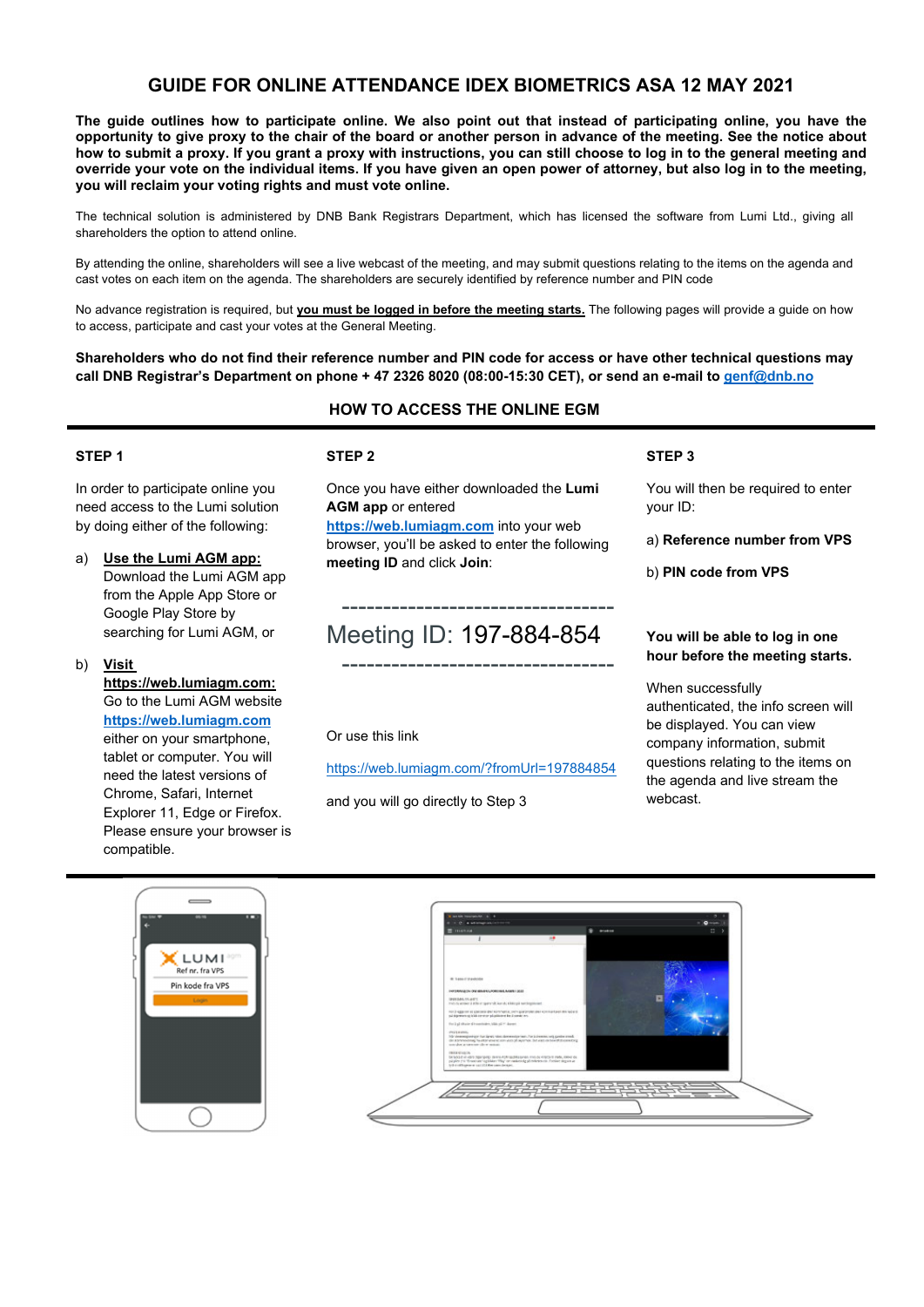#### **HOW TO OBTAIN YOUR REFERENCE NUMBER AND PIN CODE**

All shareholders registered in the VPS are assigned their own unique reference and PIN code for use in the General Meeting, available to each shareholder through VPS Investor Services. Access VPS Investor Services, select Corporate Actions, General Meeting. Click on the ISIN and you can see your reference number (Ref.nr.) and PIN code.

All VPS registered shareholders have access to VPS Investor Services through www.vps.no or internet bank. Contact your VPS account operator if you do not have access.

Shareholders who have not selected electronic corporate messages in investor Services will also receive their reference number and PIN code by post together with the summons from the company (on proxy form).

**Nominee registered shareholders**: Shares held through nominee accounts (not relevant for Norwegian shareholders) must be transferred to a segregated VPS account registered in the name of the shareholder to have voting rights on the General Meeting. Once shares are transferred to the segregated VPS account, a reference number and PIN code are assigned to this account. Please contact your custodian for further information and/or instructions on obtaining your reference number and PIN code for nominee registered shares.

#### **HOW TO VOTE**

When the General Meeting starts, all items will be open for voting. Items are closed

as the general meeting deals with them. By clicking on the polling icon  $\Box$  on the screen you will access the resolutions and voting choices will be displayed.

To vote, simply select your voting direction from the options shown on screen. A confirmation message will appear to show your vote has been received. *For ‐ Vote received*

To change your vote, simply select another voting direction. If you wish to cancel your vote, please press Cancel.

Once the chairperson has opened voting, voting on any item can be performed at any time during the meeting until the chairperson closes the relevant voting on the specific resolution. Your last choice before the voting is closed will be final and cannot be changed.

**Logged in shareholders who have given a proxy or voting instructions, may override their previous registration item by item, by voting under the relevant agenda item in the meeting.** 

|                          | 15:54<br>Poll Open                                                                                                                                                                 | ⊕ 33% |
|--------------------------|------------------------------------------------------------------------------------------------------------------------------------------------------------------------------------|-------|
| Split Voting             |                                                                                                                                                                                    |       |
| the chair                | 2. Valg av møteleder og person til å<br>medundertegne protokollen /<br>Election of person to chair the<br>meeting and election of a person to<br>co-sign the minutes together with |       |
| Select a choice to send. |                                                                                                                                                                                    |       |
| For / For                |                                                                                                                                                                                    |       |
| Mot / Against            |                                                                                                                                                                                    |       |
| Avstår / Abstain         |                                                                                                                                                                                    |       |
|                          |                                                                                                                                                                                    |       |

#### **QUESTIONS TO THE CHAIRPERSON**

Questions or messages relating to the items on the agenda can be submitted by the shareholder or appointed proxy at any time during the Q&A session up until the chairperson closes the session.

If you would like to ask a question relating to the items on the agenda, select the messaging icon.

Type your message within the chat box at the bottom of the messaging screen. Once you have completed your message, click the Send button.

Questions submitted online will be moderated before being sent to the chairperson to avoid repetition and to remove any inappropriate language. All questions and messages will be presented with the full name and identity of the shareholder raising the question.

#### **DOWNLOADS**

Links will be available on the info screen. When you click on a link, the selected document will open in your browser.

Data usage for streaming the annual shareholders' meeting or downloading documents via the EGM platform varies depending on individual use, the specific device being used for streaming or download (Android, iPhone, etc) and your network connection (3G, 4G).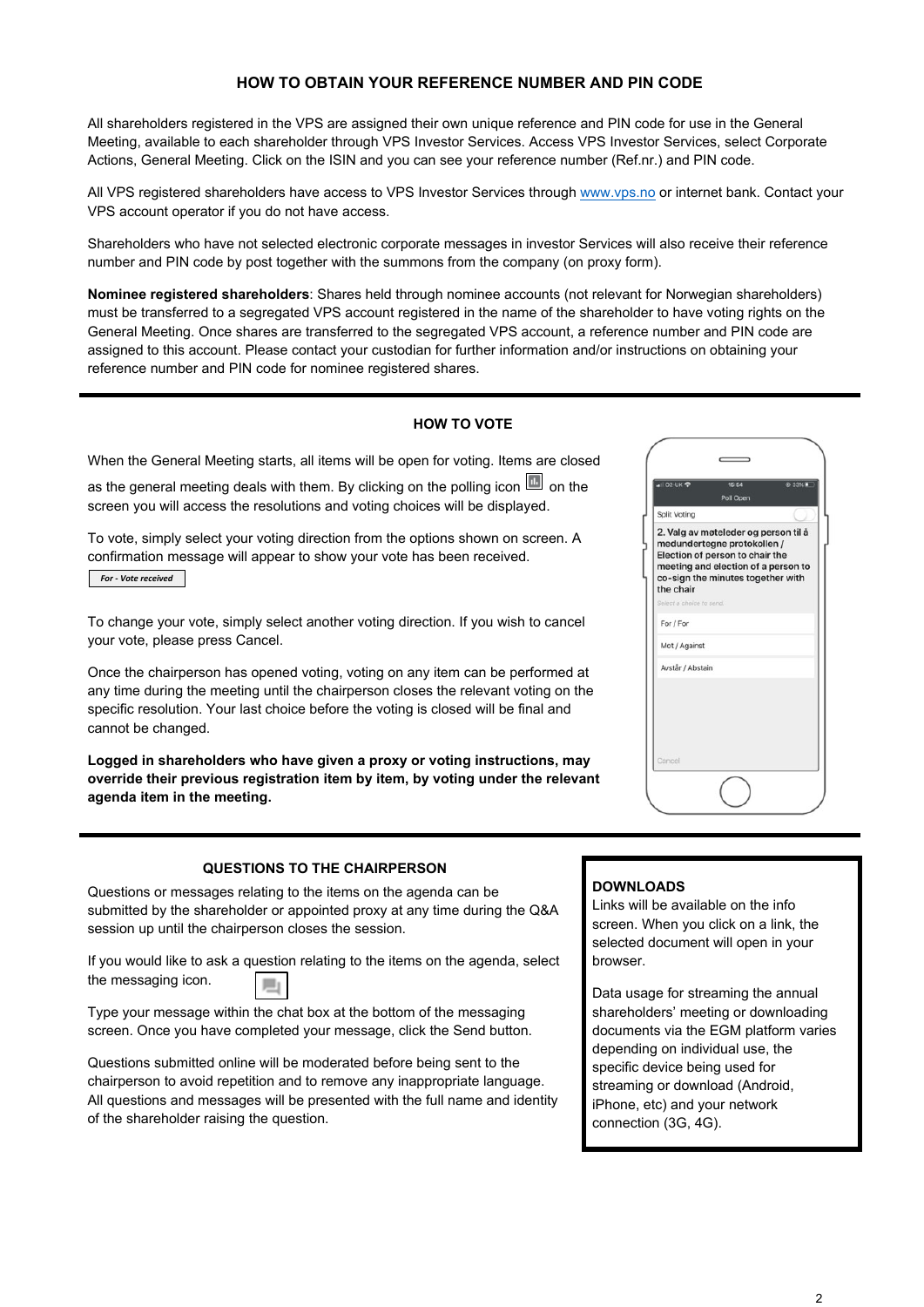

#### **THE NOMINATION COMMITTEE'S PROPOSAL TO THE ANNUAL GENERAL MEETING IN IDEX BIOMETRICS ASA (THE "COMPANY" OR "IDEX") ON 12 MAY 2021**

#### **The work of the Nomination Committee**

The nomination committee was elected at the Annual General Meeting ("AGM") on 15 May 2020 and is comprised of Robert N. Keith (Chair), Håvard Nilsson and Harald Voigt.

In addition to communicating with each other, the Nomination Committee has been in contact with the Company's management, the Chair of the Board, Board members and some of the largest shareholders in the Company. Information obtained from these contacts has formed the basis for a specification of the desired profile of the Board members.

As IDEX has become a company with most of the activity outside Norway, there has been a broad consensus that the Company needs board members with international experience and contact points with the major international players within the areas where biometric identification will be utilized. Being registered in Norway, the composition of the board must comply with Norwegian legislation regarding gender and nationality of the Board members. Presently two out of five members have Norwegian nationality, one is British and two are US citizens. Two (40%) are female, and three (60%) live in the EU/EEA. In the future we assume the Board to consist of more members based in the US and possibly also Asia in order to be more in line with the activity and main markets. The Norwegian regulations regarding Board members nationality is therefore a challenge.

In general, the Nomination Committee has the opinion that the Board is well functioning, as is its cooperation with the management.

#### **Election of board members**

The current board members are presented in the 2020 annual report.

All members of the Board stand for election; Mr. Morten Opstad (chair), Mr. Lawrence John Ciaccia (deputychair), Ms. Deborah Lee Davis, Ms. Hanne Høvding and Mr. Stephen Andrew Skaggs. The Nomination Committee proposes that said Board members are elected for a new term of two years.

The Nomination Committee sees the need to strengthen the Board's commercial competence in the bank, payment and card industry in both the United States and Europe. In order to meet this requirement, the Nomination Committee has carried out a process to identify suitable new candidates to the Board.

Reference is made to the Company's announcement at Oslo Børs NewsWeb on 7 October 2020 regarding the nomination committee's invitation to Thomas M. Quindlen to join the Company's board as a non-voting board observer and advisor, pending board election at the Company's next general meeting of shareholders.

The Nomination Committee proposes Thomas M. Quindlen as a new member of the Board of Directors. An increasing part of the Company's activities are directed towards the United States, where there are important commercial markets for the Company. Mr. Quindlen is Executive Vice President and CEO for Retail Card at Synchrony, a premier consumer financial services company. Retail Card is the largest division of Synchrony, which has more than 75m active accounts and more than \$149 billion in sales financed. Synchrony is a Fortune 200 financial services company. Synchrony was split-off from General Electric's GE Capital business in 2014. Mr. Quindlen spent 30 years, including five years in Europe and Asia, working for GE and GE Capital before joining Synchrony in 2014. Mr. Quindlen brings strong leadership experience in Payments and Sales, Consumer Finance and Payment Card Solutions, Corporate Finance, Client Management, Marketing, and Audit and has a proven track record in leading growth companies.

The Nomination Committee has identified and will propose a further candidate to the Bord of Directors. This candidate is an experienced director with in-depth knowledge within the Nordic financial business in general and consumer finance in particular. With extensive experience in the consumer finance sector, the candidate has a wide knowledge and understanding of leadership, loans, payment cards, account management, and banking regulations. The candidate will be further presented and proposed as a new member of the Board for the shareholders consideration well in advance of the Annual General Meeting.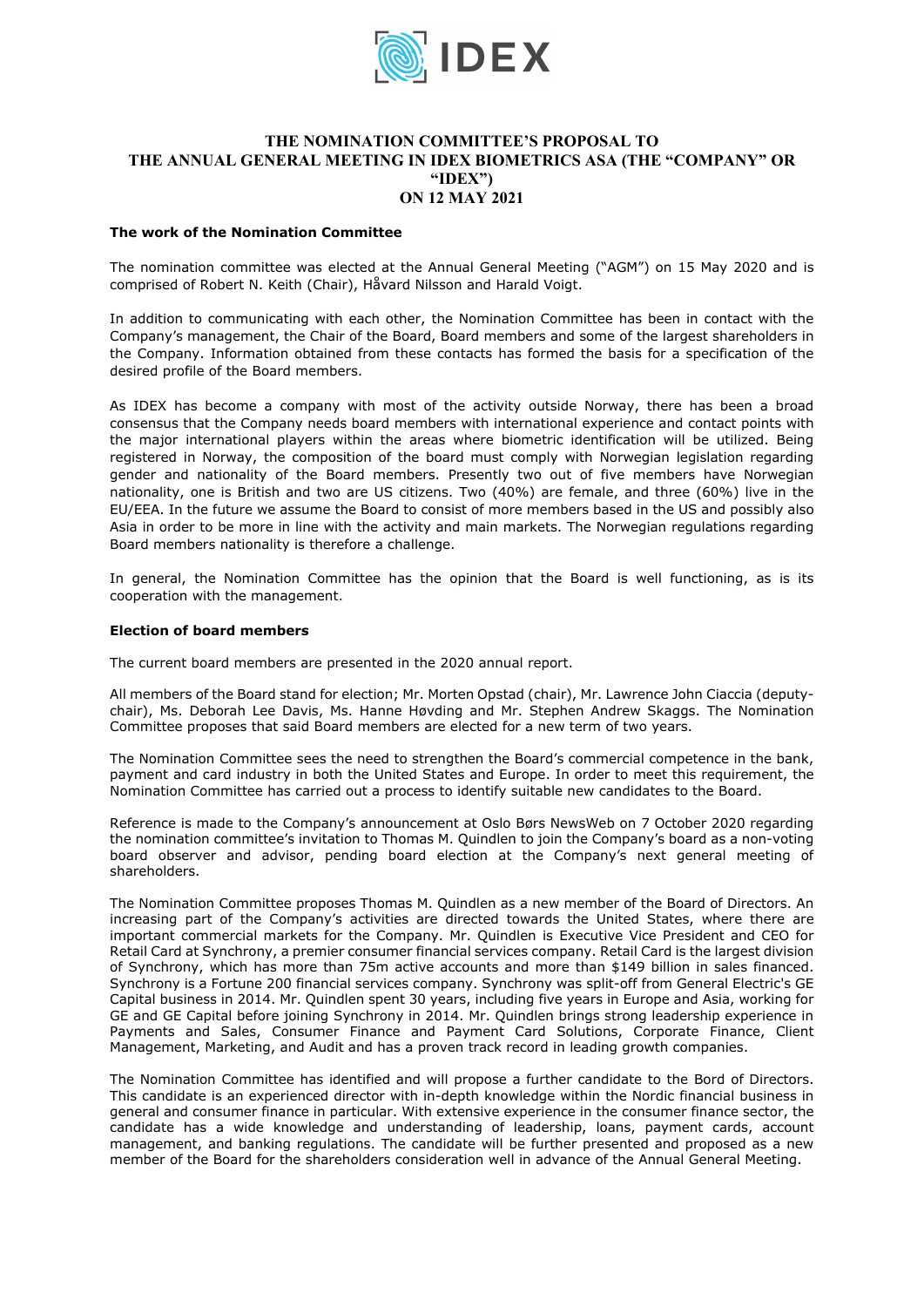

The Nomination Committee proposes until further notice that the following Board is elected:

*Mr. Morten Opstad is elected as chair of the Board for a period of two years. Mr. Lawrence John Ciaccia is elected as deputy chair for a period of two years. Ms. Deborah L. Davis, Ms. Hanne Høvding, Mr. Steven A. Skaggs, and Mr. Thomas M. Quindlen are elected as board members for a period of two years.* 

#### **Remuneration to the members of the Board**

The Nomination Committee proposes the following resolution to be passed by the Annual General Meeting:

*The annual board remuneration is NOK 425,000 per board member for the period from the date of the 2020 Annual General Meeting until the date of the 2021 Annual General Meeting. The chair of the board receives an additional amount of NOK 85,000. As non-voting observer to the board since October 2020, Mr. Thomas M. Quindlen, receives NOK 280,000. Each of the compensation committee members (not including the chair of the committee) receives NOK 85,000 and the chair of the compensation committee receives NOK 125,000. Each of the audit committee members (not including the chair of the committee) receives NOK 25,000 and the chair of the audit committee receives NOK 85,000.* 

*In addition, the Company will refund relevant expenses that the members of the board may have incurred in connection with the exercise of board functions.* 

As the Company sees benefits in restraining the outflow of liquidity and the Board members have indicated their interest in receiving shares in the Company, the Nomination Committee proposes that the Board members, as an alternative to a cash payment, may elect to receive all or part of the remuneration in the form of shares in the Company. The number of shares to which the Board members would be entitled is proposed to be calculated as follows:

The Board member shall be entitled to subscribe for a value of shares (based on the average closing price of the Company's shares, as reported by Oslo Børs, over the ten trading days prior to the Annual General Meeting in 2021) of 133 per cent of the NOK amount granted as board remuneration; provided, however, that the Board member must pay a subscription price per share equal to the par value of the share, being NOK 0.15 per share.

The full proposal is formulated and set forth by the Board in agenda item 9.2 in the Notice of Annual General Meeting in line with the Board's proposal from previous Annual General Meetings. The Nomination Committee has no objection to the Board's proposal.

#### **Composition of the Nomination Committee**

The Nomination Committee has the opinion that the current committee has a reasonable size.

The Nomination Committee's chair Mr. Robert N. Keith and member Mr. Harald Voigt stand for election. Member of the Nomination Committee, Mr. Håvard Nilsson, was elected for a two-year period by the 2020 Annual General Meeting. The Nomination Committee emphasizes that the composition of the Nomination Committee should be subject to review each year, regardless of the term of election.

The Nomination Committee proposes that:

*Mr. Robert N. Keith is elected as chair of the Nomination Committee for a period of two years. Mr. Harald Voigt is elected as member of the Nomination Committee for a period of two years. Mr. Håvard Nilsson continues as member of the Nomination Committee for the second year of his term.* 

#### **Remuneration of the Nomination Committee**

The Nomination Committee proposes that:

*Remuneration to the nomination committee's members is NOK 25,000 for the Chair of the committee and NOK 15,000 for each of the other members for the period from the 2020 Annual General Meeting to the 2021 Annual General Meeting.*

> 21 April 2021 *The Nomination Committee in IDEX Biometrics ASA*

*Chair* 

Robert N. Keith **Håvard Nilsson** Harald Voigt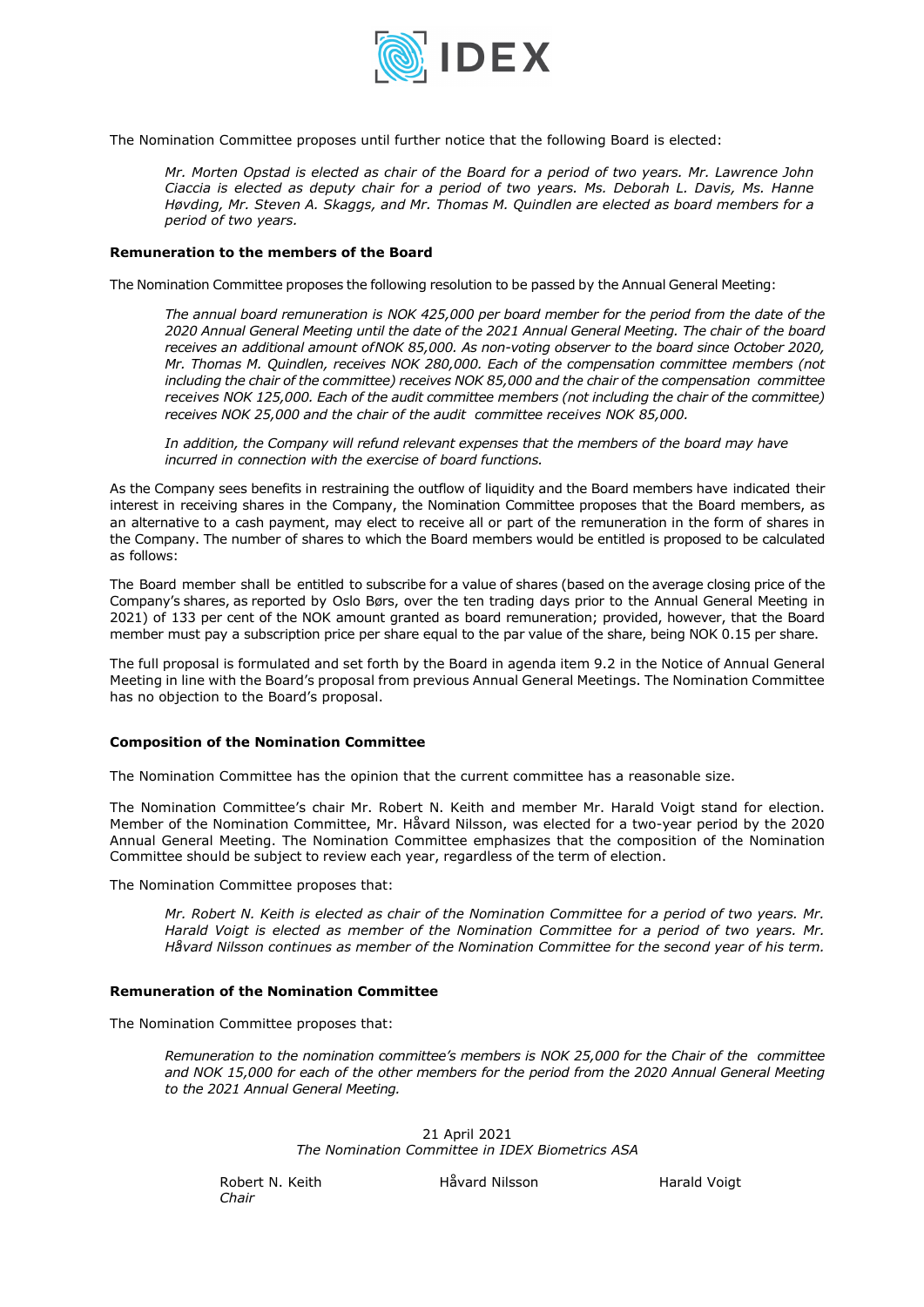

#### **Executive Remuneration Policy**

*Presented for approval at the annual general meeting in IDEX Biometrics ASA on 12 May 2021* 

This policy has been prepared by the board of directors of IDEX Biometrics ASA (IDEX) in accordance with Section 6-16a of the Norwegian Public Limited Liability Companies Act. The policy applies to the remuneration of the company's executive officers, currently the Chief Executive Officer, Chief Financial Officer, and Chief Technology Officer. The board may determine whether the policy shall also apply to other employed executives. The policy also applies to remuneration to elected board members for any remuneration for services beyond the tenure at the board.

The purpose of the policy is to attract and retain the executives that the company needs. The policy seeks to align the interests of the executives and the shareholders and to continuously improve sustainable performance.

Executive remuneration should reflect the demands of the executive positions, and be competitive, transparent and administratively efficient.

This policy does not introduce any material change from previous established practice.

# **Alignment to strategy, long-term interests, and sustainability**

IDEX needs competent, capable and motivated executives to implement its strategies and successfully conduct the company's operations. To attract and retain such executives, the remuneration needs to be competitive, and should be designed to align the interests of the company and its executives. The incentives are therefore based on the company's objectives. The share-based incentives seek to balance short-term attractiveness and long-term commitment.

The company offers a combination of fixed and variable pay elements.

#### **Governance**

On an annual basis the compensation committee shall review the terms of this policy, to determine if any revisions are necessary. Where revisions are required, the compensation committee shall make proposals to the board which, if significant and subject to board approval, are explained by the board to the annual general meeting for approval. In the absence of any significant revisions, the executive remuneration policy shall be presented and explained by the board to the annual general meeting every four years at minimum. At each annual general meeting, the board shall present a remuneration report for the previous financial year. The policy and the reports shall be available on the company's website.

In the event of significant changes to these guidelines, these must be described and explained herein. The guidelines shall describe and explain how the shareholders' views on the guidelines, the general meeting's vote and the salary reports since the previous vote on the guidelines have been taken into account.

The duties of the board's compensation committee specifically are to prepare and propose recommendations on compensation matters, including reviewing and recommending a compensation policy for the CEO and the executives reporting directly to the CEO, for the board to resolve. The compensation committee aims to ensure that these compensation matters are designed to promote the company's long-term success, and are consistent with the approach applicable for the workforce at large. The board remains the decision-making authority in regard to such matters.

The board determines the salary and other remuneration to the CEO. The CEO determines the salary and other remuneration of the other executives, within the framework set by the board.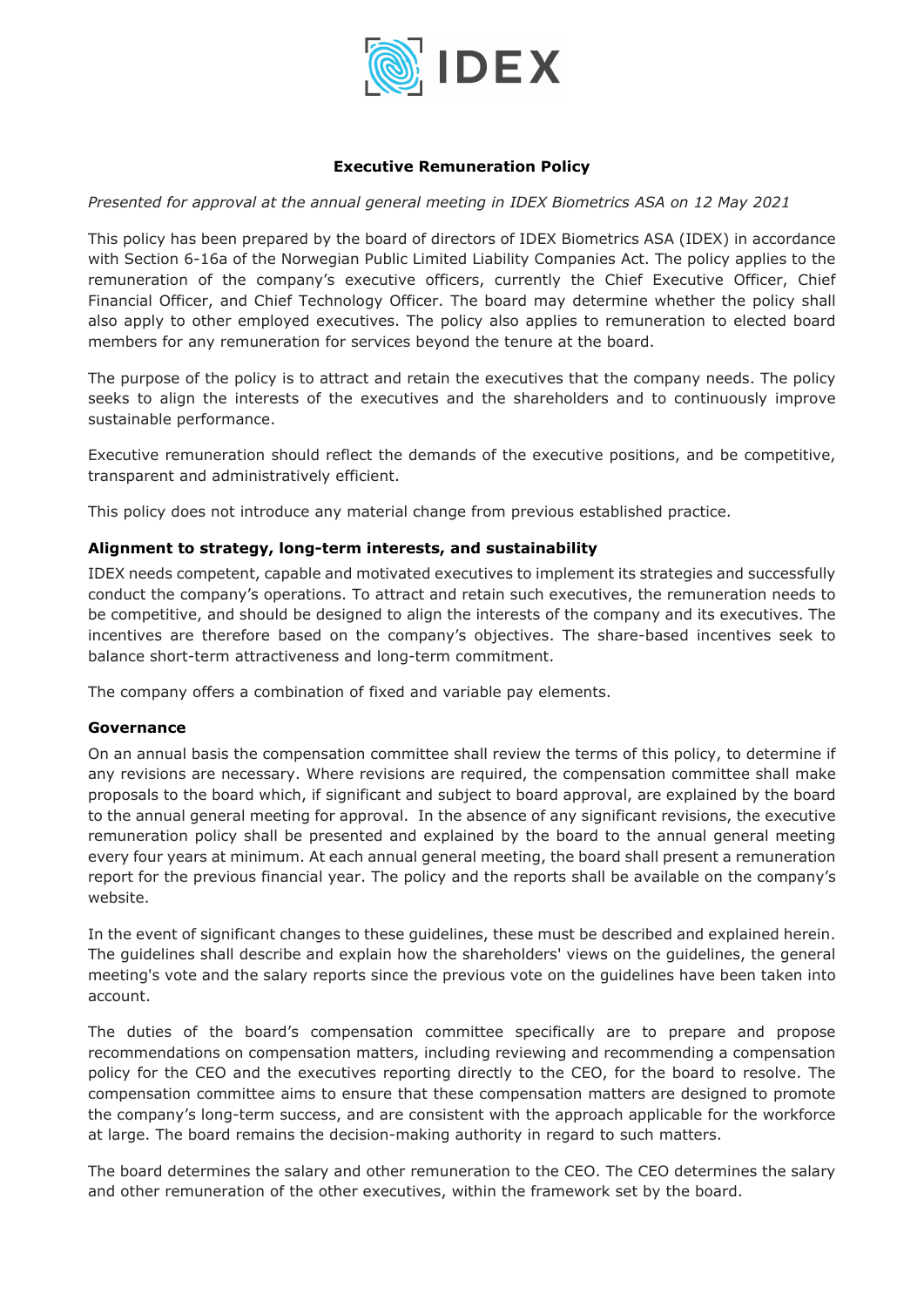#### **Components of Remuneration**

IDEX practices the same remuneration components to its executives as to the employees at large:

- Base pay
- Variable cash pay
- Share-based programs
- Insurance, pension contribution and other benefits

#### *Base pay*

The base pay is a fixed cash salary. The base pay shall be in line with the market for corresponding jobs in the industry and location. Position scoping is based on job content. Within scope, the pay can be adjusted to reflect the individual's expertise and performance. The scoping and level within scope is normally reviewed annually.

#### *Variable cash pay*

The company's annual bonus program for the executives includes revenue generation as a gating and scaling component. In addition, various financial and operational components like product margin, operating expense, product development, supply chain performance and organizational improvement are factored in. The components are defined and measurable.

In addition to the revenue component, additional metrics typically comprise the following:

- Commercial and product metrics, including gross margin, product development, certifications and technology roadmap milestones;
- Operational metrics focused on operating expenses and on-time delivery targets; and
- Organizational metrics typically derived from actions highlighted in the company's annual employee survey.

The components are selected from the company's business strategy and operational plans. The variable elements of the remuneration shall promote the company's goals and align employees' and shareholders' motivation. Full "on-target" bonus achievement is expressed as a percentage of base pay, up to 100%. In order to have the ability to recognise instances of significant revenue and profitability achievements, bonus awards may exceed on-target levels if certain key company performance metrics within the plan have been exceeded in any particular year, but may not exceed 200% of annual base pay.

The bonus is normally settled in cash. The board may also agree to settle all or part of the bonus in shares. Bonus is paid pro rata when the executive has not served the full bonus period. Bonus is normally paid only if the executive remains employed on the settlement date.

The board may offer specific one-off bonus payments related to successful completion of certain key projects. Such bonuses will be in addition to any annual bonus. Such one-off bonuses may not exceed 25% of annual base pay in a calendar year.

Bonuses are paid only in arrears. IDEX's employment agreements do not have any clawback provisions. In cases of misconduct and misinformation, clawback may or may not be successful based on applicable legislation.

#### *Share-based programs*

The executives participate in the same share-based programs that are in effect for all employees; currently the subscription rights-based incentive program (SR program) and the employee share purchase plan (ESPP). The share-based remuneration programs are each year presented to and resolved by the annual general meeting before they are implemented by the board. To align the executives' financial interest with the shareholders', the SR program will yield a gain to the executives only if the share price increases, and a four-year vesting period balances short-term attractiveness and long-term retention effect. The ESPP is designed to motivate executives to invest in the company. By investing in the company, the executives will have joint interests with the shareholders at large.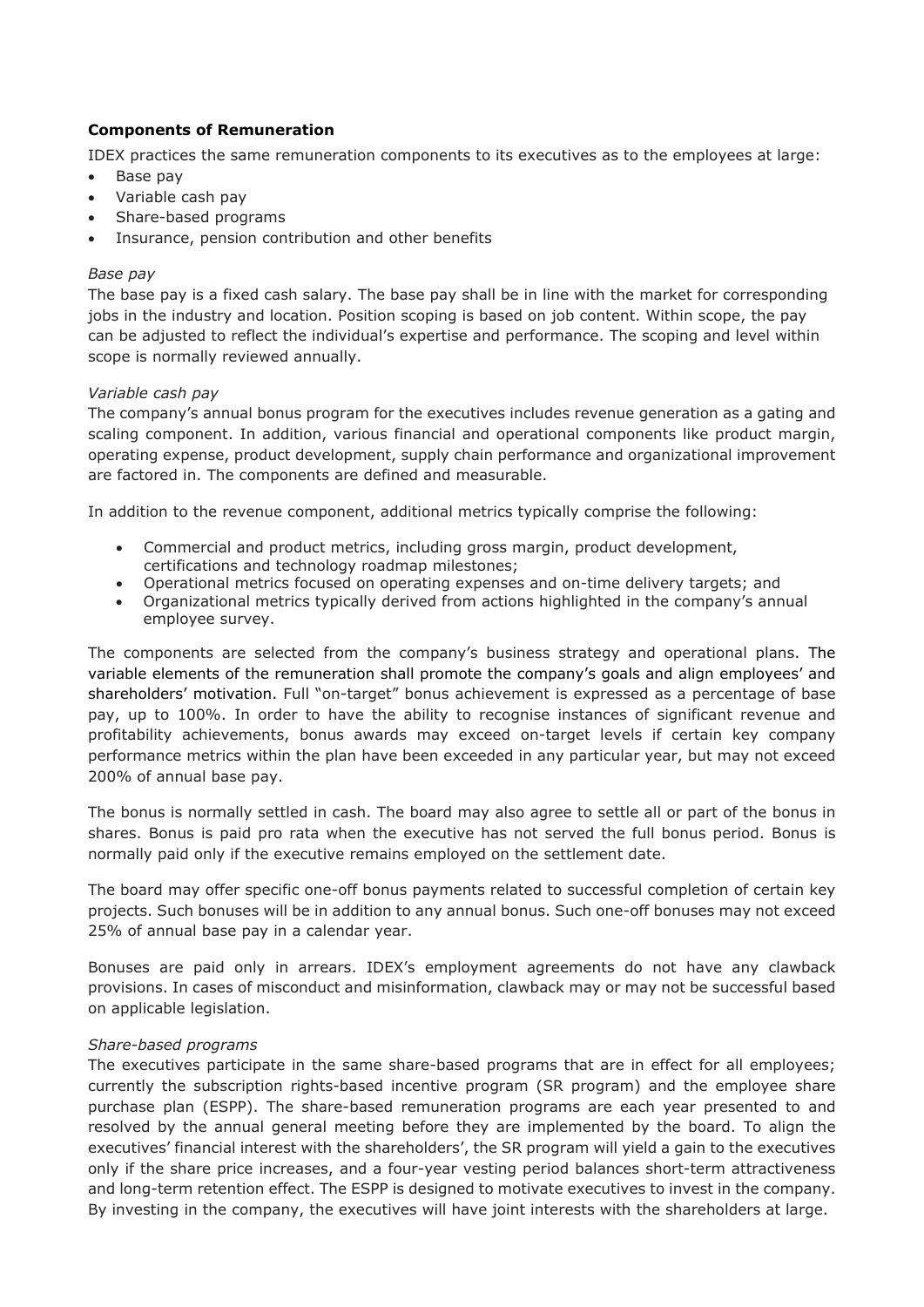The share-based incentive program has in the past been based on a grant of subscription rights with exercise price *at-the-money* on the grant date. The option value of new hire grants on grant date have been in the bracket 50%-200% of annual base pay. The bracket is wide because the sharebased incentive element must be tailored to the role and should also be reflective of market compensation practice in the location from which the role is based. This element must also provide a strong incentive for key executives to create shareholder value.

Subject to the board's discretion, the exercise price may also be set below market price on the grant date for up to 1% of the registered number of shares in company as of the 2021 Annual General Meeting, but under no circumstance lower than the par value of the shares. There have generally not been practiced any lock-up periods after vesting, but this may be determined by the board if the board considers it to be in the long-term interest of the company. As share-based incentives become vested, the company has a practice of making annual new grants at about ¼ value of the new hire grant. The board intends to maintain this structure in future proposals to the annual general meeting.

The ESPP allows the executive to convert up to 20% of the base salary into shares, by contributing an amount from each paycheck during six months, and purchasing new issue shares at 15% discount on lower of the share price at beginning and end of the contribution period.

Any gains from the SR program and the ESPP to the executives are funded by share price increases, and will under all likely scenarios cause a net cash inflow to the company.

#### *Insurance, pension contribution and other benefits*

Executives are enrolled in the same insurance, pension and other benefits programs as offered to all employees in the same location. The company does not offer any pension schemes to executives other than contribution to insured pension schemes or pension investment, as customary in the location. Pension contribution is earned only on base pay, unless additional contributions are legally mandated in the location.

#### **D&O insurance and indemnification agreements**

ADSs representing the company's shares are listed on the Nasdaq Capital Market in the United States. The company and its directors and officers are subject to incremental liability in the U.S., and the board has determined that, in order to attract and retain qualified individuals to the board and executive management, the company will maintain, on an ongoing basis, at its expense, liability insurance to protect directors and officers in the company from certain liabilities. Upon recommendation from the nomination committee and approval by the general meeting of shareholders, the company has contractually obligated itself to indemnify, and to advance expenses on behalf of, the directors and officers to the fullest extent permitted by applicable Norwegian law so that they will serve or continue to serve the company free from undue concern.

#### **Comparison to remuneration of other employees**

The remuneration elements and programs are the same for executives as for employees at large. Base pay amounts, on-target bonus rate, upfront value of share-based incentives, as well as the other benefits to executives, are determined based on level and location. The company considers three main elements in designing the compensation framework for these elements; external data sources such as Radford Data & Analytics to ensure market alignment and competitiveness, internal comparisons to ensure fairness and equality, and any factors critical to the company's strategy, such as key growth areas, skill shortages and specialist knowledge.

#### **Group service**

Executives do not receive any additional compensation for serving as board members of subsidiaries in the group. Travel and other out-of-pocket expenses in connection with such duty is refunded per normal expense refund practices. The CEO of the parent company is also CEO for the group and performs this duty as a part of the CEO's employment in the company for no additional remuneration.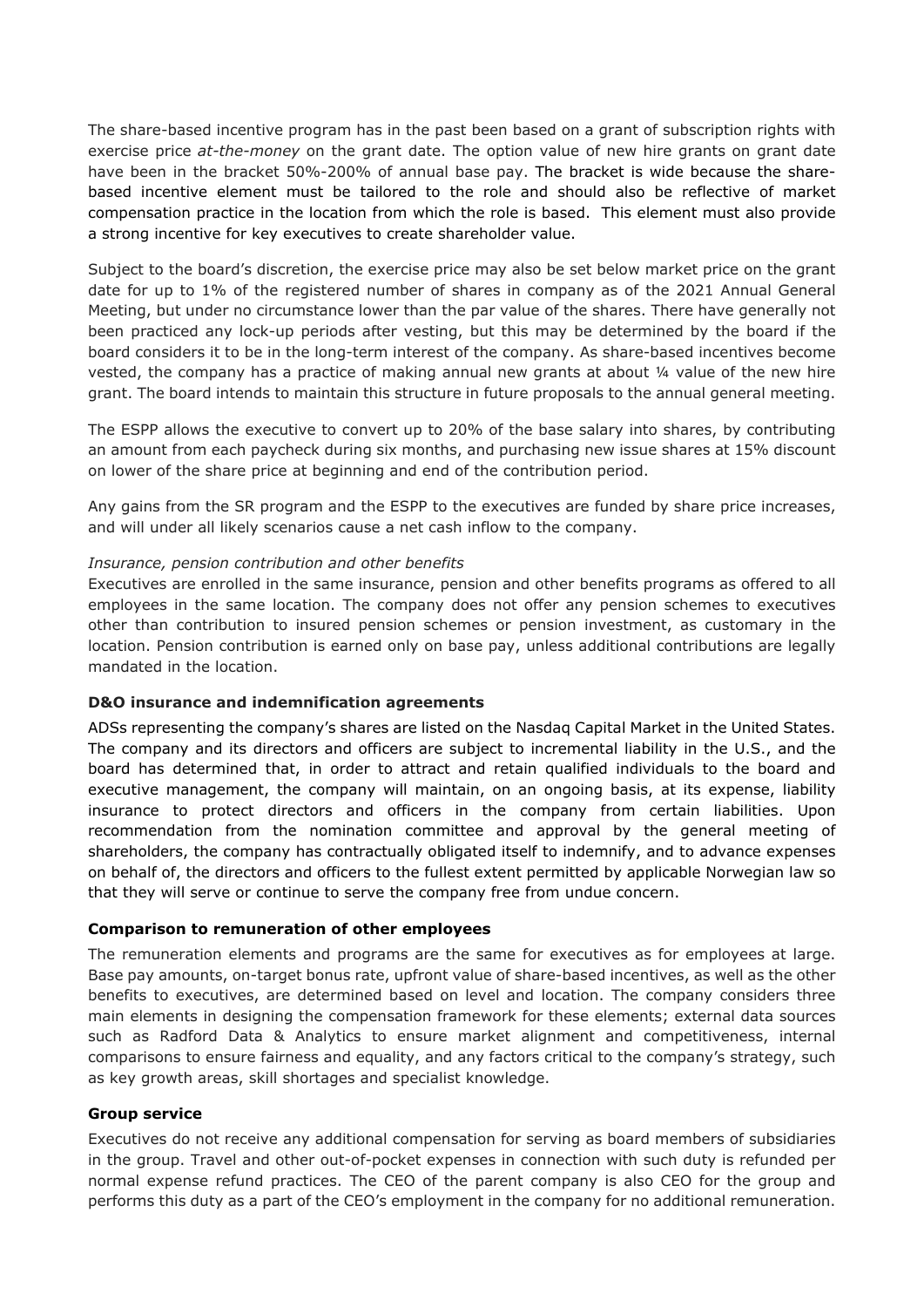#### **Extraordinary circumstances**

In extraordinary circumstances, certain individual executives may be offered a one-off payment in connection with recruitment, retention or termination, or extraordinary work beyond usual duties. Such payment may not exceed 50% of the executive's base pay in a year.

#### **Termination and severance**

IDEX's employment agreements include termination clauses and notice periods as customary for the position in the relevant location. The mutual notice period is normally 3 to 6 months. There are no contractual agreements that include severance pay. The board may offer up to 6 months' severance pay in situations where that is appropriate.

The employment agreements include post-termination non-competition clauses up to 12 months if allowed in the location.

The company does not operate any early retirement programs. Minimum ages at which pension earnings may be claimed are determined in line with the terms set by the pension provider in each location, rather than by the company.

#### **Deviation from these guidelines**

In the rare circumstance that temporary deviation from the foregoing guidelines, entirely or partly, for an individual executive is justified in view of the common interests of the company and its shareholders, the board may decide to do so, but only in special circumstances and to the extent such deviation is necessary to satisfy the long-term interests of the company. Deviation may be considered for any of the components of remuneration. The reasons for deviating from these guidelines shall be stated in the minutes from the board meeting. Any such deviation shall also be disclosed in the annual remuneration report presented to the annual general meeting.

#### **Legal framework**

IDEX respects the legal framework where it operates. If the legal framework in the location where an executive is employed mandates deviations from the foregoing, IDEX will comply to the applicable requirements with the view that the resulting remuneration shall be as close as possible to the foregoing.

--o--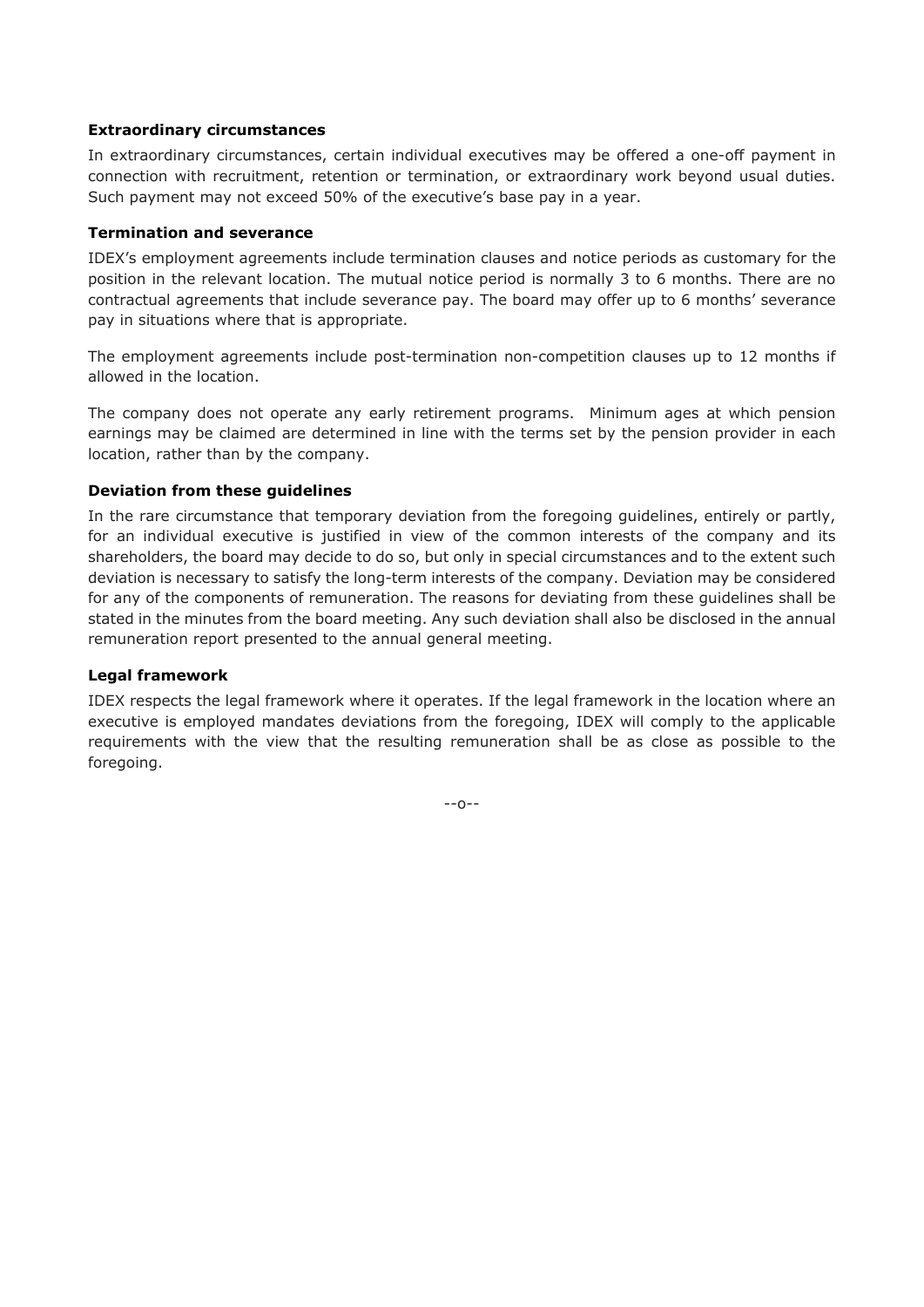

#### **IDEX BIOMETRICS ASA**

#### **2021 SUBSCRIPTION RIGHTS INCENTIVE PLAN**

*This 2021 Subscription Rights Incentive Plan (the "Plan"), effective as of 12 May 2021, was resolved by the board of directors of IDEX Biometrics ASA (the "Company") on [\*] 2021 in accordance with a resolution by the Company's annual general meeting on 12 May 2021.* 

1. **Purpose of the Plan.** In accordance with the AGM Resolution, the Company has adopted the 2021 Subscription Rights Incentive Plan to (a) attract, retain and motivate individual service providers to the Company and its Related Companies by providing them the opportunity to acquire an equity interest in the Company and (b) align their interests and efforts with the long-term interests of the Company's stockholders. The Company intends that this Plan complies with the laws of Norway and United States and other relevant countries, in particular, in accordance with Section 11-12 of the PLCA, and in case of ambiguity is to be interpreted in accordance with said laws unless such interpretation would result in a violation of US securities laws. For clarity, all Options granted under this Plan cover previously unissued shares of Common Stock, so that these Awards qualify as "independent subscription rights", as such term is defined under the laws of Norway.

Note: Some terms and references in the following are specific to U.S. taxpayers or employees and contractors of IDEX America Inc., as the case may be. Such terms/references will apply correspondingly to employees and contractors of other entities in the IDEX group, adapted to relevant geography.

**2. Definitions.** Capitalized terms used in the Plan have the meanings set forth in Appendix A.

#### **3. Administration.**

(a) **Plan Administrator.** The Board acts as the Plan Administrator on behalf of the Company. All references in the Plan to the "Plan Administrator" will be to the Board.

(b) **Powers of Plan Administrator.** The Plan Administrator will have full power and exclusive authority, subject to the terms of this Plan and the AGM Resolution, and restrictions under applicable law, to:

(i) select which Eligible Persons will be granted Awards;

(ii) determine the type of Awards, number of subscription rights (and therefore the number of shares of Common Stock) under each Award, and the terms and conditions of that Award (including when the Award may vest, be exercised (including prior to vesting), or settled, and the form of Award Agreement;

(iii) determine whether, to what extent and under what circumstances Awards may be amended (including to waive restrictions, accelerate vesting or extend exercise periods), tolled, cancelled or terminated;

(iv) interpret and administer the Plan, any instrument evidencing an Award and any other agreements or documents related to the administration of Awards;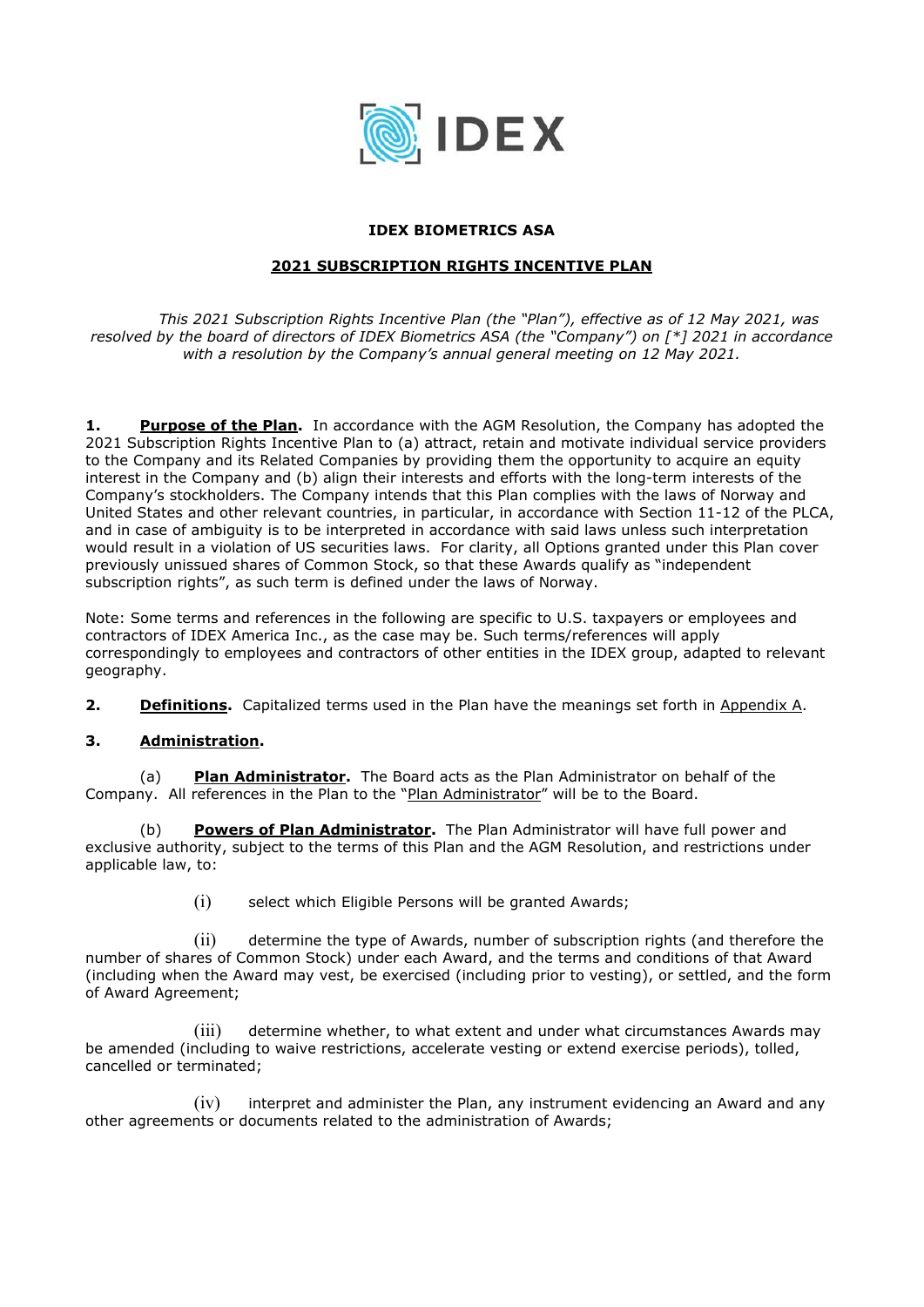(v) establish rules, and delegate ministerial duties to the Company's employees consistent with applicable law, for the proper administration of the Plan;

(vi) require that Participants hold Options and Shares in a designated account with the Company's stock administration provider firm until disposition of the Shares. and

(vii) make any other determination and take any other action that the Plan Administrator deems necessary or desirable for administration of the Plan.

The Plan Administrator's decisions will be final, conclusive and binding on all persons, including the Company, any Participant, any stockholder and any Eligible Person.

Unless otherwise determined by the Board from time to time, the Company's Human Resources Department, Sarah Mathews, sarah.mathews@idexbiometrics.com, will serve as contact person for the Plan.

#### **4. Shares & Subscription Rights Subject to the Plan.**

(a) **Authorized Number of Shares.** Subject to adjustment from time to time as provided in this Plan, (i) the number of shares of Common Stock available to be made subject to Awards and issued under the Plan (as determined for purposes of compliance with US laws) will be [91,672,048] shares (the foregoing maximum number of shares hereinafter referred to as the "Share Reserve"). Moreover, the number of issued and outstanding Options under all of the Company's subscription right programs shall not exceed 10 (ten) per cent of the registered number of Shares in the Company at any given time. Shares issued under the Plan will be drawn from authorized but previously unissued shares. Section 8 below limits the number of shares that may be issued on the exercise of Incentive Stock Options, and any increase to the Share Reserve will result in a corresponding increase of the ISO Limit.

#### (b) **Share Use.**

(i) Shares of Common Stock covered by an Award will not reduce the available Share Reserve unless and until they are actually issued to a Participant.

(ii) If any Award lapses, expires, terminates or is canceled prior to the issuance of shares thereunder, or if subscription rights granted under Prior Plans are forfeited without shares having been issued, those shares, and the ability to grant new subscription rights on those shares, will remain or become available for grant under the Plan.

(iii) If an Award is settled in cash, then those shares that are either not issued under the Award, or that are issued and then forfeited or reacquired under the Award, as well as the correlating subscription rights, will *NOT* remain, or again become, available for issuance under the Plan.

(iv) If a Participant receives dividends or dividend equivalents in respect of an Award in the form of shares or reinvests cash dividends or dividend equivalents paid in respect of Awards into shares of Common Stock, those shares will not reduce the Share Reserve, unless expressly determined otherwise by the Plan Administrator.

**5. Eligibility.** The Plan Administrator may grant Awards (a) to any employee (including any officer or founder) of the Company or a Related Company and (b) to any individual human independent contractor (including directors, consultants and advisors) for bona fide services rendered to the Company or any Related Company, provided (i) the services are not in connection with the offer and sale of the Company's securities in a capital-raising transaction and do not directly or indirectly promote or maintain a market for the Company's securities and (ii) the grant of an Award to the employee or independent contractor do not cause the Company to lose the ability to make grants under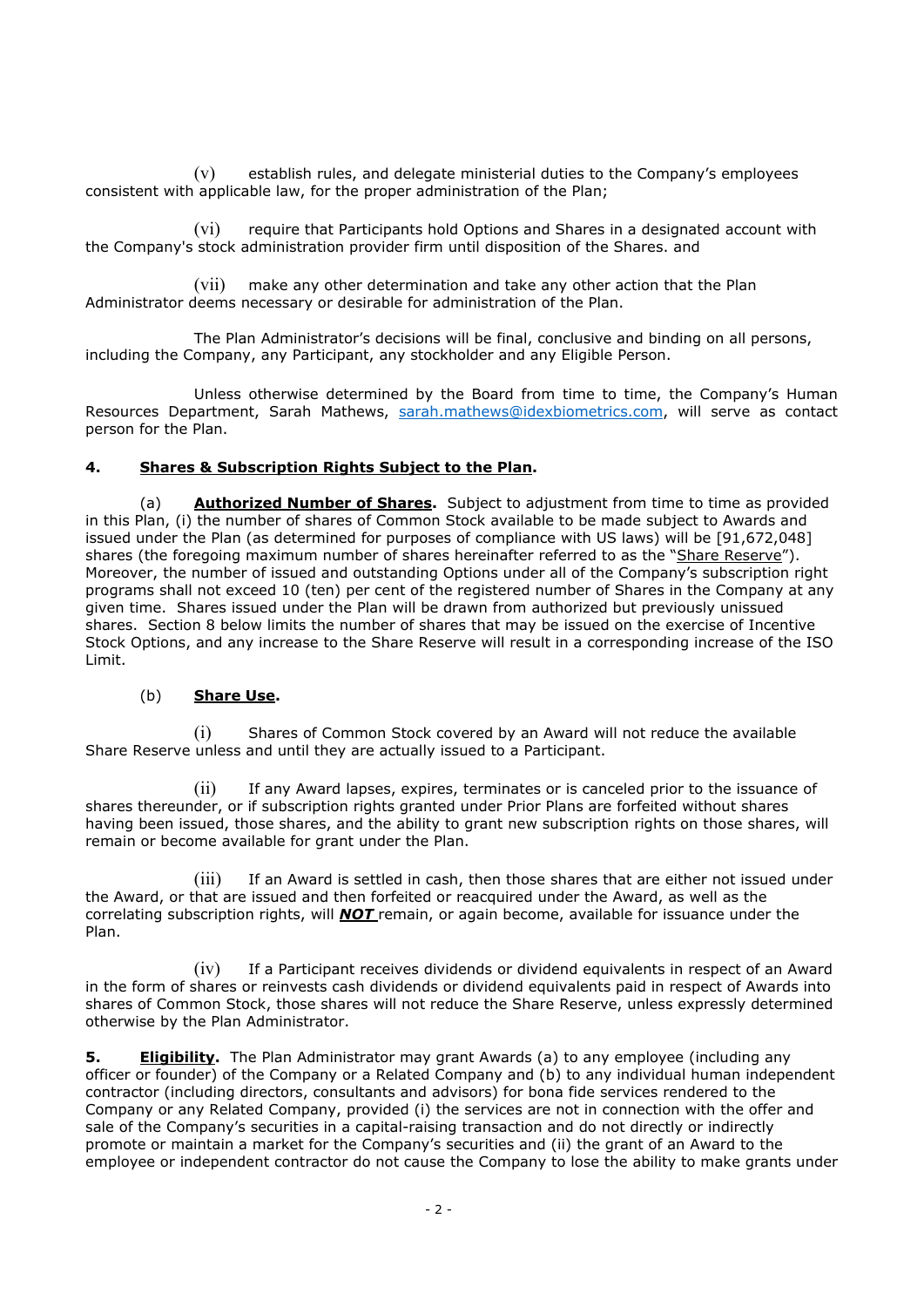this Plan in reliance on Rule 701 of the Securities Act. If and to the extent required by applicable law, the Company must obtain separate shareholder approval for any Award granted to a member of the Board of the Company as remuneration for Board functions.

# **6. Provisions Applicable to All Awards.**

(a) **Grant Date**. Corporate action constituting a grant by the Company of an Award to any Participant will be deemed completed as of the date of such corporate action, unless otherwise determined by the Plan Administrator, regardless of when the instrument, certificate, or letter evidencing the Award is communicated to, or actually received or accepted by, the Participant. If the corporate records (e.g., consents, resolutions or minutes) documenting the corporate action constituting the Award contain terms (e.g., exercise price, vesting schedule or number of shares) that are inconsistent with those in the Award Agreement as a result of a clerical error in the papering of the Award Agreement, the corporate records will control and the Participant will have no legally binding right to the incorrect term in the Award Agreement.

(b) **Evidence of Awards.** The Plan Administrator will document all Awards by a written agreement (including electronic writings such as smart contracts and distributed ledger entries) that contain the material terms of the Award, including but not limited to the exercise or purchase price (if any) and the vesting schedule (including any performance vesting triggers).

(c) **Payments for Shares and Taxes.** The Plan Administrator will determine the forms of consideration a Participant may use to pay the exercise or purchase price for shares issued under Awards and any withholding taxes or other amounts due in connection with Awards. A Participant must pay all consideration due in connection with the Award (including taxes) before the Company will issue the shares being purchased. To the extent permitted by applicable law and subject to any required shareholder approvals, the Plan Administrator may (but is not required to) permit the use of the following forms of consideration:

(i) cash or cash equivalent;

(ii) tendering shares of Common Stock owned by the Participant that have an aggregate Fair Market Value on that date equal to the consideration owed to the Company;

(iii) tendering the cash proceeds resulting from a sale to a third-party investor of some of the shares subject to the Award, but only if the investor is approved by the Company at that time under a private liquidity assistance program approved by the Company; or

(iv) such other consideration as the Plan Administrator may permit in compliance with the PLCA.

A Participant may request or authorize the Plan Administrator to withhold amounts owed under this Plan from cash payments otherwise owed to the Participant by the Company or a Related Company. If a Participant tenders shares (including by "withhold to cover"), the value of the shares so tendered may not exceed the employer's applicable maximum required tax withholding rate or such other applicable rate as is necessary to avoid adverse treatment for financial accounting purposes, as determined by the Plan Administrator.

(d) **Change in Service; Leaves of Absence**. The Plan Administrator will determine the effect on Awards of a Participant's leave of absence or change in hours of employment or service. In general, if, after the Grant Date of any Award to a Participant, the Participant's regular level of time commitment in the performance of his or her services for the Company and any Related Companies is reduced (for example, and without limitation, if the Participant has a change in status from a full-time Employee to a part-time Employee, or if the Participant goes on a leave of absence without using paid vacation or sick days), the Plan Administrator has the right in its sole discretion (and without the need to seek or obtain the consent of the affected Participant) to (i) make a corresponding reduction in the number of shares or cash amount subject to any portion of such Award that is scheduled to vest or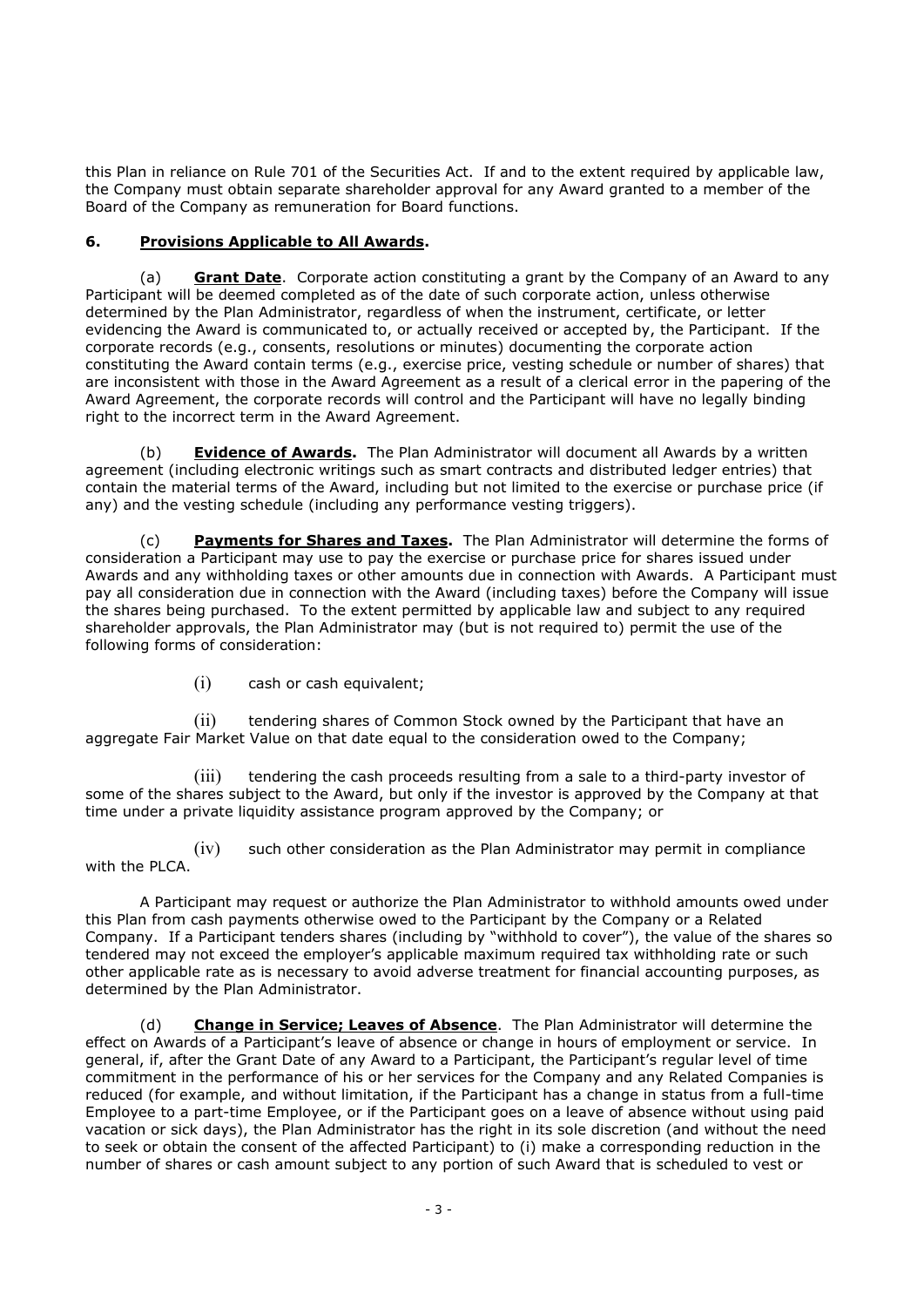become payable after the date of such change in time commitment, and (ii) in lieu of or in combination with such a reduction, extend the vesting or payment schedule applicable to such Award (but only if the modification would not cause the Participant to incur penalties or additional taxation under Code Section 409A). If an Award is reduced, the Participant will have no right with respect to the portion of the Award that is so reduced.

(e) **Applicability of Award Terms to New Property**. If a Participant receives new or additional shares of Common Stock, other securities, other property, or cash in respect of an Award, those shares, securities, property and cash will be subject to all of the same terms of the Plan and the Award Agreement as applied to the underlying shares of Common Stock subject to that Award.

(f) **Recoupment**. All Awards are subject to recoupment in accordance with any clawback policy that the Company is required to adopt pursuant to the listing standards of any national securities exchange or association on which the Company's securities are listed or as is otherwise required by the Dodd-Frank Wall Street Reform and Consumer Protection Act or other applicable law. In addition, the Board may impose such other clawback, recovery or recoupment provisions in an Award Agreement as the Board determines necessary or appropriate, including but not limited to a reacquisition right in respect of previously acquired shares of Common Stock or other cash or property on the occurrence of Cause. The implementation of any clawback policy will not be deemed a triggering event for purposes of any definition of "good reason" for resignation or "constructive termination."

(g) **Investigations**. If a Participant's employment or service relationship with the Company is suspended pending an investigation of whether the Participant will be terminated for Cause, all the Participant's rights under any Award will likewise be suspended during the period of investigation.

(h) **No Obligation to Notify or Minimize Taxes.** The Company and the Plan Administrator will have no duty or obligation to any Participant to advise such holder as to the time or manner of exercising his or her rights under an Award. Furthermore, the Company and the Plan Administrator will have no duty or obligation to warn or otherwise advise such holder of a pending termination or expiration of an Award or a possible period in which the Award may not be exercised. The Company and the Plan Administrator has no duty or obligation to minimize the tax consequences of an Award to the holder of such Award.

# **7. Options.**

# (a) **Exercise Price.**

(i) Generally, the Plan Administrator may not grant Options with an exercise price per share less than the Fair Market Value of the Common Stock on the Grant Date.

(ii) The Plan Administrator may, in its sole discretion and in case of particular circumstances, grant up to 9,167,204 Options with an exercise price less than the Fair Market Value, provided that the exercise price shall under no circumstances be less than par value per share of Common Stock at any given time, and provided further that, any such Option granted to a Participant who is subject to U.S. income tax is otherwise exempt from or complies with the requirements of Section 409A of the Code.

(iii) The Plan Administrator may, with the consent of any adversely affected Participant and to the extent permitted under applicable laws and resolutions of the shareholders of the Company, (A) reduce the exercise or strike price of an outstanding Option or (B) permit the cancellation of any outstanding Option and the grant in substitution therefor of a new Option, with any such substituted award (x) covering the same or a different number of shares of Common Stock as the cancelled Award and (y) granted under the Plan or another equity or compensatory plan of the Company or (C) any other action that is treated as a repricing under generally accepted accounting principles. If the repricing, or cancellation and regrant, of an Option would result in the restart of the holding periods associated with Incentive Stock Option status, such restart will not be deemed to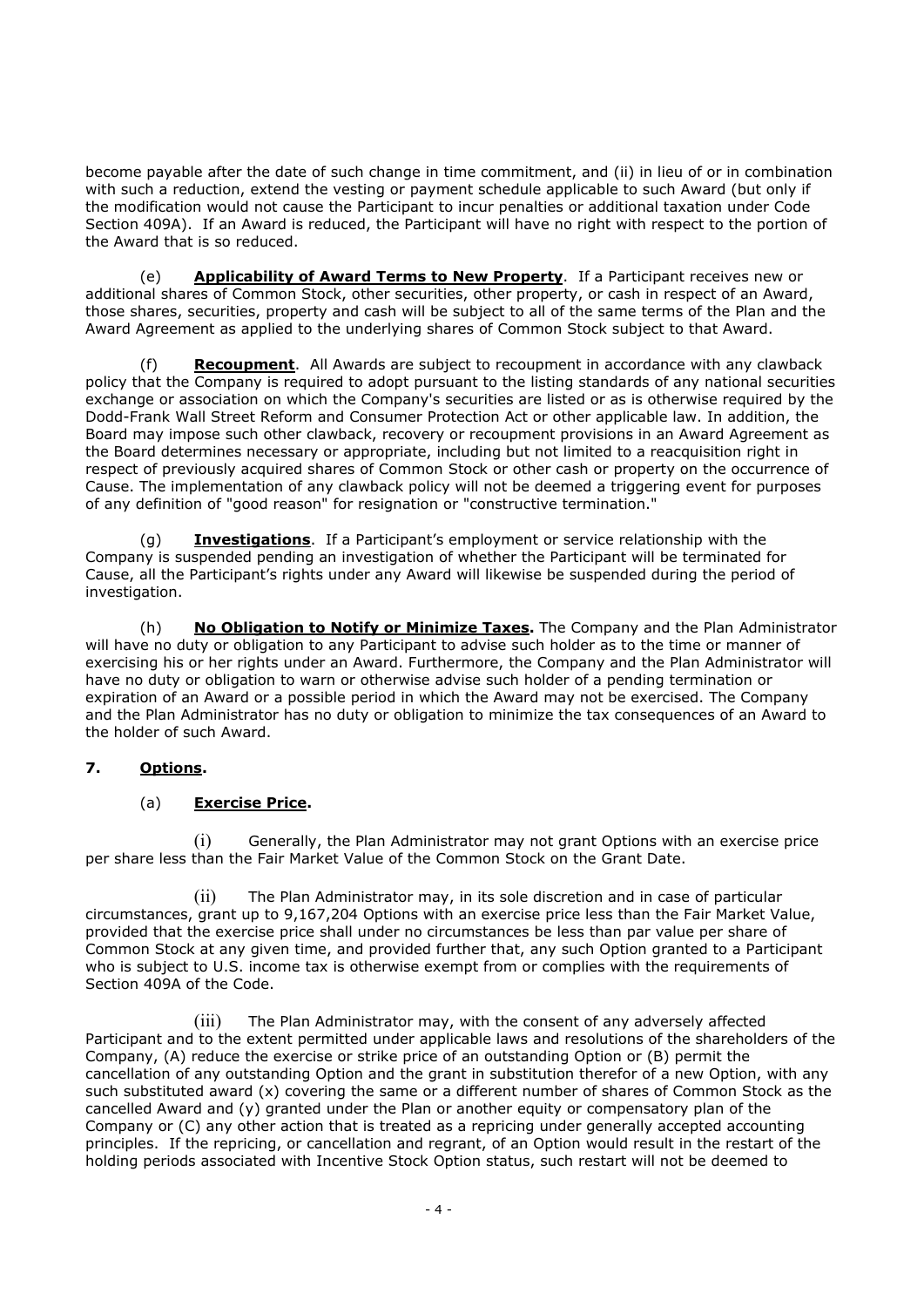adversely affect the Participant if the exercise price for the newly repriced or regranted Option is not more than half of the exercise price for the original Option.

(b) **Term.** The maximum term of an Option will be 5 years from the date of the AGM Resolution, subject to earlier termination in accordance with the terms of the Plan and the Award Agreement.

(c) **Vesting**. In general, options granted under this Plan will vest as to 25% on the first anniversary of the vesting commencement date, and as to 25% each anniversary thereafter over the next three years. In general, the vesting commencement date will be the last of the following dates preceding the date of grant: (i) 15 January, (ii) 15 April, (iii) 15 July or (iv) 15 October. The Plan Administrator reserves the right to approve a different vesting schedule in its sole discretion.

#### (d) **Conditions to Exercise.**

(i) The Company reserves the right to limit the period of exercise, regardless of vested status of the Option, to no more than a limited period following the release of interim (normally quarterly) financial reporting. To exercise an Option, the Participant must deliver (A) the exercise agreement stating the number of shares being purchased and, if applicable, the account number or digital wallet address into which the shares should be deposited, (B) payment in full of the exercise price and any tax withholding obligations, and (C) any additional documents, including a joinder to a voting agreement or shareholders' agreement, requested or required by the Company as a condition to exercise.

(ii) If a Participant is subject to U.S. income tax and is exercising an Option prior to vesting, and if he or she chooses to make a Section 83(b) election, he or she must deliver, within 30 days after the date of exercise, a completed copy of his or her Section 83(b) election, the applicable taxes due in connection with that election and evidence of timely receipt of the Section 83(b) election by the Internal Revenue Service. If a Participant does not make a Section 83(b) election or fails to satisfy these requirements, the Plan Administrator will instruct the Company to withhold and remit (if applicable) taxes on, and report to the applicable taxing authorities, the income recognized on each subsequent vesting date of the Award.

(iii) The Plan Administrator may modify the exercise agreement form, and the procedure for exercise, from time to time. The Plan Administrator may restrict exercise to those times when the Plan Administrator has a reasonable basis to determine Fair Market Value and may prohibit exercise in anticipation of a material corporate event (including but not limited to a financing or Change of Control). The Plan Administrator may require than an Option may be exercised only for whole shares and for not less than a reasonable number of shares at any one time.

(e) **Non-Exempt Employees.** If an Option is granted to an employee who is a nonexempt employee for purposes of the Fair Labor Standards Act of 1938, as amended, the Option will not be first exercisable for any shares of Common Stock until at least six months following the Grant Date of the Option (although the Award may vest prior to such date). Consistent with the provisions of the Worker Economic Opportunity Act, (i) if such non-exempt employee dies or suffers a disability, (ii) on a Change of Control in which such Option is not assumed, continued, or substituted, or (iii) on the Participant's retirement (as such term may be defined in the Participant's Award agreement or in another agreement between the Participant and the Company, or, if no such definition, in accordance with the Company's then current employment policies and guidelines), the vested portion of any Options may be exercised earlier than six months following the Grant Date. The foregoing provision is intended to operate so that any income derived by a non-exempt employee from the exercise or vesting of an Option will be exempt from his or her regular rate of pay. If required for compliance with the Worker Economic Opportunity Act to ensure that any income derived by a non-exempt employee from the exercise, vesting or issuance of any shares under any other Award will be exempt from the employee's regular rate of pay, the provisions of this paragraph will apply to all Awards and are hereby incorporated by reference into such Award agreements.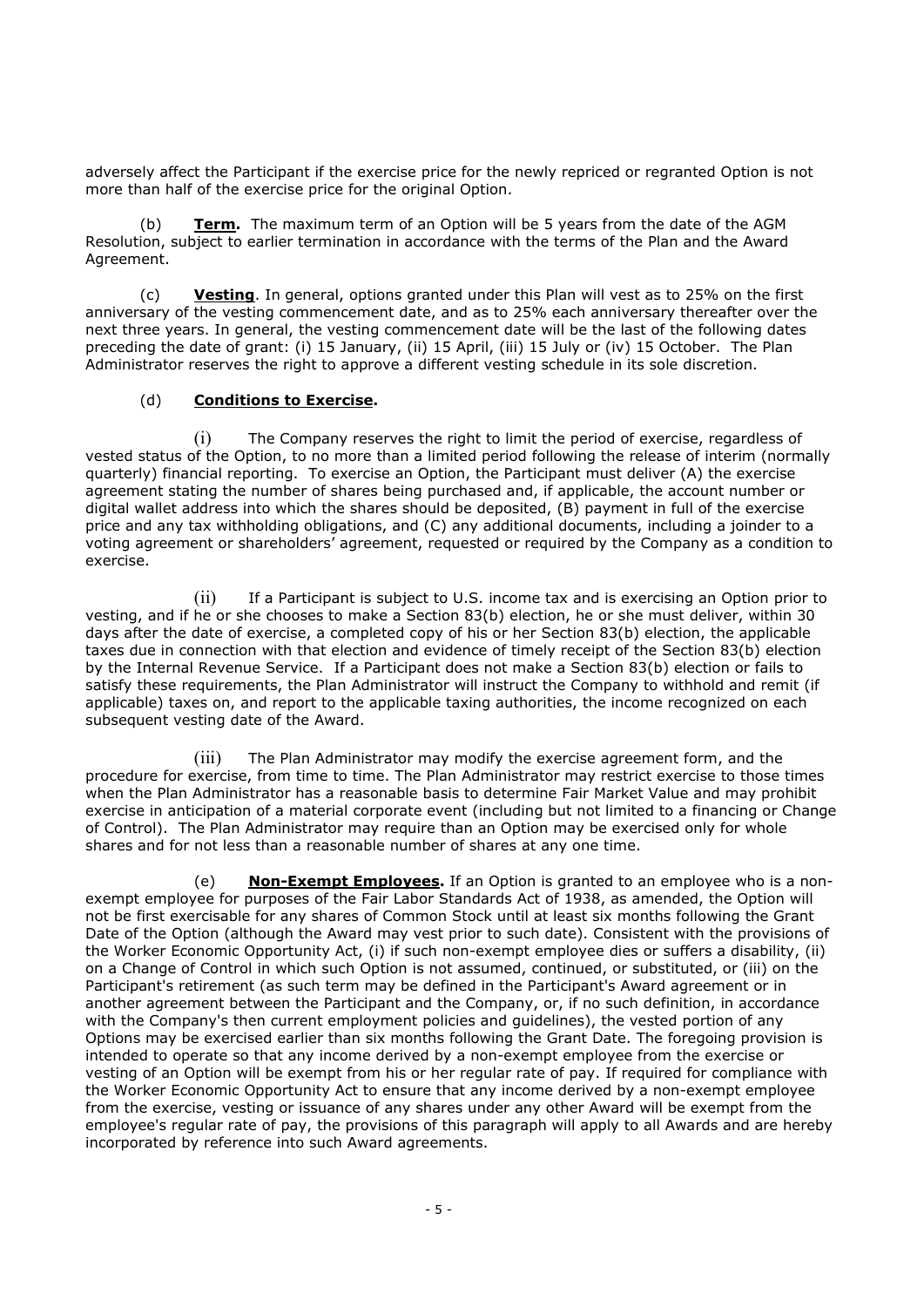(f) **Effect of Termination of Service.** The Plan Administrator will establish and define in the Award Agreement how an Option will be treated on a Termination of Service. Unless otherwise set forth in the Award Agreement, the following treatment will apply:

(i) Any portion of an Option that is not vested and exercisable on the date of a Participant's Termination of Service will expire on such date.

(ii) Any portion of an Option that is vested and exercisable on the date of a Participant's Termination of Service will expire on the earliest to occur of:

(A) if the Participant's Termination of Service occurs for reasons other than Cause, Disability or death, the date that is 3 months after such Termination of Service;

(B) if the Participant's Termination of Service occurs by reason of Cause, the date of the Termination of Service;

(C) if the Participant's Termination of Service occurs by reason of death or Disability the date that is 12 months after such Termination of Service;

(D) if the Participant dies during any of the foregoing post-termination exercise periods, the date that is 12 months after death;

(E) if the Plan Administrator determines during any of the foregoing posttermination exercise periods that Cause for termination existed at the time of the Participant's Termination of Service, immediately on such determination;

(F) if, during any of the foregoing periods, the Company undergoes a Change in Control and the successor or acquiring entity refuses to assume the Award, then on the closing of the Change of Control; and

(G) the Option Expiration Date.

**8. Stock Option Categories.** Options are either Incentive Stock Options (ISOs) or Nonqualified Stock Options (NSOs). Only employees who are eligible for ISOs may be granted ISOs. All other employees and other persons can only be granted NSOs.

**9. Incentive Stock Option Limitations.** The terms of an Incentive Stock Option must comply in all respects with Section 422 of the Code, or any successor provision, and any applicable regulations thereunder, each of which is incorporated by reference into this Plan. The Plan Administrator will construe the terms of any Option granted as an Incentive Stock Option within the meaning of Section 422 of the Code, and if the Option (or a portion thereof) does not meet the requirements of Section 422 of the Code, that Option (or that portion) will be treated as a Nonqualified Stock Option. The requirements of Section 422 include the following:

(a) **ISO Limit**. The maximum number of shares that may be issued on the exercise of Incentive Stock Options under this Plan will equal [91,672,048] shares (the "ISO Limit"). Each increase to the Share Reserve authorized by the Board and stockholders after the Effective Date will also result in a corresponding increase in this ISO Limit, unless otherwise expressly provided in the Board or stockholder resolutions approving such increase.

(b) **ISO Granting Period**. Section 422 of the Code provides that no Incentive Stock Options may be granted more than 10 years after the later of (i) the adoption of the Plan by the Board and (ii) the adoption by the Board of any amendment to the Plan that constitutes the adoption of a new plan for purposes of Section 422 of the Code. For clarity, any amendment of the Share Reserve that also amends the ISO Limit will be deemed the adoption of a new plan for purposes of Code Section 422.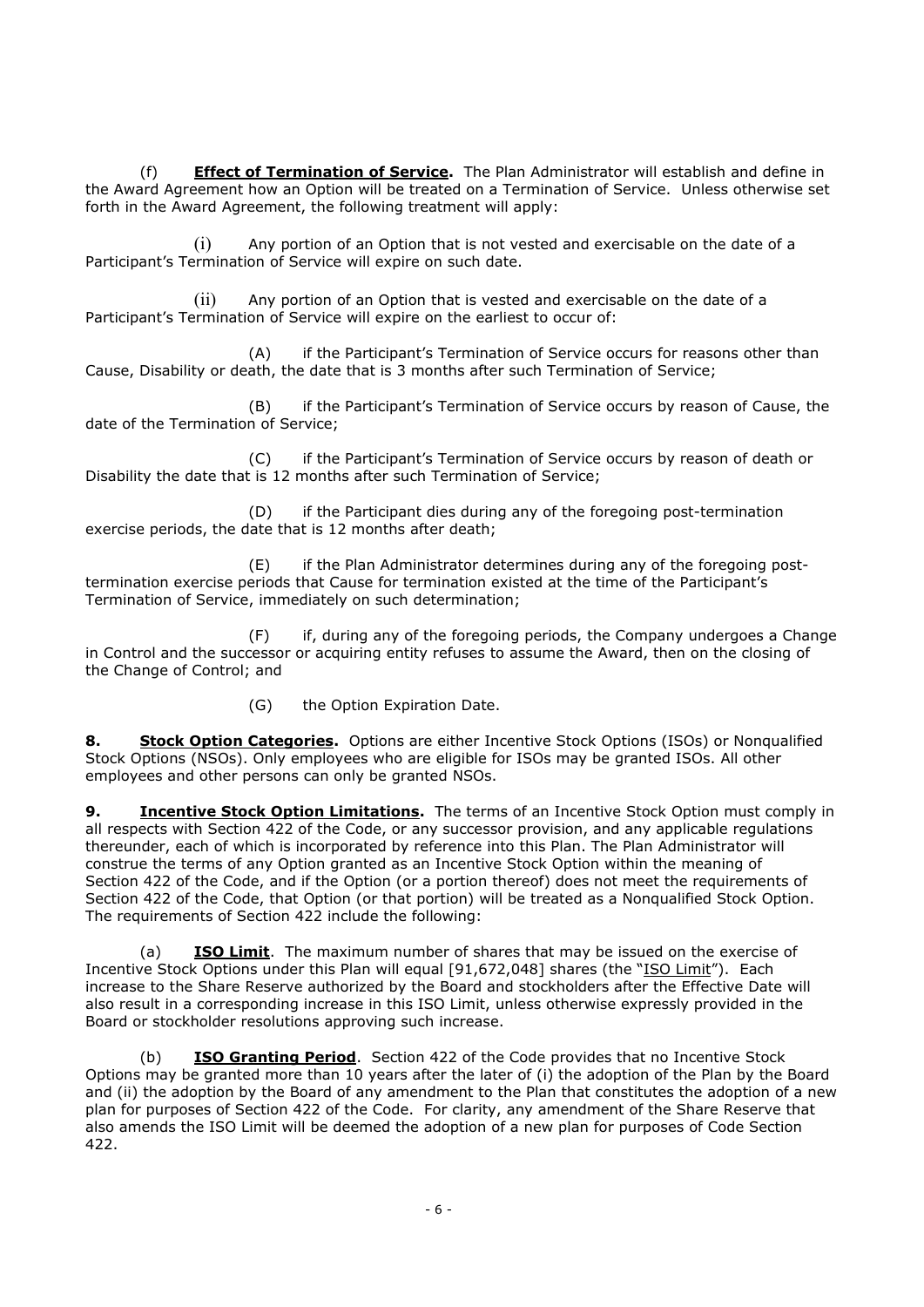(c) **ISO Qualification.** If the aggregate Fair Market Value (determined as of the Grant Date) of Common Stock with respect to which a Participant's Incentive Stock Options become exercisable for the first time during any calendar year (under the Plan and all other stock option plans of the Company and its parent and subsidiary corporations) exceeds \$100,000, or if the Option otherwise does not comply with the requirements under Section 422 of the Code, the Option (or the portion that does not meet the requirements of Section 422) will be treated as a Nonqualified Stock Option. If the Participant holds two or more such Options that become exercisable for the first time in the same calendar year, such limitation will be applied on the basis of the order in which such Options are granted.

(d) **Eligible Employees.** Individuals who are not employees of the Company or one of its parent or subsidiary corporations may not be granted Incentive Stock Options. Except as otherwise determined by the Board, employees who reside or work outside of the United States may not be granted Incentive Stock Options.

(e) **Exercise Price.** Incentive Stock Options will be granted with an exercise price per share not less than the Fair Market Value of the Common Stock on the Grant Date, and in the case of an Incentive Stock Option granted to a Participant who owns more than 10% of the total combined voting power of all classes of the stock of the Company or of its parent or subsidiary corporations (a "Ten Percent Stockholder"), will be granted with an exercise price per share not less than 110% of the Fair Market Value of the Common Stock on the Grant Date. The Plan Administrator will determine status as a Ten Percent Stockholder in accordance with Section 422 of the Code.

(f) **Option Term.** Section 422 of the Code provides that the maximum term of an Incentive Stock Option will not exceed 10 years, and in the case of an Incentive Stock Option granted to a Ten Percent Stockholder, will not exceed five years, in each case, subject to earlier termination in accordance with the terms of the Plan and the instrument evidencing the Option. However, the maximum term of any Option granted under this Plan will be 5 years from the date of the AGM Resolution, subject to earlier termination in accordance with the terms of the Plan and the Award Agreement.

(g) **Exercisability.** An Option designated as an Incentive Stock Option will cease to qualify for favorable tax treatment as an Incentive Stock Option to the extent it is exercised (if permitted by the terms of the Option) (i) more than three months after the date of a Participant's termination of employment if termination was for reasons other than death or disability, (ii) more than one year after the date of a Participant's termination of employment if termination was by reason of disability, or (iii) more than six months following the first day of a Participant's leave of absence that exceeds three months, unless the Participant's reemployment rights are guaranteed by statute or contract.

(h) **Taxation of Incentive Stock Options.** To obtain the tax benefits afforded to Incentive Stock Options under Section 422 of the Code, the Participant must hold the shares acquired on the exercise of an Incentive Stock Option for two years after the Grant Date and one year after the date of exercise (that is, the Participant must not transfer the shares until at least the day after the expiration of these periods). A Participant may be subject to the alternative minimum tax at the time of exercise of an Incentive Stock Option. The Participant must give the Company prompt notice of any disposition of shares acquired on the exercise of an Incentive Stock Option prior to the expiration of these holding periods.

(i) **Code Definitions.** For the purposes of this Section 8, "disability," "parent corporation" and "subsidiary corporation" will have the meanings attributed to those terms for purposes of Section 422 of the Code.

(j) **Stockholder Approval.** Section 422 of the Code provides that if the stockholders of the Company do not approve the Plan within 12 months after the Board's adoption of the Plan (or the Board's adoption of any amendment to the Plan that constitutes the adoption of a new plan for purposes of Section 422 of the Code) Incentive Stock Options granted under the Plan after the date of the Board's adoption (or approval) will be treated as Nonqualified Stock Options. Section 422 of the Code provides that no Incentive Stock Options may be granted more than ten years after the earlier of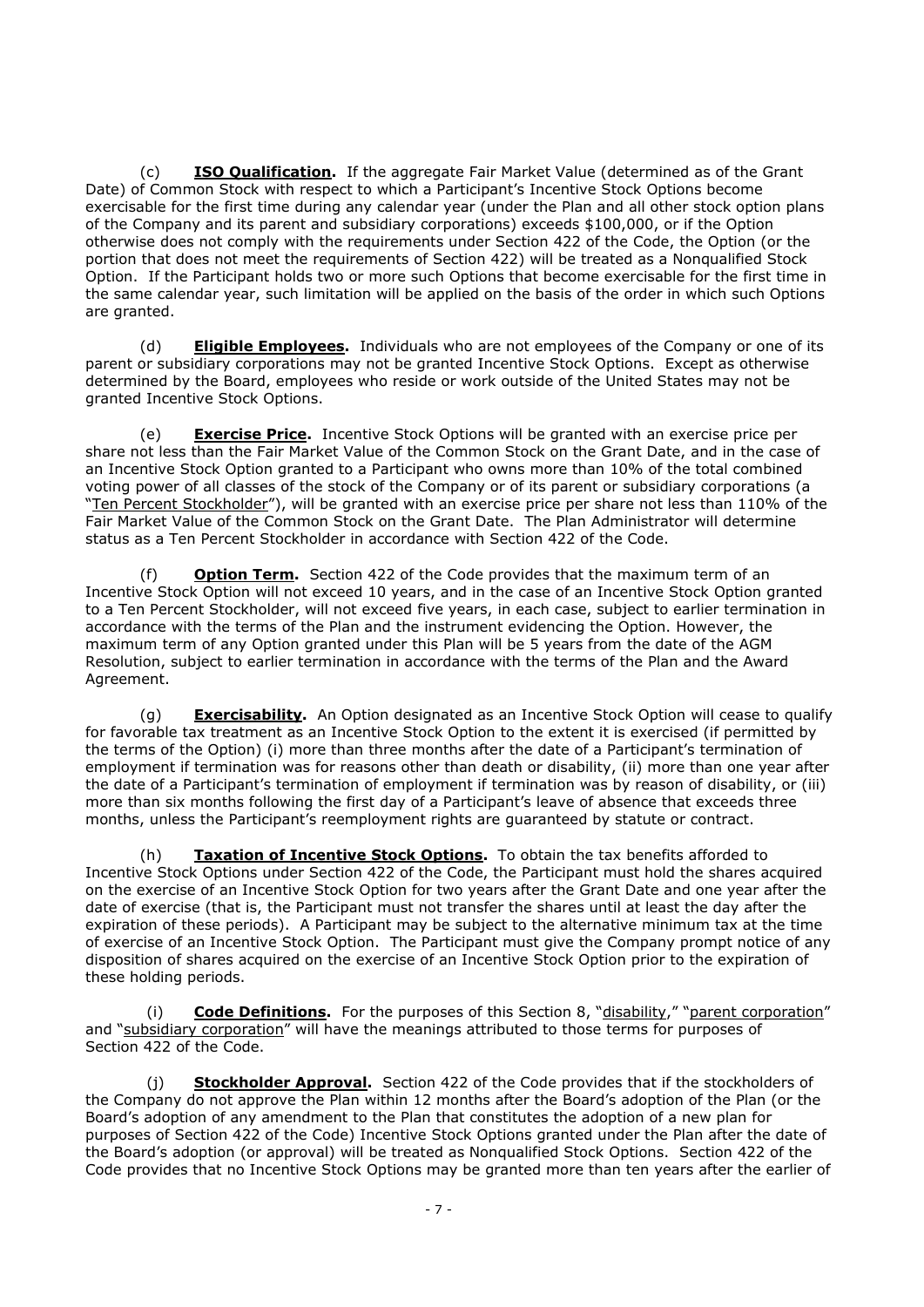the approval by the Board or the stockholders of the Plan (or any amendment to the Plan that constitutes the adoption of a new plan for purposes of Section 422 of the Code).

#### **10. Tax Matters.**

(a) **Withholding**. The Company will require the Participant to pay to the Company or a Related Company, as applicable, the amount of (i) any taxes that the Company or a Related Company is required by applicable federal, state, local or foreign law to withhold with respect to an Award ("tax withholding obligations") and (ii) any other amounts due from the Participant to the Company, any Related Company or any governmental authority ("other obligations"). The Company will not be required to issue any shares of Common Stock or otherwise settle an Award under the Plan until such tax withholding obligations and other obligations are satisfied.

(b) **Section 409A**. The Company intends that the Plan and Awards granted under the Plan (unless otherwise expressly provided for in the Award Agreement) are exempt from the requirements of Section 409A to the maximum extent possible, whether pursuant to the short-term deferral exception described in Treasury Regulation Section 1.409A-1(b)(4), the exclusion applicable to stock options, stock appreciation rights and certain other equity-based compensation under Treasury Regulation Section 1.409A-1(b)(5), or otherwise. The Plan Administrator will use reasonable best efforts to interpret, operate and administer the Plan and any Award granted under the Plan in a manner consistent with this intention. However, the Plan Administrator makes no representations that Awards granted under the Plan will be exempt from or comply with Section 409A and makes no undertaking to preclude Section 409A from applying to Awards granted under the Plan.

(i) If Section 409A is applicable to any Award granted under the Plan (that is, to the extent not so exempt), the Plan Administrator intends that the non-exempt Award will comply with the deferral, payout, plan termination and other limitations and restrictions imposed under Section 409A.

(ii) If necessary for exemption from, or compliance with, Section 409A:

(A) All references in the Plan or any Award granted under the Plan to the termination of the Participant's employment or service are intended to mean the Participant's "separation from service," within the meaning of Section 409A(a)(2)(A)(i).

(B) The Plan Administrator will treat each installment that vests or is delivered under an Award in a series of payments or installments as a separate payment for purposes of Section 409A, unless expressly set forth in the Award Agreement that each installment is not a separate payment.

(C) If the Participant is a "specified employee," within the meaning of Section 409A, then if necessary to avoid subjecting the Participant to the imposition of any additional tax under Section 409A, amounts that would otherwise be payable under the Plan or any Award granted under the Plan during the six-month period immediately following the Participant's "separation from service" will not be paid to the Participant during such period, but will instead be accumulated and paid to the Participant (or, in the event of the Participant's death, the Participant's estate) in a lump sum on the first business day after the earlier of the date that is six months following the Participant's separation from service or the Participant's death.

(D) If, after the Grant Date of an Award, the Plan Administrator determines that an Award is reasonably likely to fail to be either exempt or compliant with Section 409A, the Plan Administrator reserves the right, but will not be required, to unilaterally (and without the affected Participant's consent) amend or modify the Plan and any Award granted under the Plan so that the Award qualifies for exemption from or complies with Section 409A. Any such amendment or modification made to avoid the imposition of adverse taxation under Section 409A will be deemed not to materially adversely impact the Participant.

(E) The right to any dividends or dividend equivalents declared and paid on the number of shares underlying an Option may not be contingent, directly or indirectly, on the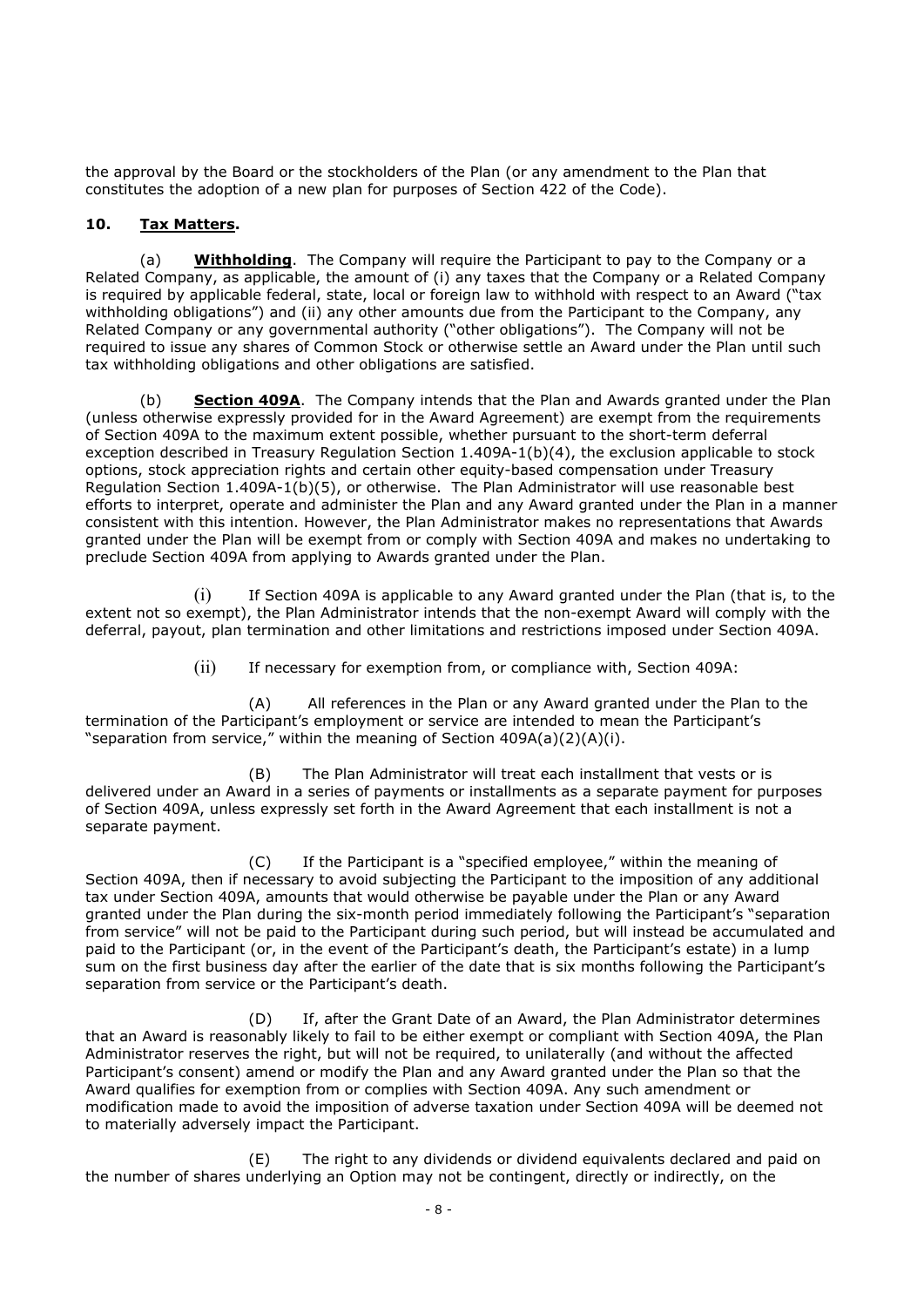exercise of the Option and must otherwise comply with or qualify for an exemption under Section 409A. In addition, the right to any dividends or dividend equivalents declared and paid on shares acquired under an Award must (i) be paid at the same time such dividends or dividend equivalents are paid to other stockholders (although it may be subject to the same restrictions as the underlying shares) and (ii) comply with or qualify for an exemption under Section 409A.

11. **Restrictions on Transfer of Awards & Common Stock.** Any purported Transfer of an Award, or shares of Common Stock issued under the Plan in violation of the Plan will be null and void, will have no force or effect, and the Company will not register in its records any such purported transfer.

(a) **No Transfer of Awards.** In general, a Participant may not sell, assign, pledge (as collateral for a loan or as security for the performance of an obligation or for any other purpose) or otherwise Transfer an Award or interest in an Award, other than by will or by the applicable laws of descent and distribution. During a Participant's lifetime, only the Participant granted the Award may exercise the Award or purchase the shares under the Award. The Plan Administrator may permit the Transfer of an Award or an interest in an Award if that Transfer complies with all applicable laws and does not result in the loss of the exemption from registration used by the Company for this Plan.

**No Transfer of Shares.** Before the earlier to occur of (x) the date on which the initial registration of the Common Stock under Sections 12(b) or 12(g) of the Exchange Act first becomes effective and (y) a Change of Control, the Plan Administrator reserves the right to impose restrictions on transfers of shares issued under the Plan, to the greatest extent permitted by law.

(c) **Market Standoff**. In the event of a public offering by the Company, whether underwritten or not underwritten, of its equity securities pursuant to an effective registration statement filed under the Securities Act of 1933, as amended, Participant will not sell, make any short sale of, loan, hypothecate, pledge, grant any option for the purchase of, or otherwise dispose of or transfer for value or otherwise agree to engage in any of the foregoing transactions with respect to any securities of the Company however or whenever acquired (except for those being registered) without the prior written consent of the Company or the underwriters. Such limitations will be in effect for such period of time as may be requested by the Company or such underwriter. However, that in no event will such period exceed 180 days after the effective date of the registration statement for such public offering, plus such additional period requested by the underwriters as is necessary to comply with regulatory restrictions on the publication of research reports (including, but not limited to, FINRA Rule 2241, or any amendments or successor rules). Participant will execute an agreement reflecting the foregoing, if requested by the underwriters at the time of such public offering. These limitations will in all events terminate two years after the effective date of the registration statement for the Company's initial public offering pursuant to an effective registration statement filed under the Securities Act of 1933, as amended. To enforce this provision, the Company may impose stop-transfer instructions with respect to the shares until the end of the applicable standoff period.

#### **12. Changes to Company's Common Stock.**

(a) If the Company undertakes a stock dividend, stock split, reverse stock split, spin-off, combination or exchange of shares, recapitalization, merger, consolidation, distribution to stockholders other than a normal cash dividend, or other change in the Company's corporate or capital structure that constitutes an equity restructuring transaction, as that term is used in Statement of Financial Accounting Standards Board Accounting Standards Codification Topic 718 (or any successor thereto) and that results in (x) the outstanding shares of Common Stock, or any securities exchanged therefor or received in their place, being exchanged for a different number or kind of securities of the Company or any other company or (y) new, different or additional securities of the Company or any other company being received by the holders of shares of Common Stock, then the Plan Administrator will make proportional adjustments in (1) the maximum number and kind of securities available for issuance under the Plan; (2) the maximum number and kind of securities issuable as Incentive Stock Options; and (3) the number and kind of securities that are subject to any outstanding Award and the per share price of such securities, without any change in the aggregate price to be paid therefor. The determination by the Plan Administrator as to the terms of any of the foregoing adjustments will be conclusive and binding. For clarity, the issuance by the Company of shares of stock of any class, or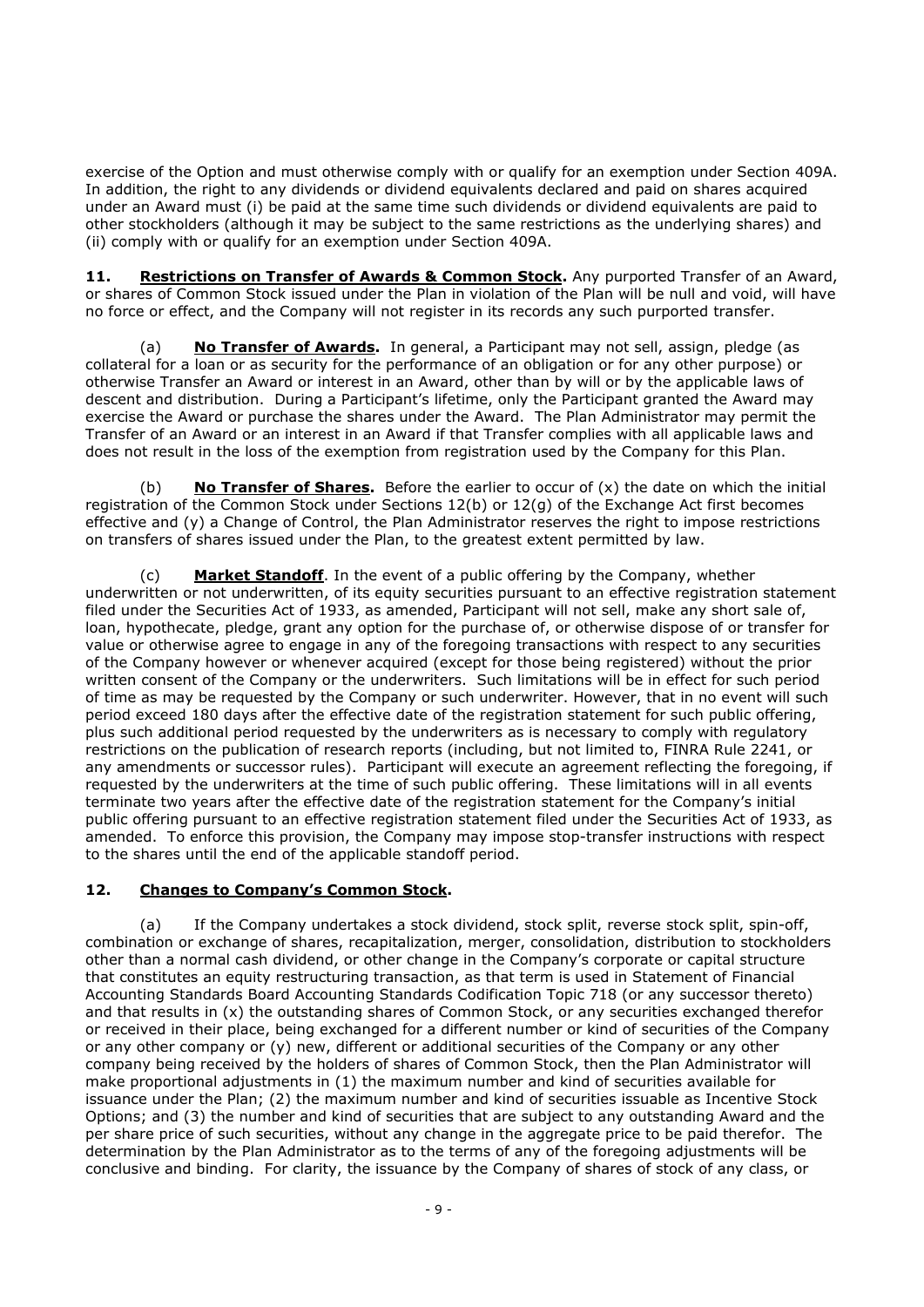securities convertible into shares of stock of any class, for cash or property, or for labor or services rendered, either on direct sale or on the exercise of rights or warrants to subscribe therefor, or on conversion of shares or obligations of the Company convertible into such shares or other securities, will not affect, and no adjustment by reason thereof will be made with respect to, outstanding Awards.

(b) **Dissolution or Liquidation.** To the extent not previously exercised or settled, and unless otherwise determined by the Plan Administrator in its sole discretion, Awards will terminate immediately prior to the dissolution or liquidation of the Company. To the extent a vesting condition, forfeiture provision or repurchase right applicable to an Award has not been waived by the Plan Administrator, the Award will be forfeited immediately prior to the consummation of the dissolution or liquidation.

(c) **Change of Control.** The following provisions will apply to Awards in the event of a Change of Control unless otherwise provided in the Award Agreement or any other written agreement between the Company or any Affiliate and the Participant. In the event of a Change of Control, the Board may take one or more of the following actions with respect to Awards, contingent on the closing or completion of the Change of Control:

(i) arrange for the surviving or acquiring company (or its parent company) to assume or continue the Award or to substitute a similar stock award for the Award (including, but not limited to, an award to acquire the same consideration paid to the stockholders of the Company pursuant to the Change of Control) that preserves the material terms of the original Award;

(ii) accelerate the vesting, in whole or in part, of the Award (and, if applicable, the time at which the Award may be exercised or settled) to a date prior to the effective time of such Change of Control as the Board determines (or, if the Board does not determine such a date, to the date that is five days prior to the effective date of the Change of Control), with such Award terminating immediately prior to the effective time of the Change of Control;

(iii) cancel or arrange for the cancellation of the Award, to the extent not vested or not exercised prior to the effective time of the Change of Control, in exchange for such cash consideration, if any, as the Board, in its sole discretion, may consider appropriate; and

 $(iv)$  make a payment, in such form as may be determined by the Board equal to the excess, if any, of (A) the value of the property the Participant would have received on the exercise or settlement of the Award immediately prior to the effective time of the Change of Control, over (B) any price payable by such holder in connection with such exercise or settlement, in consideration for the termination of such Award at or immediately prior to the closing. For clarify, this payment may be zero if the Fair Market Value of the property is equal to or less than the exercise or purchase price.

The Board need not take the same action with respect to all Awards or portions thereof or with respect to all Participants. The Board may take different actions with respect to the vested and unvested portions of an Award. The Board provide that payments may be subject to the same terms and conditions as the payment of consideration to the holders of the Company's Common Stock in connection with the Change of Control is delayed as a result of escrows, earn outs, holdbacks or other contingencies. The Board may also provide that payments made over time will remain subject to substantially the same vesting schedule as the Award, including any performance-based vesting metrics that applied to the Award immediately prior to the closing of the Change of Control.

(d) **Single Trigger**. Provided a Participant does not have a Termination of Service before the closing of a Change of Control, and subject to the Participant signing and returning a joinder agreement comparable to (and no more onerous than) that required of the Company's stockholders as part of the definitive agreement documenting the Change of Control if such joinder agreement is required by the successor or surviving entity in the Change of Control (together, the "Acceleration Conditions"), then the Plan Administrator will accelerate the vesting of that Participant's thenoutstanding Awards as to 100% of the then-unvested shares of Common Stock subject to each such Award.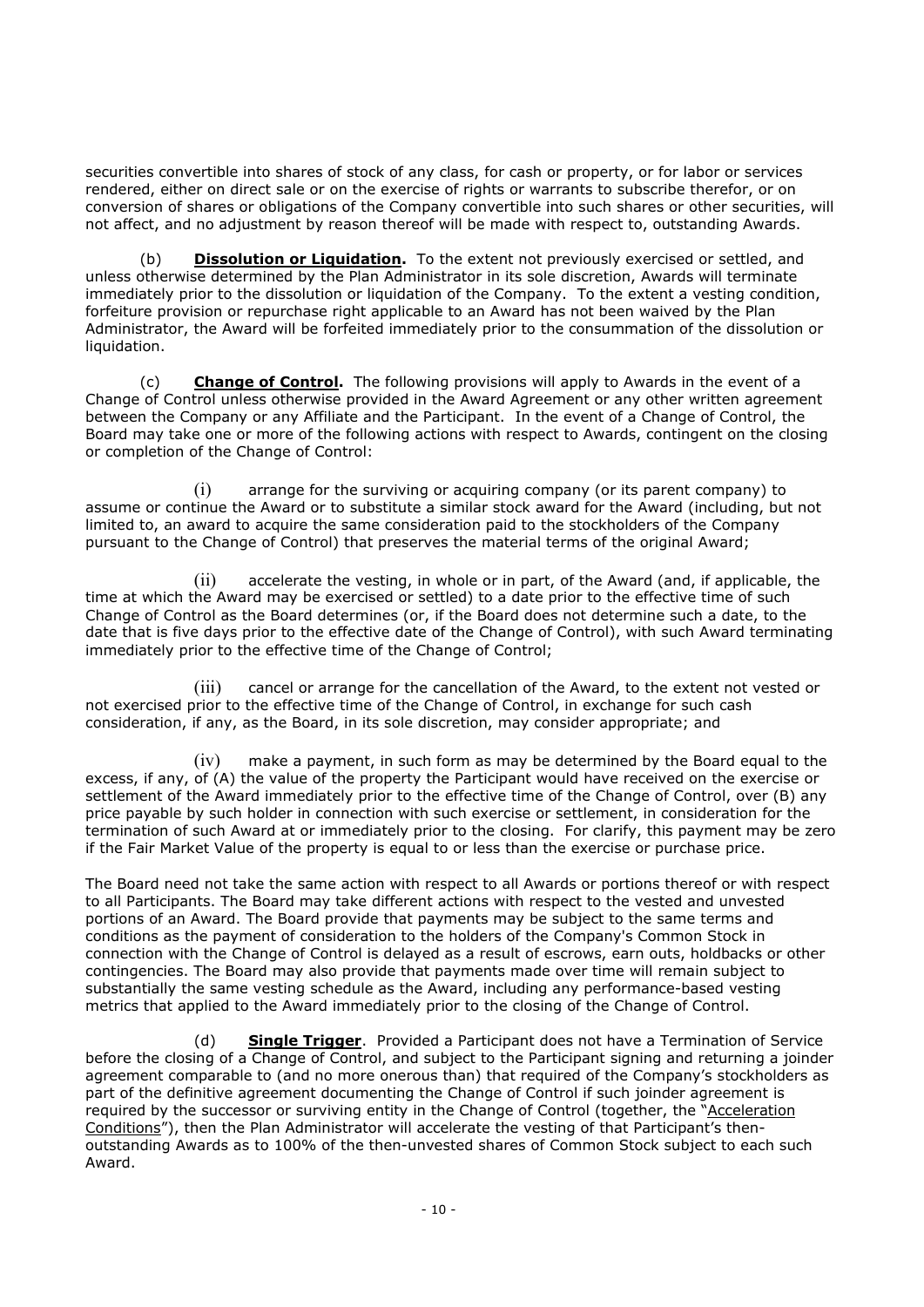(e) **Further Adjustment of Awards.** The Plan Administrator will have the discretion to take additional action as it determines to be necessary or advisable with respect to Awards. Such authorized action may include (but will not be limited to) establishing, amending or waiving the type, terms, conditions or duration of, or restrictions on, Awards so as to provide for earlier, later, extended or additional time for exercise, lifting restrictions and other modifications, and the Plan Administrator may take such actions with respect to all Participants, to certain categories of Participants or only to individual Participants. The Plan Administrator may take such action before or after granting Awards to which the action relates and before or after any public announcement with respect to such sale, merger, consolidation, reorganization, liquidation, dissolution or change of control that is the reason for such action.

(f) **No Limitations.** The grant of Awards will in no way affect the Company's right to adjust, reclassify, reorganize or otherwise change its capital or business structure or to merge, consolidate, dissolve, liquidate or sell or transfer all or any part of its business or assets.

**13. Term of the Plan.** This Plan will expire on the day prior to the Company's annual general meeting held in 2022, and if no such meeting is held, then 30 June 2022. The Plan Administrator may not grant new Awards after the Plan is terminated. Stockholders of the Company must approve any increase in the Share Reserve and ISO Limit within 12 months before or after the increase, as applicable, is adopted by the Board.

# **14. Amendment and Termination.**

(a) **Plan Amendment, Suspension or Termination.** The Board may amend, suspend or terminate the Plan or any portion of the Plan at any time and in such respects as it will deem advisable. No amendment will be effective absent stockholder approval if required by applicable law (including the laws governing the effectiveness of the AGM Resolution), regulation or stock exchange rule.

(b) **Award Amendment**. To the extent permitted by applicable law and subject to any required shareholder approvals, the Plan Administrator may amend any Award at any time. However, the Plan Administrator may not amend an Award in a manner that materially adversely impacts the rights of the Participant holding that Award without the Participant's written consent. A Participant will not be deemed to have been materially adversely impacted if the Board amends an Award: (i) to maintain the qualified status of the Award as an Incentive Stock Option under Section 422 of the Code, (ii) to change the terms of an Incentive Stock Option, if such change results in impairment of the Award solely because it impairs the qualified status of the Award as an Incentive Stock Option under Section 422 of the Code, (iii) to clarify the manner of exemption from, or to bring the Award into compliance with Section 409A, (iv) to correct clerical or typographical errors or (v) to comply with other applicable laws or listing requirements.

#### **15. No Individual Rights.**

(a) No individual or Participant will have any claim to be granted any Award under the Plan. The Company has no obligation for uniformity of treatment of Participants under the Plan.

(b) Nothing in the Plan or any Award will be deemed to constitute an employment contract or confer or be deemed to confer on any Participant any right to continue in the employ of, or to continue any other relationship with, the Company or any Related Company or limit in any way the right of the Company or any Related Company to terminate a Participant's employment or other relationship at any time, with or without cause.

#### **16. Conditions on Issuance of Shares.**

(a) The Company will have no obligation to issue or deliver any shares of Common Stock under the Plan or make any other distribution of benefits under the Plan unless, in the opinion of the Company's counsel, such issuance, delivery or distribution would comply with all applicable laws (including, without limitation, the requirements of the PLCA, the Securities Act or the laws of any state or foreign jurisdiction) and the applicable requirements of any securities exchange or similar entity.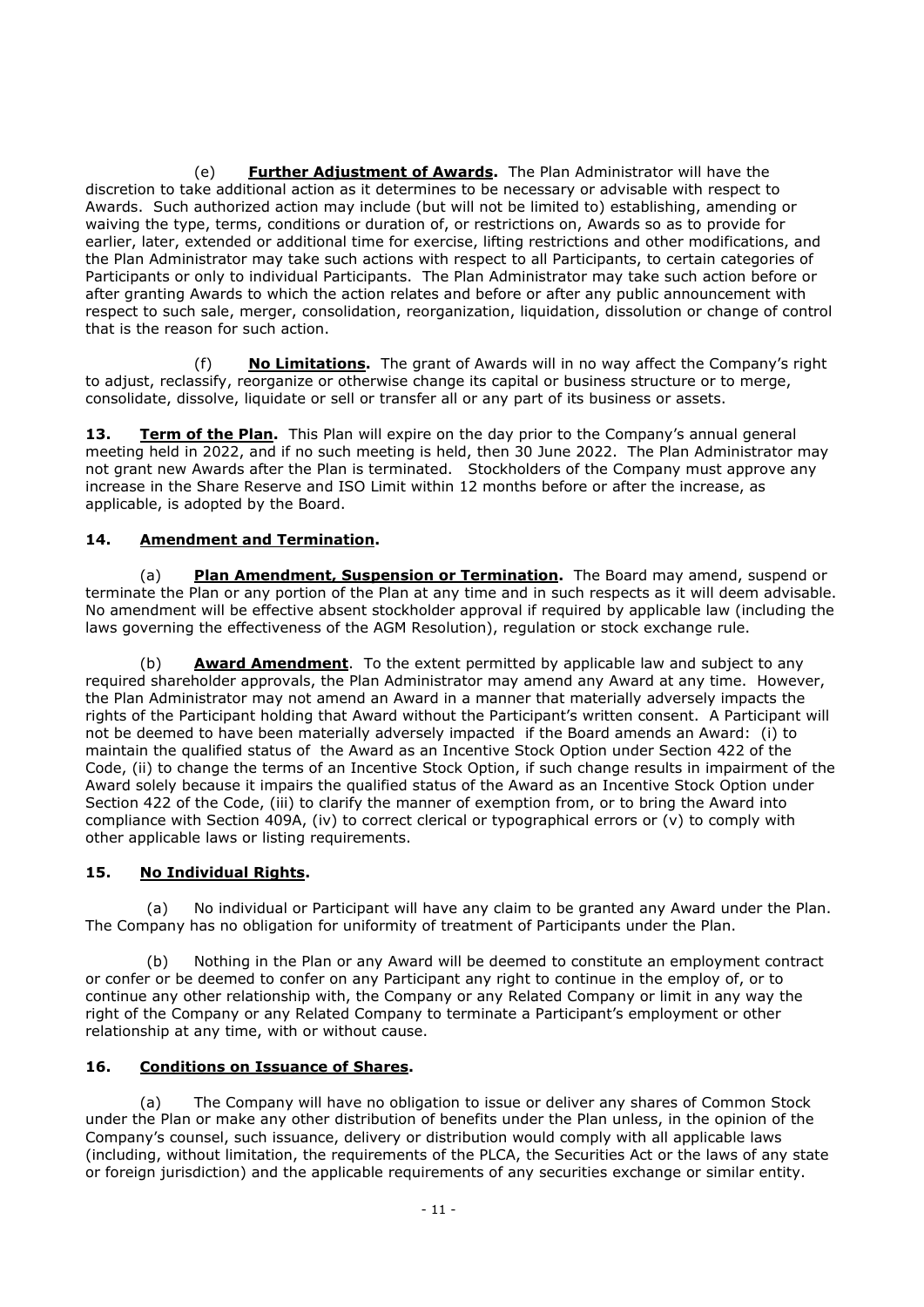(b) The Company will be under no obligation to any Participant to register for offering or resale or to qualify for exemption under the Securities Act, or to register or qualify under the laws of any state or foreign jurisdiction, any shares of Common Stock, security or interest in a security paid or issued under, or created by, the Plan, or to continue in effect any such registrations or qualifications if made.

(c) As a condition to the receipt of Common Stock under the Plan, the Plan Administrator may require (i) the Participant to represent and warrant that such shares are being purchased or received only for the Participant's own account and without any present intention to sell or distribute such shares, (ii) the Participant to appoint a member of the Board as having the sole and exclusive power of attorney, to the maximum extent permitted by applicable laws, to vote all shares of Common Stock subject to the Award, which power will be effective until the earlier of the completion of a Change of Control or the Company's public offering of its securities on a national stock exchange or national market such as Nasdaq or NYSE, and (iii) the Participant to undertake additional actions as necessary to comply with federal, state and foreign securities laws.

(d) The Company may issue shares of Common Stock on a noncertificated basis, including as digital assets located on a distributed ledger or blockchain, to the extent not prohibited by applicable law or the applicable rules of any stock exchange.

Cash settlement. If delivery of shares of Common Stock to a Participant is prohibited, restricted or, in the Company's opinion, unreasonably administratively burdensome due to laws, regulations and/or securities registration practices (applicable to the Company and/or the Participant), the Plan Administrator may determine, in its sole discretion, that the Participant, upon vesting and exercise of the Options, shall be entitled to a cash settlement only (no issuance and delivery of shares of Common Stock) in an amount equal to the total Fair Market Value as of the date of exercise less the total Exercise Price, subject to applicable tax withholdings ("Cash Settlement").

**17. No Rights as a Stockholder.** Unless otherwise provided by the Plan Administrator or in the instrument evidencing the Award or in a written employment, services or other agreement, no Award will entitle the Participant to any cash dividend, voting or other right of a stockholder unless and until the date of issuance under the Plan of the shares that are the subject of such Award and the associated share capital increase having been registered in the Norwegian Register of Business Enterprises. All other shareholder rights associated with shares issued under this Plan, hereunder those referenced in Section 11-12 (2) no.9 of the PLCA, will attach from the date of issuance of the shares. Each Participant agrees to assist as reasonably necessary to cause subscription rights and shares issued under an Award to be registered with the Norwegian Central Securities Depository, if and to the extent such registration is required by applicable law.

18. Participants in Other Countries or Jurisdictions. The Plan Administrator may grant Awards to Eligible Persons of any nationality residing in any geography on such terms and conditions different from those specified in the Plan, as may, in the judgment of the Plan Administrator, be necessary or desirable to foster and promote achievement of the purposes of the Plan. The Plan Administrator has the authority to adopt Plan modifications, administrative procedures, subplans and the like as may be necessary or desirable to comply with provisions of the laws or regulations of other countries or jurisdictions in which the Company or any Related Company may operate or have employees or ongoing individual contractors.

**19. No Trust or Fund.** The Plan is intended to constitute an "unfunded" plan. Nothing contained herein will require the Company to segregate any monies or other property, or shares of Common Stock, or to create any trusts, or to make any special deposits for any immediate or deferred amounts payable to any Participant. No Participant will have any rights that are greater than those of a general unsecured creditor of the Company. Proceeds from the sale of shares of Common Stock pursuant to Awards will constitute general funds of the Company.

**20. Successors.** All obligations of the Company under the Plan with respect to Awards will be binding on any successor to the Company, whether the existence of such successor is the result of a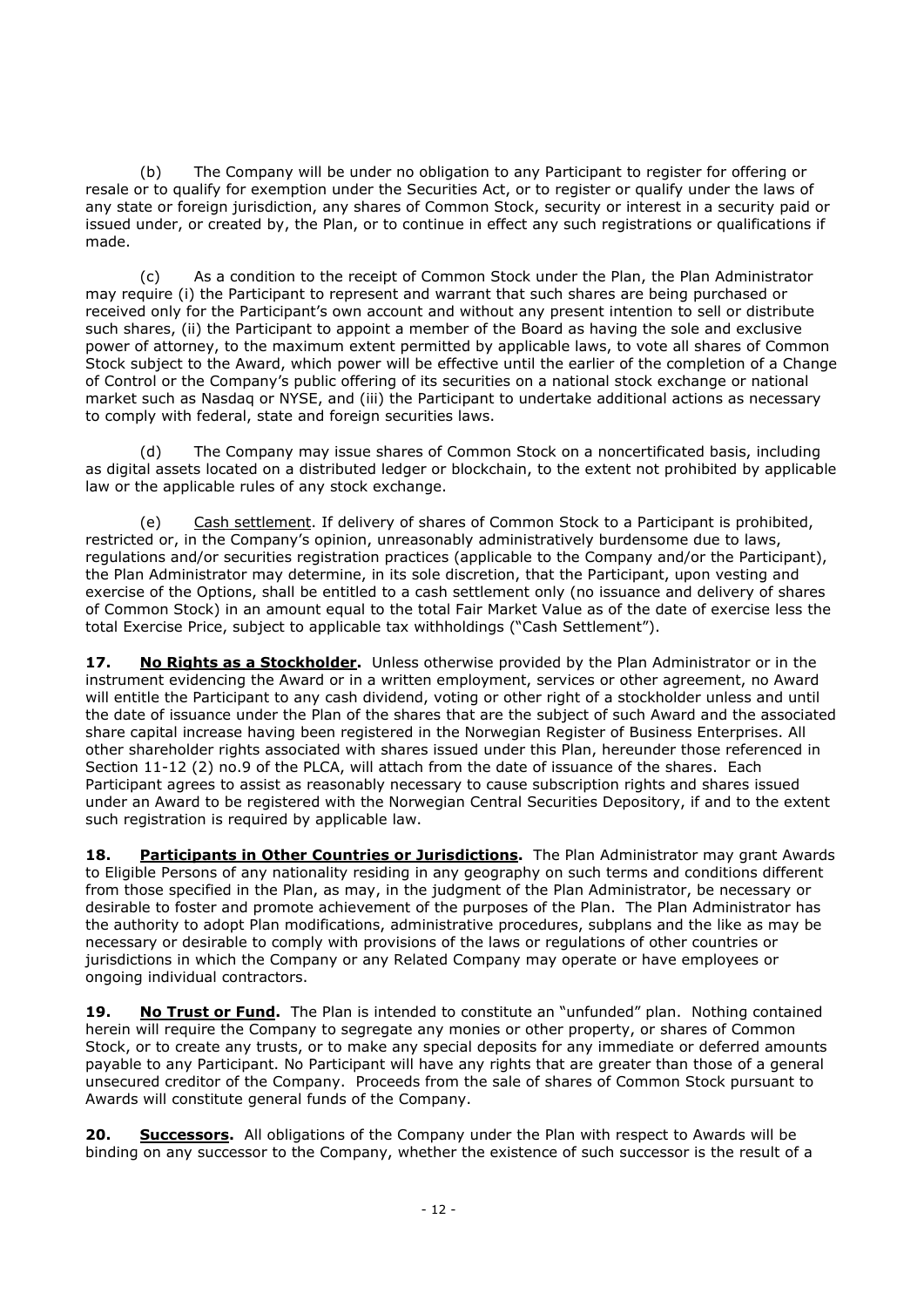direct or indirect purchase, merger, consolidation, or otherwise, of all or substantially all the business and/or assets of the Company.

**21. Severability.** If any provision of the Plan or any Award is determined to be invalid, illegal or unenforceable in any jurisdiction, or as to any person, or would disqualify the Plan or any Award under any law deemed applicable by the Plan Administrator, such provision will be construed or deemed amended to conform to applicable laws. If it cannot be so construed or deemed amended without, in the Plan Administrator's determination, materially altering the intent of the Plan or the Award, such provision will be stricken as to such jurisdiction, person or Award, and the remainder of the Plan and any such Award will remain in full force and effect.

**22. Choice of Law.** The Plan, all Awards granted thereunder, and all determinations made and actions taken pursuant hereto, will be governed by the laws of Norway; provided, however, that applicable laws of the United States shall apply in relation to US Participants, without giving effect to principles of conflicts of law.

**23. Legal Requirements.** The granting of Awards and the issuance of shares of Common Stock under the Plan are subject to all applicable laws, rules and regulations, and to such approvals by any governmental agencies or national securities exchanges as may be required. Applicable laws include the PLCA and the Securities Trading Act of the Kingdom of Norway dated 27 June 2007, as amended.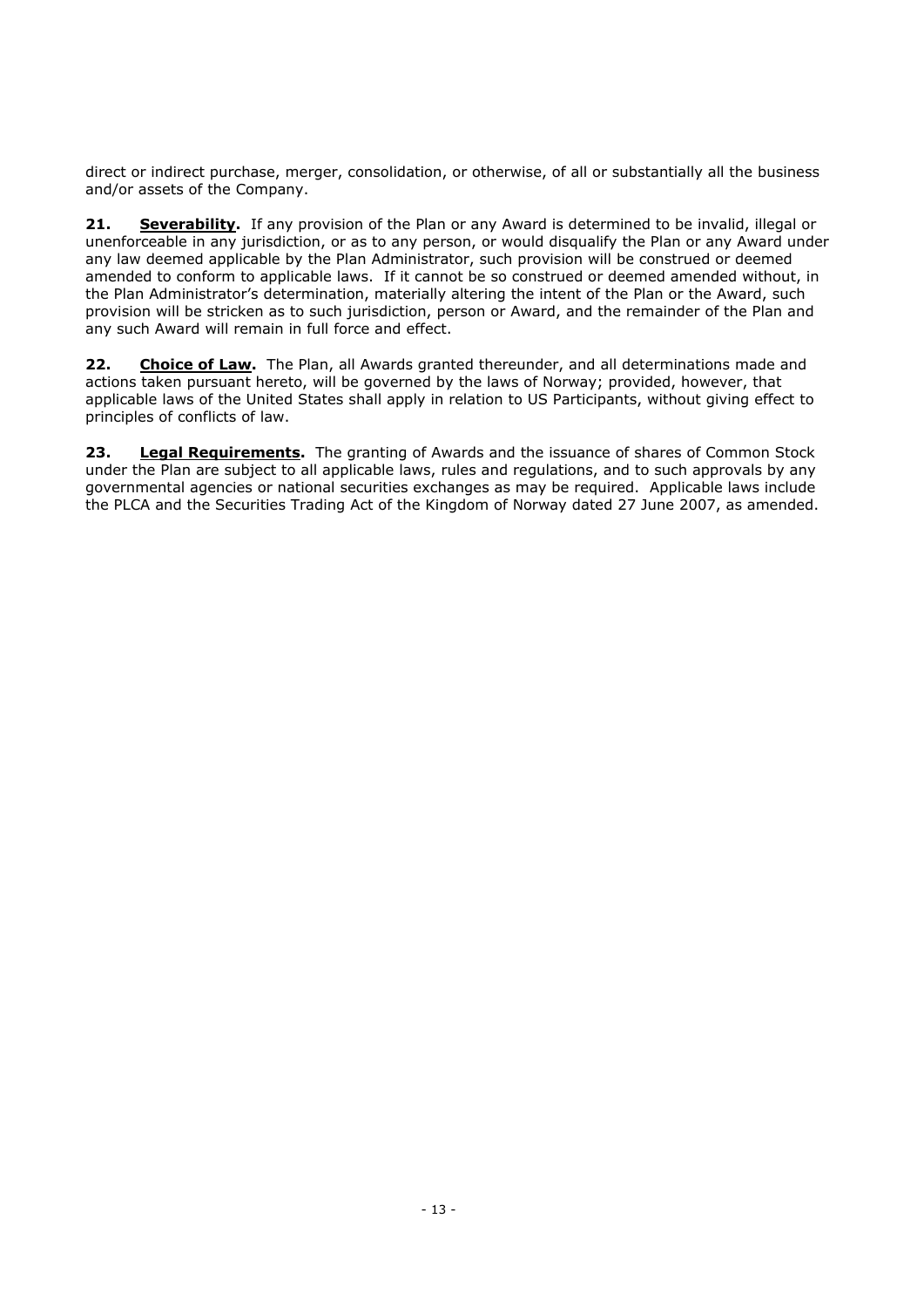

#### **APPENDIX A**

#### **DEFINITIONS**

As used in the Plan and Award Agreements:

"Acceleration Conditions" is defined in Section 11(d) above.

"Acquired Entity" means any entity acquired by the Company or a Related Company or with which the Company or a Related Company merges or combines.

"Acquisition Price" means the value of the per share consideration (consisting of securities, cash or other property, or any combination thereof), receivable or deemed receivable on a Change of Control in respect of a share of Common Stock, as determined by the Plan Administrator in its sole discretion.

"AGM Resolution" means resolution as approved by the Company's shareholders at the annual general meeting held on 12 May 2021.

"Award" means any Option or, if permitted by applicable law and resolutions of the shareholders of the Company, another similar appreciation-based incentive payable in cash or in shares of Common Stock, as may be designated by the Plan Administrator from time to time consistent with the AGM Resolution.

"Award Agreement" means the written document stating the terms of the Award.

"Board" means the Board of Directors of the Company.

"Cause," unless otherwise defined in the instrument evidencing an Award or in a written employment, services or other agreement between the Participant and the Company or a Related Company, means, with respect to a Participant, the occurrence of any of the following events: (i) such Participant's commission of any felony; (ii) such Participant's commission of a crime involving fraud, dishonesty or moral turpitude under the laws of the Kingdom of Norway, England and Wales or the United States or any state thereof (in each case, only to the extent applicable to the Participant) that is reasonably likely to result in material adverse effects on the Company or a Related Company; (iii) such Participant's intentional, material violation of any contract or agreement between the Participant and the Company or a Related Company or of any statutory duty owed to the Company or a Related Company; (iv) such Participant's unauthorized use or disclosure of the confidential information or trade secrets of the Company or a Related Company; or (v) such Participant's gross misconduct that is reasonably likely to result in material adverse effects on the Company or a Related Company. The determination that a termination of the Participant is either for Cause or without Cause will be made by the Board, in its sole discretion. Any determination by the Board that a Participant was terminated with or without Cause for the purposes of outstanding Awards held by such Participant will have no effect on any determination of the rights or obligations of the Company or such Participant for any other purpose.

"Change of Control," unless the Plan Administrator determines otherwise with respect to an Award at the time the Award is granted or unless otherwise defined for purposes of an Award in a written employment, services or other agreement between the Participant and the Company or a Related Company, means consummation, in a single transaction or in a series of related transactions, of any one or more of the following events:

Any person or entity becomes the owner, directly or indirectly, of securities of the Company representing more than fifty percent (50%) of the combined voting power of the Company's then outstanding securities other than by virtue of a merger, consolidation or similar transaction.

(2) There is consummated a merger, consolidation or similar transaction involving (directly or indirectly) the Company and, immediately after the consummation of such merger, consolidation or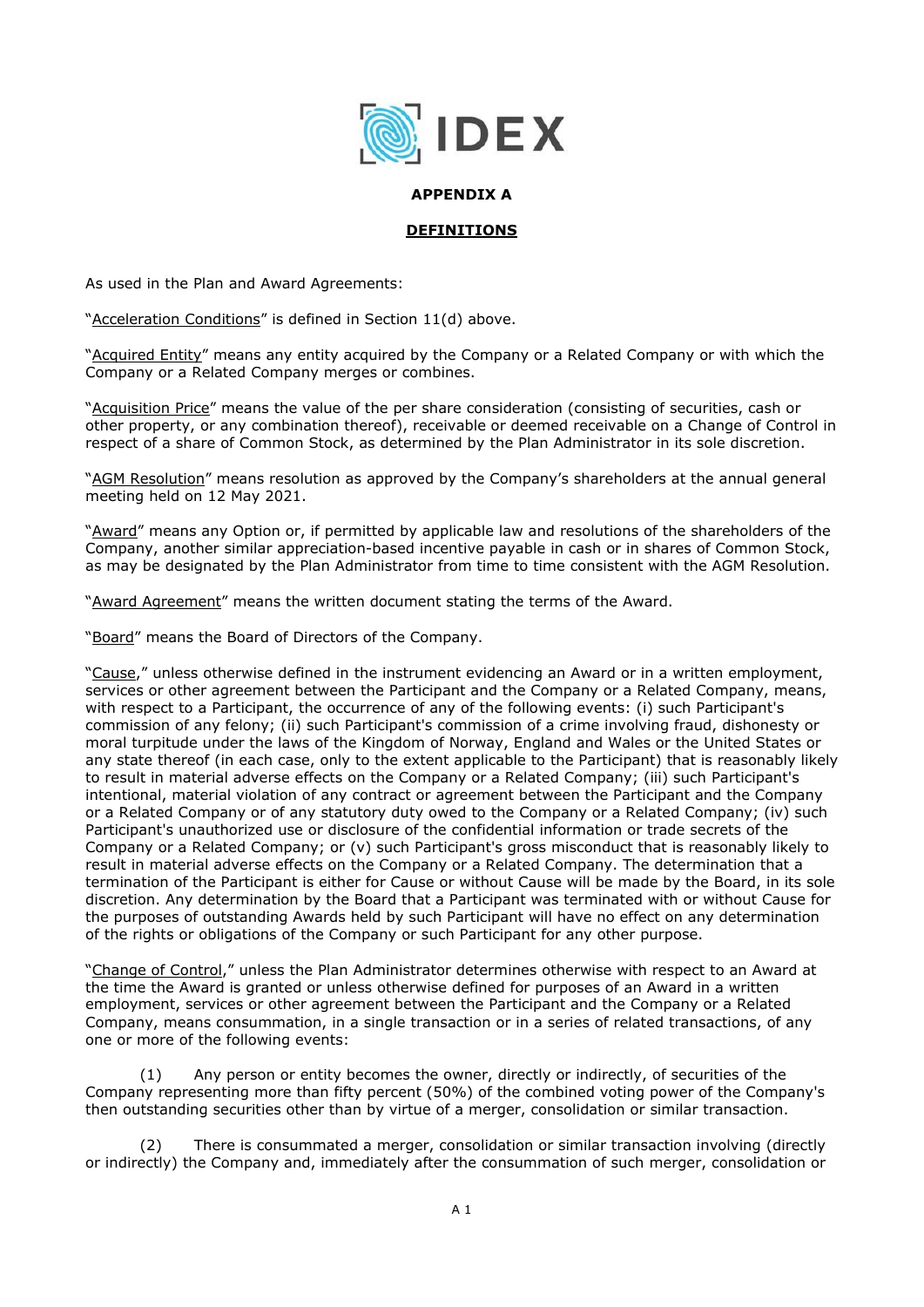similar transaction, the stockholders of the Company immediately prior thereto do not own, directly or indirectly, either (A) outstanding voting securities representing more than fifty percent (50%) of the combined outstanding voting power of the surviving entity in such merger, consolidation or similar transaction, or (B) more than fifty percent (50%) of the combined outstanding voting power of the parent of the surviving entity in such merger, consolidation or similar transaction, in each case in substantially the same proportions as their ownership of the outstanding voting securities of the Company immediately prior to such transaction;

(3) There is consummated a sale, lease, exclusive license or other disposition of all or substantially all of the consolidated assets of the Company and its subsidiaries, other than a sale, lease, license or other disposition of all or substantially all of the consolidated assets of the Company and its subsidiaries to a person or entity, more than fifty percent (50%) of the combined voting power of the voting securities of which are owned by stockholders of the Company in substantially the same proportions as their ownership of the outstanding voting securities of the Company immediately prior to such sale, lease, license or other disposition; or

(4) The Company's stockholders approve a plan for the complete liquidation of the Company.

However, (A) the term Change of Control will not include a sale of assets, merger or other transaction effected exclusively for the purpose of changing the domicile of the Company, and (B) the definition of Change of Control (or any analogous term) in an individual written agreement between the Company or any Related Companies and the Participant will supersede the foregoing definition with respect to Awards subject to such agreement.

In addition, a Change of Control will not be deemed to occur (A) on account of the acquisition of securities of the Company by an investor, any affiliate thereof or any other entity or person that acquires the Company's securities in a transaction or series of related transactions the primary purpose of which is to obtain financing for the Company through the issuance of equity securities, or (B) solely because the level of ownership held by any person or entity (the "Subject Person") exceeds the designated percentage threshold of the outstanding voting securities as a result of a repurchase or other acquisition of voting securities by the Company reducing the number of shares outstanding. However, if a Change of Control would occur (but for the operation of this sentence) as a result of the acquisition of voting securities by the Company, and after such share acquisition, the Subject Person becomes the owner of any additional voting securities that, assuming the repurchase or other acquisition had not occurred, increases the percentage of the then outstanding voting securities owned by the Subject Person over the designated percentage threshold, then a Change of Control will be deemed to occur.

If necessary for compliance with Code Section 409A, no transaction will be a Change of Control unless it is also a change in the ownership or effective control of the Company, or in the ownership of a substantial portion of the Company's assets, as provided in Section 409A(a)(2)(A)(v) of the Code and Treasury Regulations Section 1.409A-3(i)(5).

"Code" means the U.S. Internal Revenue Code of 1986, as amended from time to time.

"Common Stock" means the common stock, par value 0.15 Norwegian Krone per share, of the Company.

"Company" means IDEX Biometrics ASA, a Norwegian corporation, organization number NO 976 846 923.

"Disability," unless otherwise defined by the Plan Administrator for purposes of the Plan or in the instrument evidencing an Award or in a written employment, services or other agreement between the Participant and the Company or a Related Company, means a mental or physical impairment of the Participant that is expected to result in death or that has lasted or is expected to last for a continuous period of 12 months or more and that causes the Participant to be unable to perform his or her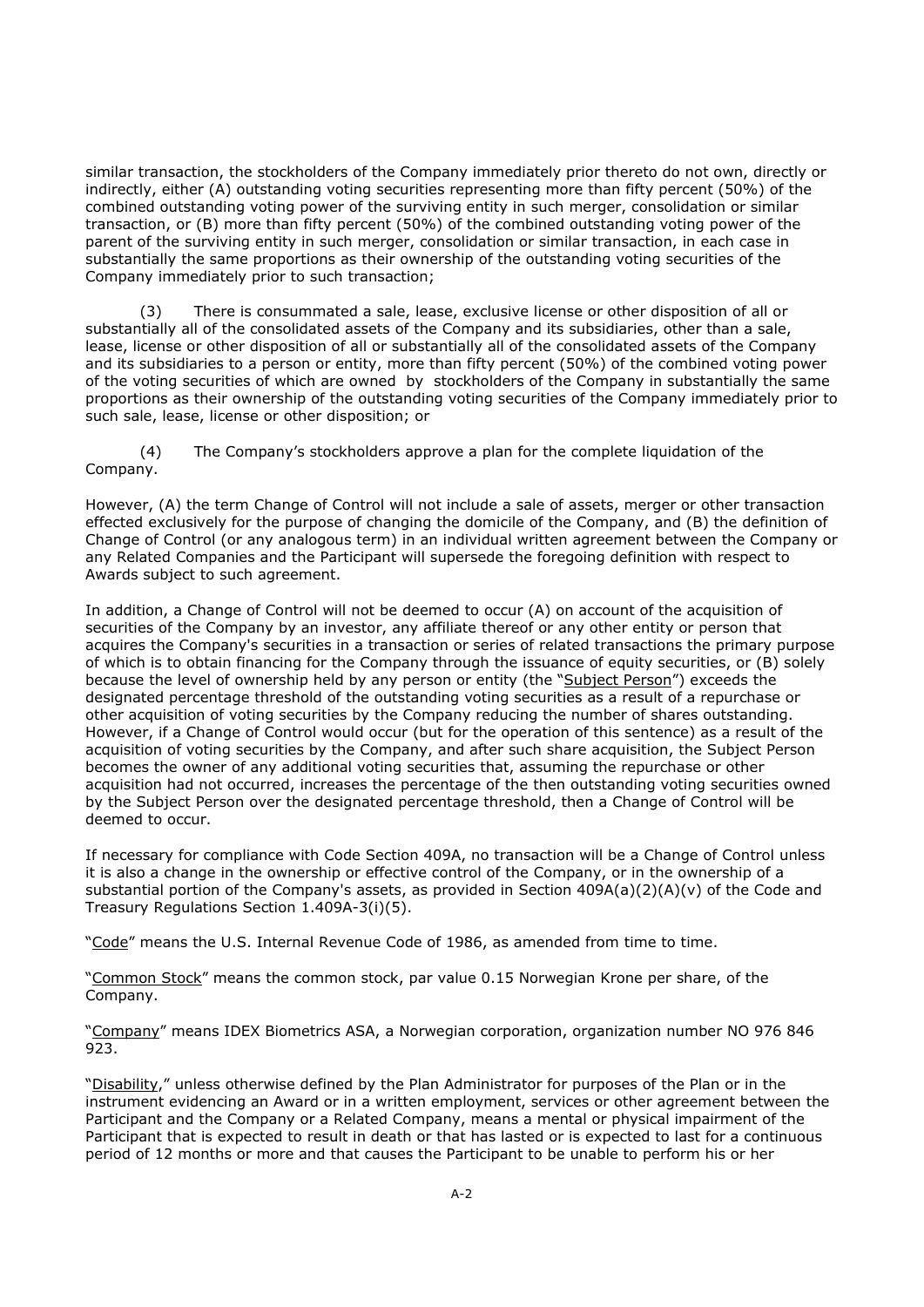material duties for the Company or a Related Company and to be engaged in any substantial gainful activity, in each case as determined by the Company's chief human resources officer or other person performing that function or, in the case of directors and executive officers, the Plan Administrator, each of whose determination will be conclusive and binding.

"Effective Date" means 12 May 2021.

"Eligible Person" means any person eligible to receive an Award as set forth in Section 5 of the Plan.

"Exchange Act" means the U.S. Securities Exchange Act of 1934, as amended from time to time.

"Fair Market Value" means the per share fair market value of the Common Stock as established in good faith by the Plan Administrator. If the Common Stock is not publicly traded, the Plan Administrator will determine Fair Market Value in a manner consistent with Sections 409A and 422 of the Code. If the Common Stock is publicly traded, the Plan Administrator will use the greatest of: (1) the average closing price of the Company's Common Stock, as reported by Oslo Børs or other established securities exchange on which the Company's Common Stock is readily trading, over 10 trading days immediately preceding the applicable date and (2) the closing price of the Company's share, as reported by Oslo Børs or other established securities exchange on which the Company's Common Stock is readily trading, on the trading day immediately preceding the applicable date. In determining the value of a share for purposes of tax reporting on the exercise, issuance or transfer of shares subject to Awards, fair market value may be calculated using the definition of Fair Market Value, the actual sales price in the transaction at issue (e.g., *"sell to cover"),* or such other value determined by the Company's general counsel or principal financial officer in good faith in a manner that complies with applicable tax laws.

"Good Reason" will have the meaning ascribed to such term in any written agreement between the Participant and the Company defining such term as applicable to an Award and, in the absence of such agreement, such term means, with respect to a Participant, the Participant's resignation from all positions he or she then-holds with the Company following: (i) a reduction in the Participant's base salary of more than 10% or (ii) the required relocation of Participant's primary work location to a facility that increases his or her one-way commute by more than 50 miles, in either case, only if  $(x)$ Participant provides written notice to the Company's Chief Executive Officer within 30 days following such event identifying the nature of the event, (y) the Company fails to cure such event within 30 days following receipt of such written notice and (z) Participant's resignation is effective not later than 30 days thereafter.

"Grant Date" means the later of (a) the date on which the Plan Administrator completes the corporate action authorizing the grant of an Award or such later date specified by the Plan Administrator and (b) the date on which all conditions precedent to an Award have been satisfied, provided that conditions to the exercisability or vesting of Awards will not defer the Grant Date.

"Incentive Stock Option" or "ISO" means an Option granted with the intention that it qualify as an "incentive stock option" as that term is defined for purposes of Section 422 of the Code or any successor provision.

"Nonqualified Stock Option," "Nonstatutory Stock Option," or "NSO" means an Option that does not qualify as an Incentive Stock Option.

"Option" means a right to purchase Common Stock granted under Section 7 of the Plan. Options are either Incentive Stock Options or Nonstatutory Stock Options. Options are also referred to as "subscription rights" pursuant to the PLCA.

"Option Expiration Date" means the last day of the maximum term of an Option.

"Option Term" means the maximum term of an Option as set forth in Section 7(b) of the Plan.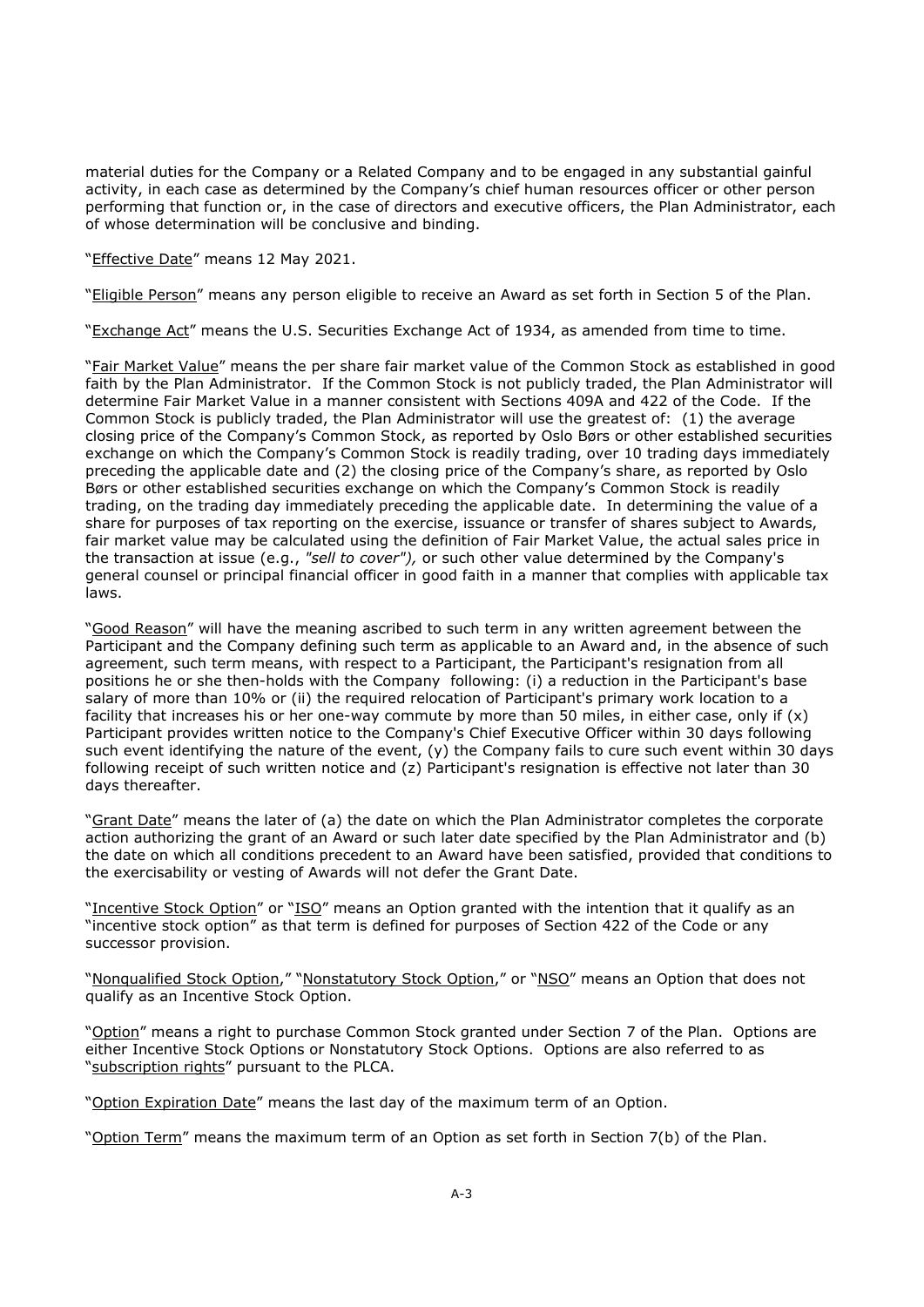"Participant" means any Eligible Person to whom an Award is granted.

"Plan" means the 2021 Subscription Rights Incentive Plan.

"Plan Administrator" has the meaning set forth in Section 3(a) of the Plan.

"PLCA" means the Public Limited Companies Act of the Kingdom of Norway dated 13 June 1997, as amended.

"Related Company" means any entity that, directly or indirectly, is in control of, is controlled by or is under common control with the Company.

"Section 409A" means Section 409A of the Code.

"Securities Act" means the U.S. Securities Act of 1933, as amended from time to time.

"subscription right" means independent subscription rights granted by the Company in accordance with section 11-12 of the PLCA, and generally referred to herein as an Option.

"Substitute Awards" means Awards granted or shares of Common Stock issued by the Company in substitution or exchange for awards previously granted by an Acquired Entity.

"Successor Company" means the surviving company, the successor company, the acquiring company or its parent, as applicable, in connection with a Change of Control.

"Termination of Service," unless the Plan Administrator determines otherwise with respect to an Award, means a termination of employment or service relationship with the Company or a Related Company for any reason, whether voluntary or involuntary, including by reason of death or Disability. Any question as to whether and when there has been a Termination of Service for the purposes of an Award and the cause of such Termination of Service will be determined by the Company's chief human resources officer or other person performing that function or, with respect to directors and executive officers, by the Board, whose determination will be conclusive and binding. Transfer of a Participant's employment or service relationship between the Company and any Related Company will not be considered a Termination of Service for purposes of an Award. Unless the Board determines otherwise, a Termination of Service will be deemed to occur if the Participant's employment or service relationship is with an entity that has ceased to be a Related Company. A Participant's change in status from an employee of the Company or a Related Company to a nonemployee director, consultant, advisor or independent contractor of the Company or a Related Company, or a change in status from a nonemployee director, consultant, advisor or independent contractor of the Company or a Related Company to an employee of the Company or a Related Company, will not be considered a Termination of Service. Termination of Service shall be deemed to occur upon the expiration of any applicable statutory or contractual termination notice periods.

"Transfer" means, as the context may require, (a) any sale, assignment, pledge, hypothecation, mortgage, encumbrance or other disposition, whether by contract, gift, will, intestate succession, operation of law or otherwise, of all or any part of an Award or shares issued thereunder, as applicable, (b) any transaction designed to give the stockholder essentially the same economic benefit as any of the foregoing, and (c) any verb equivalent of the foregoing.

"Vesting Commencement Date" means the Grant Date or such other date selected by the Plan Administrator as the date from which an Award begins to vest.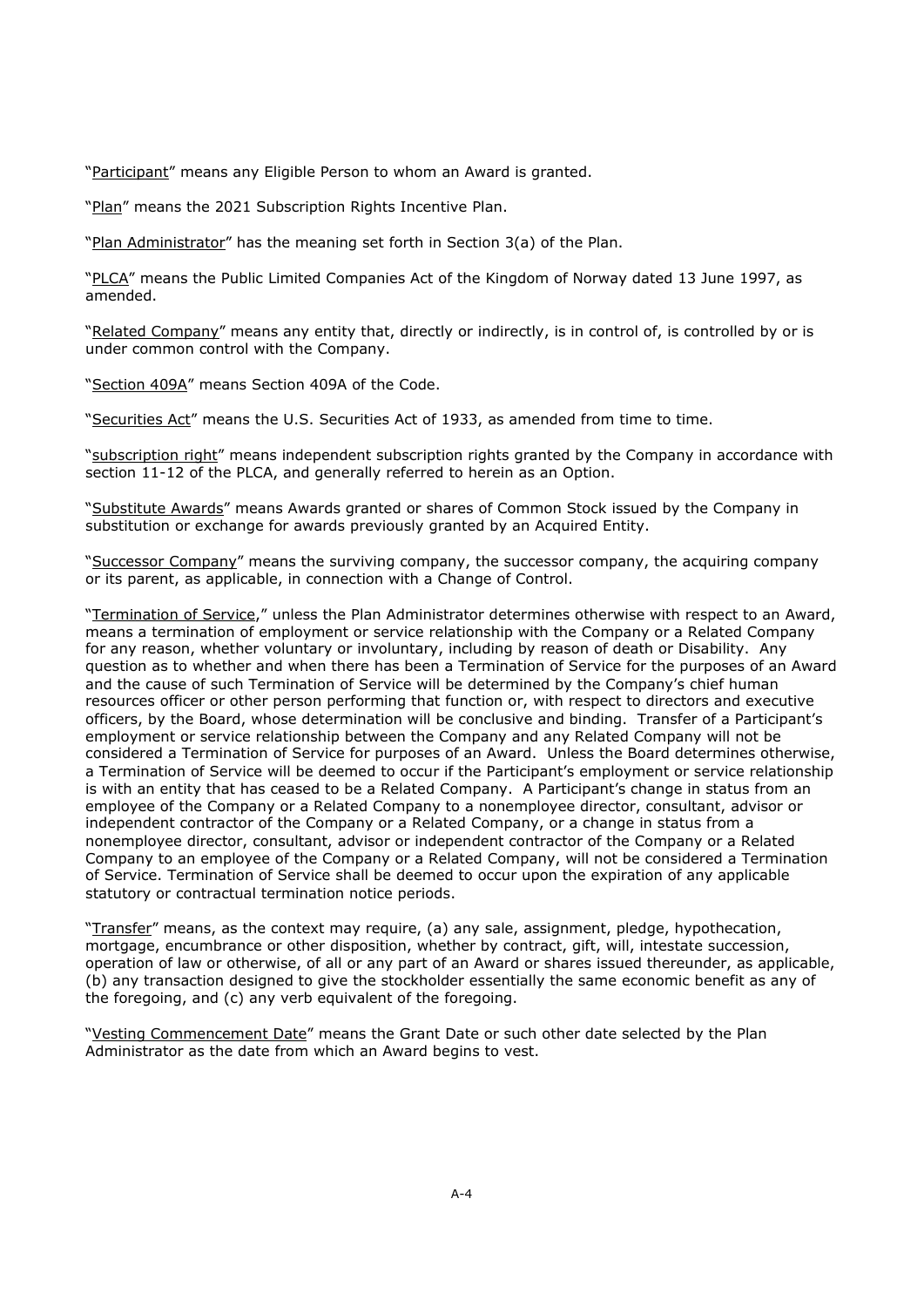

#### **IDEX BIOMETRICS ASA**

#### **2021 EMPLOYEE SHARE PURCHASE PLAN (THE "PLAN")**

The following constitute the provisions of the 2021 Employee Share Purchase Plan of IDEX Biometrics ASA (the "Company"), as approved by the Annual General Meeting of the Company on 12 May 2021 (the "Effective Date") in accordance with a proposal and resolution by the Board of Directors on 20 April 2021.

#### **1. Purpose**

The purpose of the Plan is to provide Employees of the Company and its Designated Subsidiaries with an opportunity to subscribe for Common Stock of the Company.

The Company intends for the Plan to have three components; i) a U.S. Code Section 423 component (the "US Component") applicable to US employees, ii) a UK component applicable to UK employees (the "UK Component"), and iii) a component applicable to all employees outside the United States and United Kingdom (the "General Component"). Except at otherwise provided herein, the US Component and UK Component will operate and be administered in the same manner as the General Component.

The Company´s intention is to have the US Component of the Plan qualify as an "employee stock purchase plan" within the meaning of Section 423 (b) of the U.S. Internal Revenue Code of 1986, as amended (the "US Code"), and shall be interpreted in accordance with that intent.

#### **2. Definitions**

(a) "Board" means the Board of Directors of the Company.

(b) "Business Day" means Monday to Friday, excluding Saturday, Sunday and public holidays in Norway.

(c) "Common Stock" means the common stock of the Company, currently listed and quoted on Oslo Børs under ticker symbol "IDEX".

(d) "Company" means IDEX Biometrics ASA, a company organized and existing under the laws of the Kingdom of Norway with organization number 976 846 923.

(e) "Company Registry" shall mean the Norwegian Register of Business Enterprises.

(f) "Compensation" means the net (after-tax) salary of an Employee in the Company or a Designated Subsidiary.

(g) "Continuous Status as an Employee" means the absence of any interruption or termination of service as an Employee. Continuous Status as an Employee shall not be considered interrupted in the case of (i) sick leave; (ii) military leave; (iii) maternity or paternity leave to which the Employee is entitled by law; (iv) any other leave to which the Employee is entitled under applicable mandatory laws without affecting his or her right to continued employment; and (v) any other leave of absence approved by the Company or its Designated Subsidiaries, provided that such leave is for a period of not more than 90 days, unless reemployment upon the expiration of such leave is guaranteed by statute or agreed by contract, or unless otherwise provided pursuant to Company policy adopted from time to time; or (vi) in the case of transfers between locations of the Company or between the Company and its Designated Subsidiaries (provided, however, if a Participant transfers from a Contribution Period under the US Component to a Contribution Period under the UK Component or General Component, the subscription for Shares on the Subscription Date will be qualified under the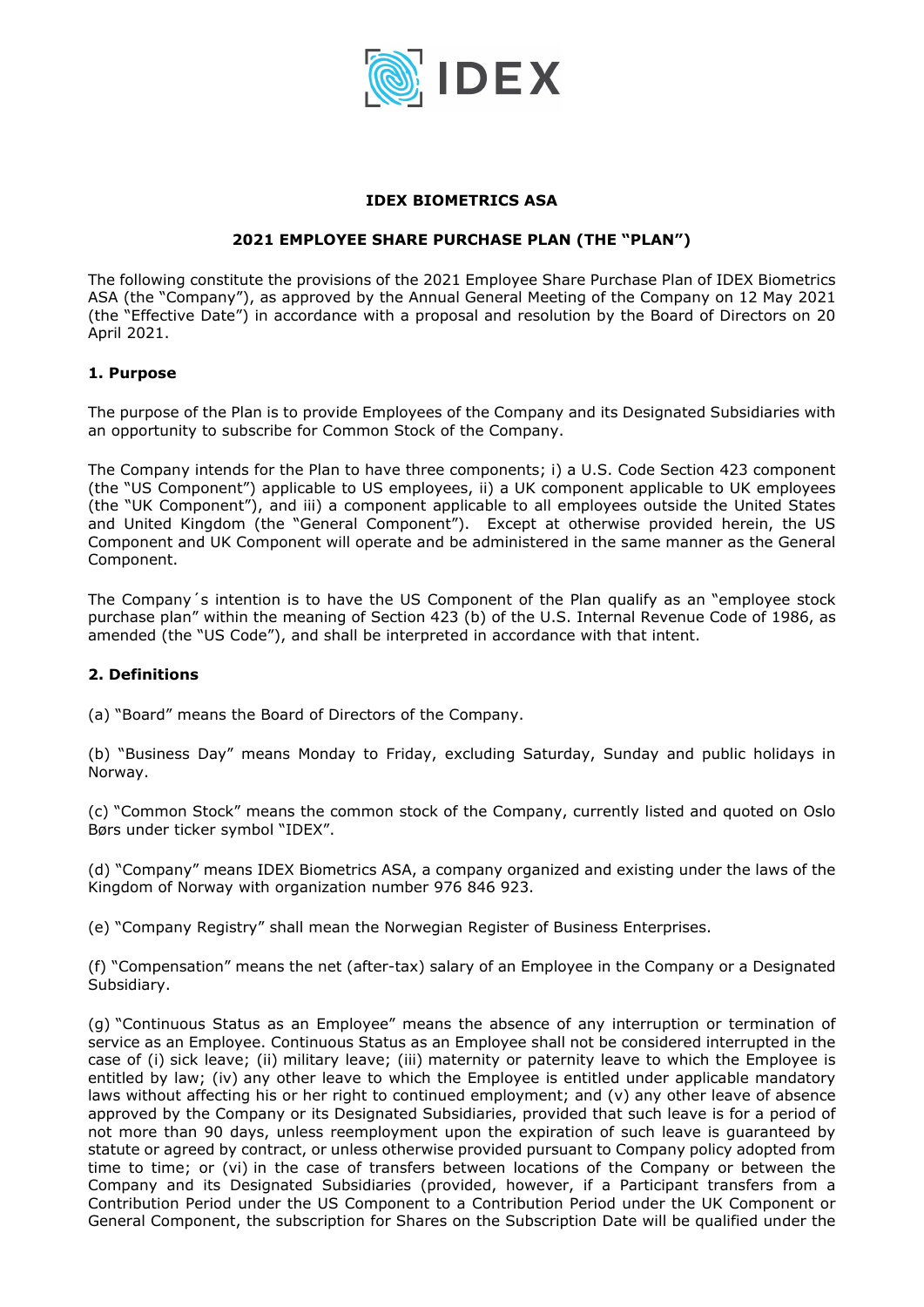US Component only to the extent such purchase complies with Section 423 of the U.S. Code; provided further, if a Participant transfers from a Contribution Period under the UK Component or General Component to a Contribution Period under the US Component, the subscription for Shares on the Subscription Date will remain non-qualified under the UK Component or General Component). Each Contribution Period under the US Component will be administered so as to ensure that all Participants have the same rights and provisions as are provided by Section 423 (b) (5) of the U.S. Code.

(h) "Contribution Period" means a period of six (6) calendar months, starting on the first day of the calendar month following each planned public disclosure on Oslo Børs of the half-yearly and fourth quarter financial results of the Company, such calendar months being September through February and March through August. The first Contribution Period shall commence on 1 September 2021 and continue through 28 February 2022. In no event may the Contribution Period under the US Component exceed 27 months.

(i) "Contributions" means all amounts deducted from the Compensation payable to the Employee and credited to the account of a Participant pursuant to the Plan.

(j) "Corporate Transaction" means a sale of all or substantially all of the Company's assets, or a merger, consolidation or other capital reorganization of the Company with or into another corporation, or any other transaction or series of related transactions in which the Company's shareholders immediately prior thereto own less than 50% of the voting share of the Company (or its successor or parent) immediately thereafter.

(k) "Designated Subsidiaries" means the Subsidiaries that have been designated by the Board from time to time in its sole discretion as eligible to participate in the Plan, whether now or hereinafter existing. As of the Effective Date, IDEX America Inc., a Delaware corporation, and IDEX Biometrics UK (Ltd), a UK company, constitute the Designated Subsidiaries.

(l) "Employee" means any person, including, in respect to the US Component and the General Component only, any officer, who is an employee for income tax purposes and who is customarily employed for at least 50 percent work time (or, in the case of the US Component, at least 20 hours per week) and more than five (5) months in a calendar year by the Company or one of its Designated Subsidiaries.

(m) "Enrollment Period" means the period from the date of public disclosure on Oslo Børs of halfyearly or fourth quarter financial results of the Company to the day before the commencement of the Contribution Period following such disclosure. The "Enrollment Date" means last day of the Enrollment Period. The first Enrollment Period shall be 12 August – 31 August 2021 and the first Enrollment Date shall be 31 August 2021.

(n) "Exercise Date" means the last Business Day of a Contribution Period.

(o) "NICs" shall mean employee National Insurance Contributions under the UK Component.

(p) "Participant" means any eligible Employee who has completed and filed an application form to participate in the Plan as set forth in Section 5 (a).

(q) "Participant Tax Liabilities" shall mean all income tax and, with respect to the UK Component, employee NICs.

(r) "Plan" means this 2021 Employee Share Purchase Plan.

(s) "PLCA" means the Public Limited Liability Companies Act of the Kingdom of Norway dated 13 June 1997, as amended, or any successor thereto.

(t) "Subscription Date" means the first Business Day following a Contribution Period.

(u) "Subscription Price" means with respect to a Contribution Period an amount equal to 85% of the lowest of (i) the closing price of the Company's Share, as reported by Oslo Børs, on the first day of the Contribution Period (or the trading day immediately prior to the first day of the Contribution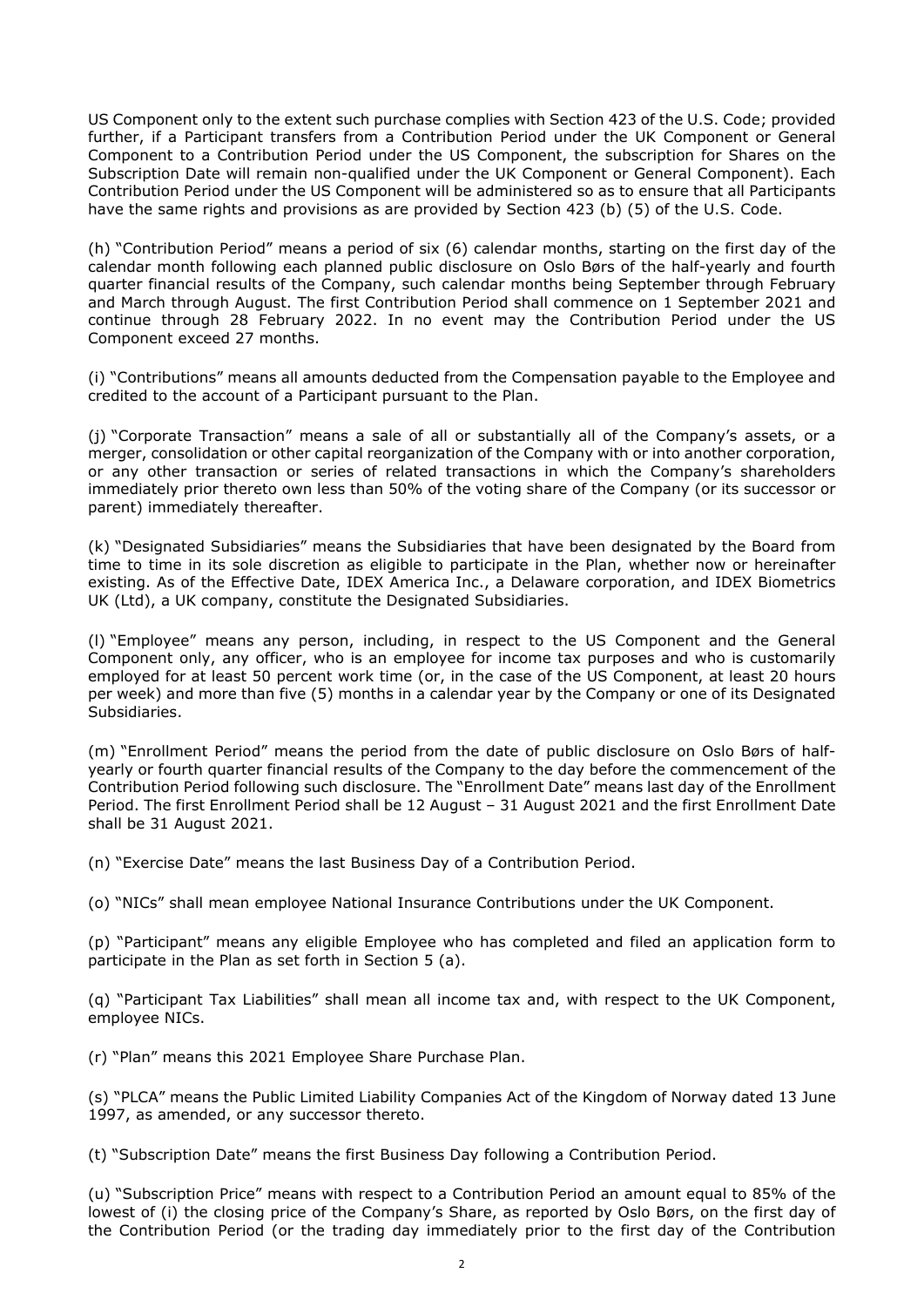Period, if such date is not a trading day), and (ii) the closing price, as reported by Oslo Børs, of the share on the last trading day of the Contribution Period; provided, however, that with respect to the US Component, to the extent the foregoing is not deemed to represent fair market value with respect to Section 423 of the U.S. Code, the Subscription Price shall not be less than 85% of the lower of the fair market value (as determined in a manner consistent with Section 423 of the U.S. Code) on the first day of the Contribution Period and the Exercise Date.

(v) "Securities Laws" means applicable securities laws and regulations in the Kingdom of Norway, including but not limited to the Securities Trading Act of 29 June 2007, as amended, or any successor thereto, and related regulation.

(w) "Share" means a share of Common Stock, as adjusted in accordance with Section 15 of the Plan.

(x) "Subsidiary" means a direct or indirect subsidiary corporation of the Company, as defined in Section 1-3 of the PLCA; provided that, with respect to the US Component, a "Subsidiary" shall mean a "subsidiary corporation" of the Company as defined in Section 424 (f) of the U.S. Code.

(y) "VPS" means the Norwegian Central Securities Depository (*Nw.:* Verdipapirsentralen).

# **3. Eligibility**

Any person who is an Employee in the Company or any of its Designated Subsidiaries as of the Enrollment Date shall be eligible to participate in the Contribution Period under the Plan, subject to the requirements of Section 5(a) and (c). Notwithstanding the foregoing and with respect to the US Component, participation in the Plan will neither be permitted not be denied contrary to the requirements in the U.S. Code.

# **4. Enrollment Periods; Contribution Periods**

(a) The Plan shall consist of two Contribution Periods of six (6) months' duration. Enrollment Periods shall be the period from the public disclosure on Oslo Børs of half-yearly and fourth quarter financial results of the Company to the day before commencement of the following Contribution Period, and the pertaining Contribution Period being the following full month after such public disclosure and last for six months. The Board may determine amendments to the foregoing periods.

(b) The Company may have separate Contribution Periods that very in terms (provided that such terms are not inconsistent with the provisions of the Plan or the requirements of an "employee stock purchase plan" under Section 423 of the U.S. Code to the extent the Contribution Period is made under the US Component), and the Company will designate which Company or Designated Subsidiary is participating in each Contribution Period. It is intended that, unless the Board otherwise determines, each Contribution Period with respect to IDEX America Inc. shall be under the US Component, each Contribution Period with respect to IDEX Biometrics UK (Ltd) shall be under the UK Component and each Contribution Period with respect to the Company shall be under the General Component. It is intended that each Contribution Period with respect to the US Component, UK Component and General Component be separate "offerings" in accordance with Treas. Reg. 1.423-2 (a).

(c) The Plan shall continue until terminated in accordance with Section 20 hereof.

# **5. Participation**

(a) An Employee may become a Participant in the Plan by completing an application form, and, in respect to the UK Component, signing such form as a deed, attached hereto as Appendix I, and filing it through the Global Shares website [link] prior to the applicable Enrollment Date. Such application form shall set forth an amount to be deducted from the Participant's Compensation (subject to Section 6 below) to be designated and applied as Contributions pursuant to the Plan. Such amount shall, at a maximum, be 20% of the Employee's gross (pre-tax) base salary from the Company or a Designated Subsidiary, and must be at least a total of NOK 6,000 (or equivalent foreign currency at the Enrollment Date) for each Contribution Period. An application to participate in the Plan shall automatically be renewed for subsequent Contribution Periods at the same level as set out by the Employee in the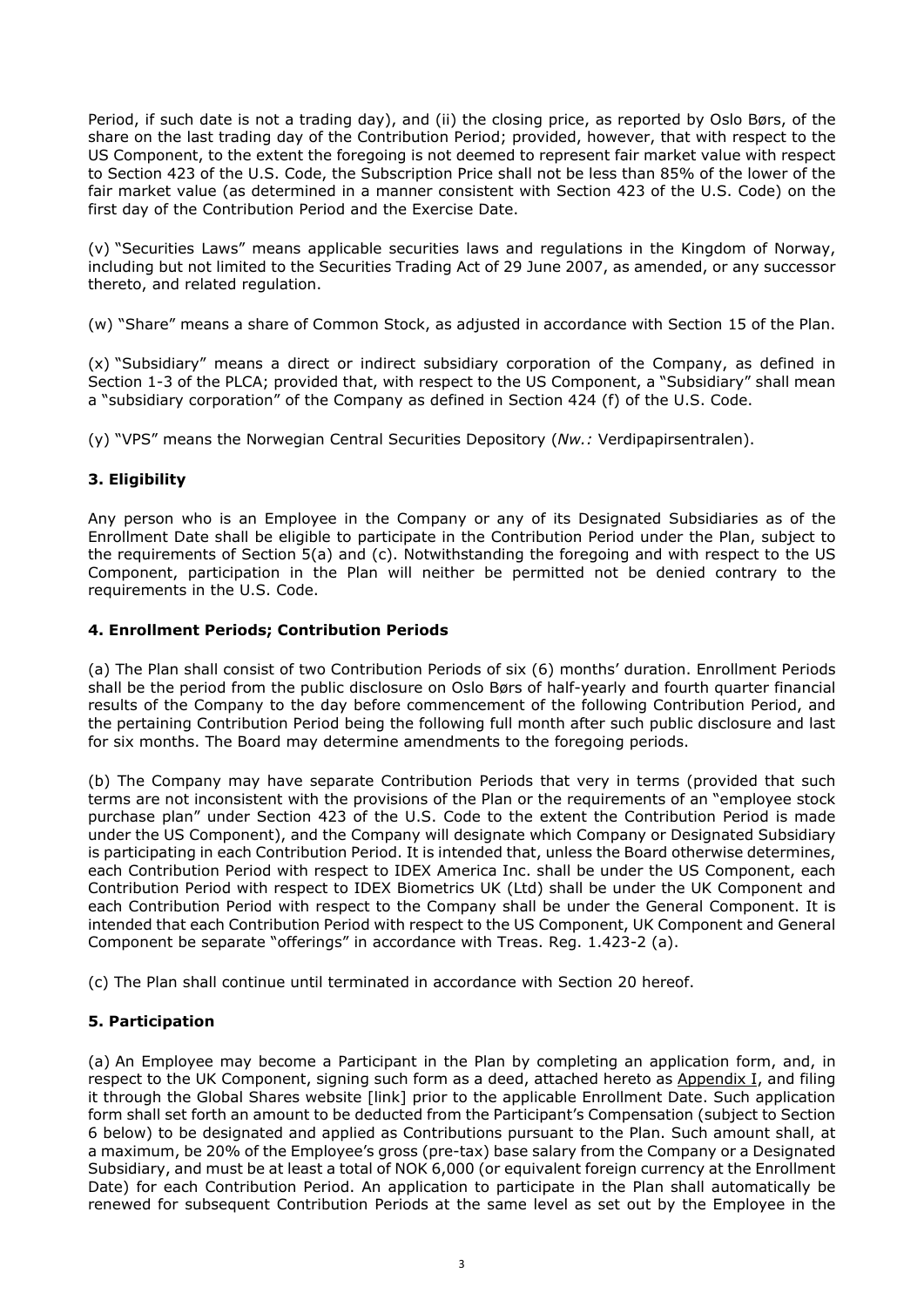application form, unless the Employee gives written notice of termination to the Company prior to the applicable Enrollment Date.

(b) Payroll deductions from the Compensation shall commence on the first payroll cycle in the first full month in the Contribution Period and shall end on the last payroll paid on or prior to the last date of the Contribution Period to which the application form is applicable, unless sooner terminated on terms as set forth in Section 10 (b) or (c).

(c) Employees cannot apply to participate in the Plan if they are in possession of inside information, as that term is defined by Securities Laws.

#### **6. Method of Payment of Contributions**

A Participant shall elect to have fixed amount payroll deductions made on each payday during the Contribution Period. All payroll deductions made by a Participant shall be credited to his or her account as Contributions under the Plan.

#### **7. Rights and Obligations to Subscribe for Shares**

On the Enrollment Date of each Enrollment Period each Employee participating in the pertaining Contribution Period shall be granted a right, coupled with an obligation, to subscribe on each Subscription Date for Shares of the Company's Common Stock with a Subscription Price as determined in Section 2 (u) above.

#### **8. Subscription for Shares – Subscription Price**

(a) Unless the right to subscribe for Shares granted is terminated in accordance with Section 10, the Participant's right and obligation to subscribe for Shares will be exercised automatically on the last Business Day of a Contribution Period (the Exercise Date), and, subject to Section 8 (c) below, the maximum number of full Shares subject to such right (determined by dividing a Participant's account balance by the Subscription Price) will be subscribed for at the applicable Subscription Price on the following Subscription Date. The Company and its Designated Subsidiaries shall be authorized to subscribe for Shares in accordance with the Plan on behalf of the Participants.

(b) Payment of the Subscription Price shall be made out of the Participant's Contributions and the Company and its Designated Subsidiaries shall be authorized to make such payment in accordance with the Plan on behalf of the Participants.

(c) No fractional Shares shall be issued, and the full number of shares is always rounded down. Any payroll deductions accumulated in a Participant's account that are not sufficient to subscribe for one hundred (100) full Shares after the Exercise Date, and any other balance remaining in a Participant's account at the end of a Contribution Period, will be refunded to the Participant promptly.

(d) During his or her lifetime, a Participant's right to subscribe for Shares hereunder is exercisable only by him or her.

(e) With respect to the US Component, except as otherwise determined by the Board in advance of a Contribution Period, the maximum number of Shares a Participant may subscribe for with respect to a Contribution Period shall be the least of (i) the number of Shares that may be purchased under Section 8 (a) above, (ii) a number of Shares equal to USD 25,000 divided by the fair market value of the Shares on the first day of the Contribution Period or (iii) such lesser number of Shares as determined by the Board.

#### **9. Delivery**

As soon as reasonably practicable after each Subscription Date of each Contribution Period and the payment of the Subscription Price, the Company shall register the share capital increase associated with the share issue in the Company Registry and the number of Shares subscribed for by each Participant shall thereafter be deposited into the designated Global Shares account in the VPS for the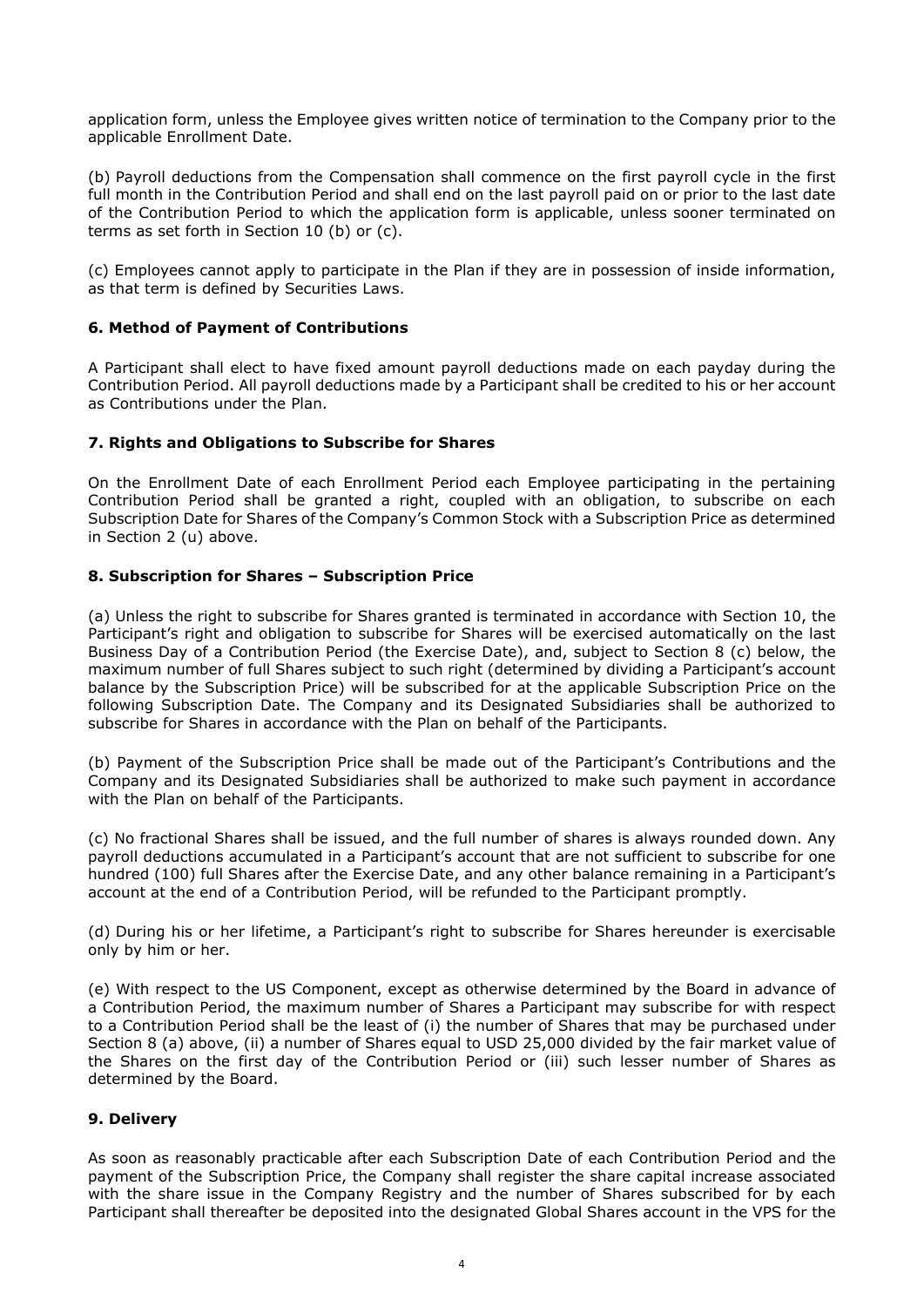Participant. Upon delivery of the Shares, the Participant shall have no further rights in respect to the corresponding Contributions.

# **10. Irrevocability; Termination of Employment**

(a) An application to participate in the Plan is irrevocable and a Participant may not withdraw any Contributions credited to his or her account under the Plan, except on terms as set forth in this Section 10 (b).

(b) Upon termination of the Participant's Continuous Status as an Employee as defined in Section 2 (g) prior to [the Subscription/Exercise Date] of a Contribution Period for any reason, including retirement or death, the Contributions credited to his or her account will be returned to him or her or, in the case of his or her death, to his or her estate, personal representative or beneficiary by bequest or inheritance, as the case may be, and his or her right to subscribe for Shares will be automatically terminated.

# **11. Currency**

The exchange rate from the currency of the Participant's Contributions to Norwegian kroner shall be equal to the average exchange rate over the 10 trading days immediately preceding the Subscription Date, as reported by the Central Bank of Norway (*Nw.:* Norges Bank).

#### **12. Stock**

(a) Subject to adjustment as provided in Section 20, the maximum number of Shares available for subscription under the Plan shall be 45,836,024.

(b) The Participant shall have no interest or voting right in Shares until such Shares have been duly issued to the Participant.

#### **13. Administration**

(a) Unless otherwise determined by the Board from time to time, the Company's Human Resources Department, Sarah Mathews, sarah.mathews@idexbiometrics.com, will serve as contact person for the Plan. The Board shall act as Plan administrator on behalf of the Company. The Board shall have full power and exclusive authority, subject to the terms of this Plan, the resolution by the Annual General Meeting, and restrictions under the PLCA and Securities Laws, to i) interpret and administer the Plan and any other agreement or document related to the Plan, ii) establish rules and delegate administerial duties to the Company's staff or an outside agency consistent with applicable law, for the proper administration of the Plan (the Company may request that a Participant registers for an account with such outside administration agent), iii) and make any other determination or take any other action that the Board deems necessary or desirable for administration of the Plan. The Board's decisions will be final, conclusive and binding on all persons, including the Company, any Participant, any shareholder and any eligible Employee.

(b) The full cost of administration of the Plan and all transaction costs and cost of outside agent services up to delivery of the Shares, will be borne by the Company.

#### **14. Transferability**

Neither Contributions credited to a Participant's account nor any rights with regard to receive Shares under the Plan may be assigned, transferred, pledged or otherwise disposed of in any way (other than by will, the laws of descent and distribution, or as provided in Section 10 (b)) by the Participant. Any such attempt at assignment, transfer, pledge or other disposition shall be without effect, except that the Company may treat such act as an effective termination of the Participant's Continuous Status as an Employee in accordance with Section 10 (b).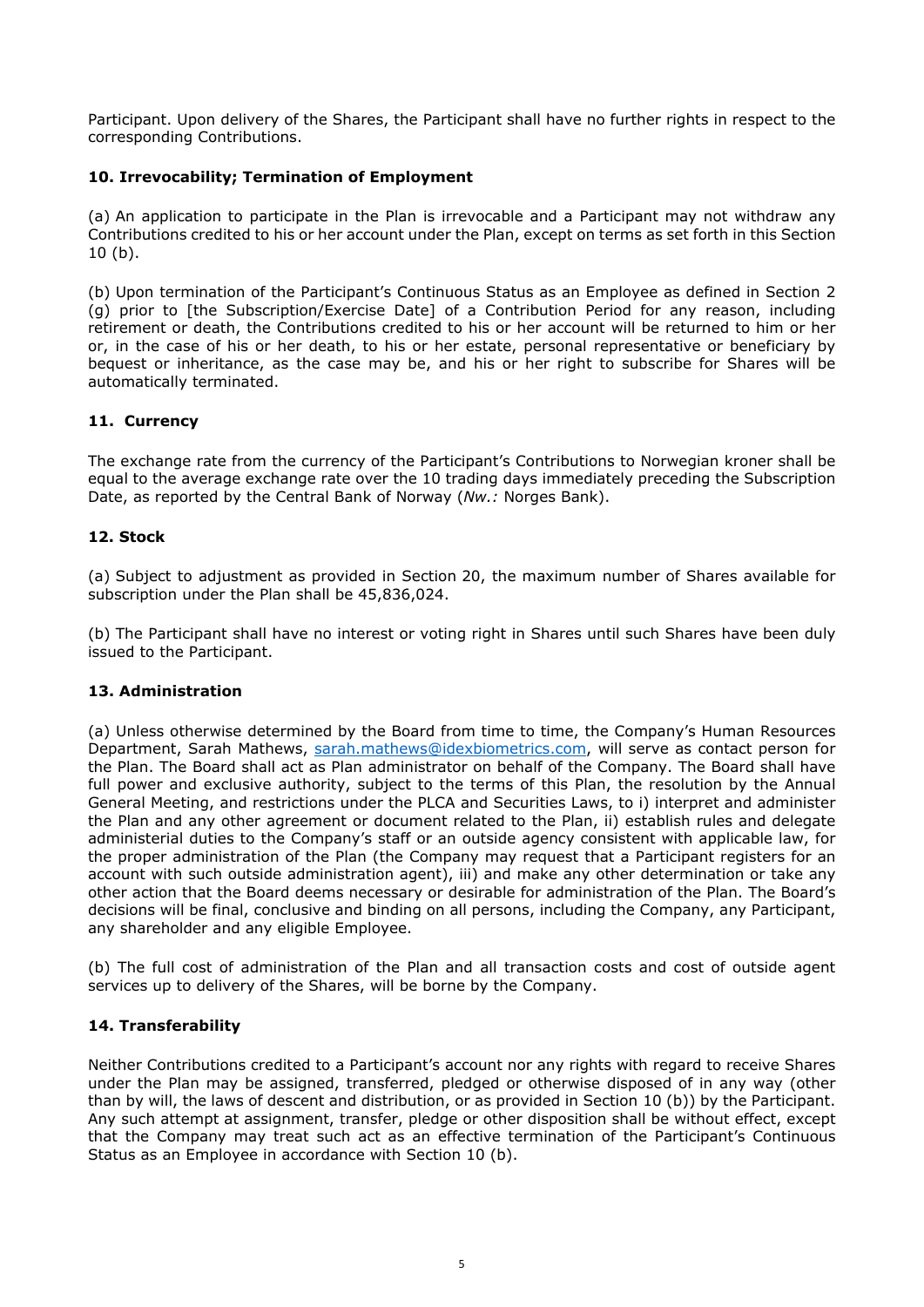#### **15. Adjustments Upon Changes in Capitalization; Corporate Transactions**

(a) In the event of a dissolution or liquidation of the Company, any Contribution Period in progress will terminate immediately prior to the consummation of such action, unless otherwise provided by the Board.

(b) In the event of a Corporate Transaction, any Contribution Period in progress shall accelerate and the right to subscribe for Shares shall automatically be exercised in accordance with Section 8. A new Subscription Date shall be set (the "New Subscription Date") by the Board, as of which date any Contribution Period then in progress will terminate. The New Subscription Date shall be on or before the date of consummation of such Corporate Transaction. The subscription for Shares shall be made in the maximum amount of Shares that can be subscribed for at the applicable Subscription Price for the Contributions made in such accelerated Contribution Period. The Shares issued under the Plan shall be purchased by the successor corporation or a parent or Subsidiary of such successor corporation.

# **16. Taxes**

(a) The Participant is responsible for any and all personal income, payroll or wealth tax consequences of participation in the Plan. The Participant must also pay any and all taxes levied on transfer of funds or shares or dividends or sales proceeds from shares subscribed for by the Participant hereunder.

(b) Participants in the Plan are encouraged to seek competent tax advice, at the Participant's own cost.

(c) The Company or Designated Subsidiaries, as the case may be, will cover all taxes incurred in its role as employer of the Participant.

(c) The Participant shall indemnify and keep indemnified the Company or the relevant Designated Subsidiary in respect of any Participant Tax Liability.

(d) The Participant shall indemnify and keep indemnified the Company or the relevant Designated Subsidiary in respect of any taxes levied on transfer of funds or shares or dividends or sales proceeds from shares subscribed for by the Participant hereunder.

(e) Notwithstanding anything to the contrary in the foregoing, the Participants in the Plan under the US Component are subject to the following tax provisions:

(i) Participation in the Plan is subject to any minimum required tax withholding on income of the Participant in connection with the Plan. Each Participant agrees, by entering into the Plan, that the Company and its Designated Subsidiaries shall have the right to deduct any such taxes from any payment of any kind otherwise due to the Participant, including Shares issuable under the Plan. The Company and/or the Designated Subsidiary may, but will not be obliged to, withhold from the Participant's Compensation or any other payments due the Participant the amount necessary to meet such withholding obligations, withholding a sufficient amount whole number of Shares issued following exercise having an aggregate value sufficient to pay such taxes or withhold from the proceeds of the sale of Shares, either through a voluntary sale or a mandatory sale arranged by the Company or any other method of withholding that the Company and/or the Designated Company deems appropriate.

(f) Notwithstanding anything to the contrary in the foregoing, the Participants in the Plan under the UK Component are subject to the following tax provisions:

(i) All income tax and employee National Insurance Contributions ("NICs") ("Participant Tax Liabilities") arising as a consequence of participation in the Plan shall be borne by the Participant. The Company or the relevant Designated Subsidiary, as the case may be, shall be entitled to deduct any Participant Tax Liabilities from any future payments to be made to the relevant Participant.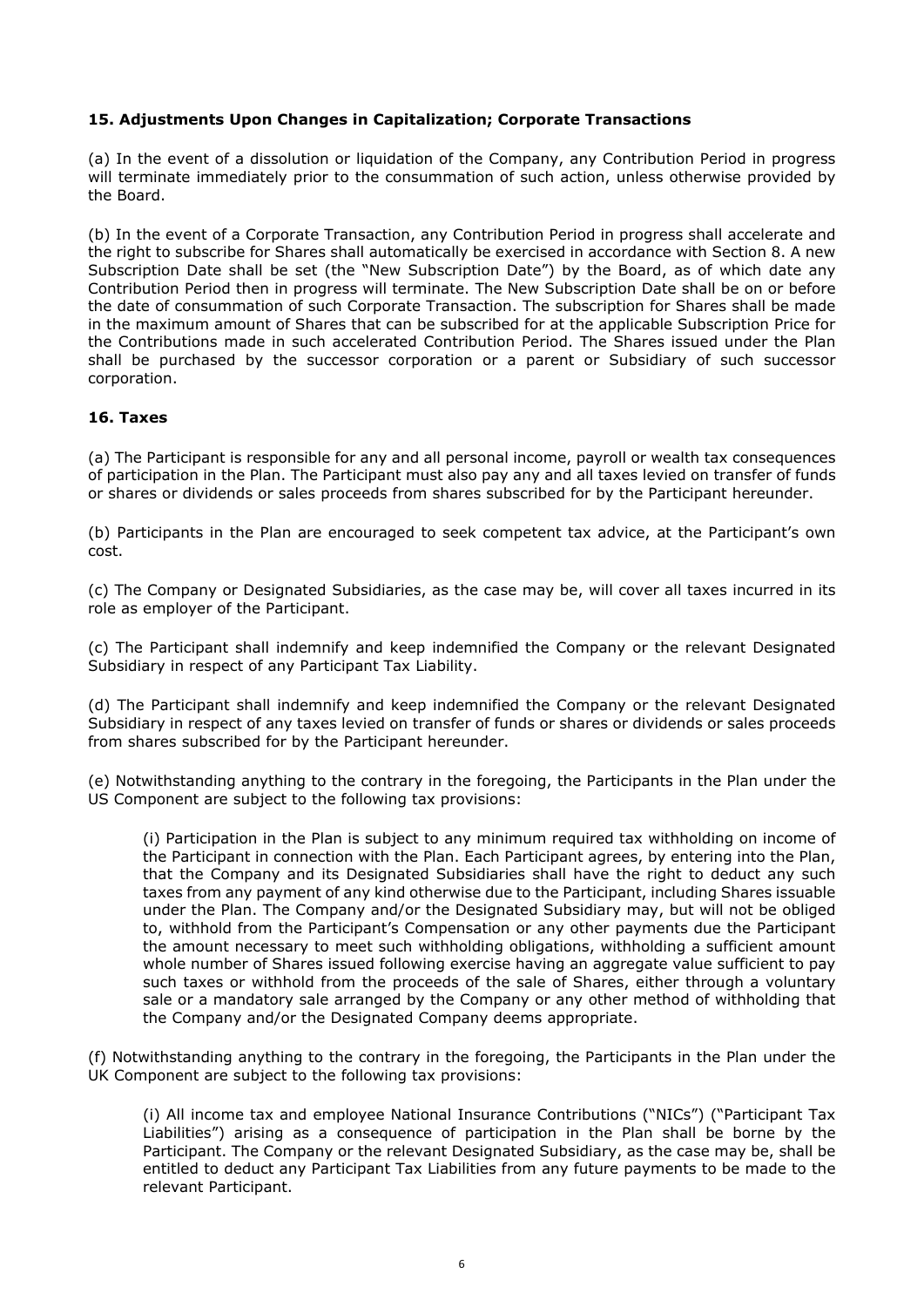(ii) To the extent that the Participant does not put the Company and / or the relevant Designated Subsidiary in funds in accordance with section  $16(f)(i)$  and  $16(c)$  within a reasonable amount of time, the Participant permits the Company or the Designated Subsidiary as appropriate to sell on the Participant's behalf such number of Shares issued to the Participant as will provide sufficient sale proceeds to satisfy the Participant Tax Liability.

(iii) The Company or Designated Subsidiary, as the case may be, will cover all taxes incurred in its role as employer of the Participant, including any Employer's NICs.

(iv) Participants in the Plan are encouraged to seek competent tax advice, at the Participant's own cost. The Company provides the following tax information on a reasonable effort basis, without assuming any liability or responsibility thereof:

- The Contributions will be deducted from the Participant's net base salary, meaning that the Participant will already have paid the relevant employment taxes on those amounts. Therefore, if any Contributions are returned to you pursuant to the provisions of this Plan, then there will be no further employment related taxes to pay on those amounts.
- As the Shares are to be issued to the Participant at a discount, that discount will be deemed for tax purposes to be a benefit provided to the Participant by its employer. On that basis, the difference between the Subscription Price and the market value of the Shares on the Subscription Date will be subject to income tax and NICs (both employees and employer's).
- An amount equivalent to the income tax and employee's NICs will be deducted from future payments to be made to the Participant by the Company or the relevant Designated Subsidiary (eg. on the next payday). If for any reason the Company or the relevant Designated Subsidiary cannot deduct these amounts from a future payment, then the Participant will be required to pay such amounts to the Company or the relevant Designated Subsidiary as applicable. Alternatively, the Company or the Designated Subsidiary may sell Shares on the Participant's behalf as set out in section  $16(f)(ii)$  above.
- Any employer's NICs arising as a consequence of the subscription of Shares will be paid for by the relevant employer and the Participant will not be required to reimburse such amounts.
- On each Subscription Date, the Company or the relevant Designated Subsidiary (depending on which entity is the Participant's employer) shall enter into a joint election under s.431 of the Income Tax (Earnings and Pensions) Act 2003 and the Company shall also enter into such an election on behalf of the Participant (under the power of attorney included in the Application Form). The purpose of this election is to take the Shares out of the UK's restricted securities tax regime, and therefore to protect both the Participant and the Company from any future unexpected income tax or NICs charges.

#### **17. Amendment or Termination**

The Board may at any time and for any reason terminate or amend the Plan; provided, that any such amendments or terminations are consistent with the provisions of any applicable board authorization granted by the General Meeting of the Company. Notwithstanding any of the foregoing, the Board may not amend the Plan without the consent of the Participant if the amendment would impair any of the vested rights or obligations of the Participant under the Plan.

#### **18. Notices**

All notices or other communications by a Participant to the Company under or in connection with the Plan shall be deemed to have been duly given when received in the form specified by the Company at the location, or by the person, designated by the Company for the receipt thereof.

#### **19. Conditions Upon Issuance of Shares**

(a) Shares shall not be issued in accordance with any rights granted pursuant to the Plan unless the issuance and delivery of such Shares pursuant thereto shall comply with all applicable provisions of law, domestic or foreign, including, without limitation, the PLCA and the Securities Laws and, if so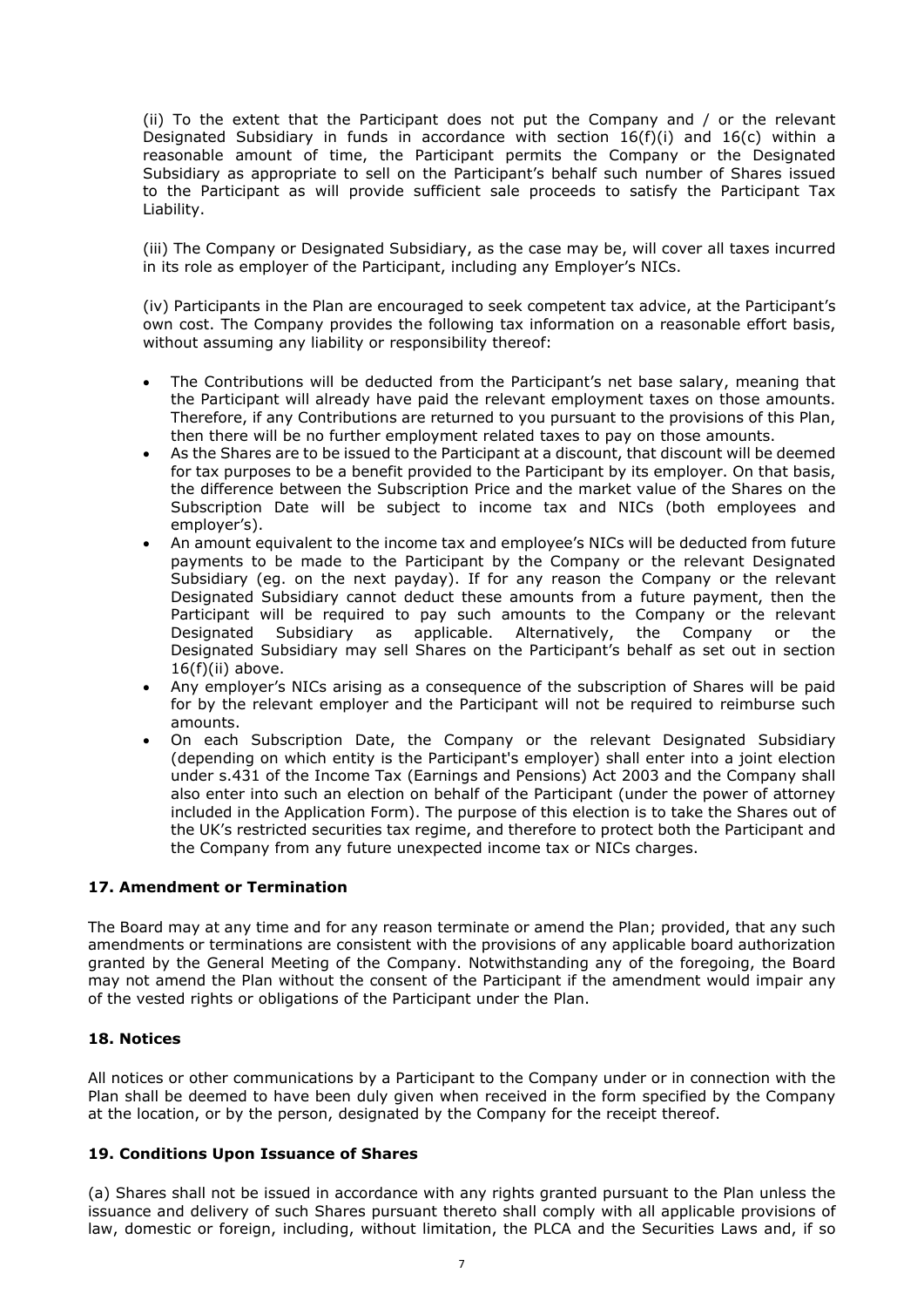determined by the Board, shall be further subject to the approval of counsel for the Company with respect to such compliance.

(b) As a condition to the issuance of Shares in accordance with any rights granted pursuant to the Plan, the Company may require the Participant to represent and warrant at the time of any such exercise that the Shares are being subscribed for only for investment and without any present intention to sell or distribute such Shares if, in the opinion of counsel for the Company, such a representation is required by any of the aforementioned applicable provisions of law.

#### **20. Term of Plan; Effective Date**

The Plan is effective as of the Effective Date by shareholder approval on the Annual General Meeting in the Company on 12 May 2021, and any successive authorizations, and will be in effect until terminated by the Board in accordance with Section 17.

#### **21. Relationship with employment contract**

(a) The Employee's rights and obligations under the terms of his/her employment with the Company or a Designated Subsidiary shall not be affected by the existence of the Plan or any of its terms.

(b) The value of any benefit realized by an Employee shall not be taken into account in determining any pension or similar entitlements.

(c) The Employee shall have no right to compensation or damages on account of any loss in respect of the Plan where this loss arises (or is claimed to arise), in whole or in part, from:

- termination of employment with; or
- notice to terminate employment given by or to,

the Company or a Designated Subsidiary. This exclusion of liability shall apply however termination of employment, or the giving of notice, is caused, and however compensation or damages are claimed.

(d) The Employee will have no right to compensation or damages from the Company or any Designated Subsidiary (or any associated company) on account of any loss in respect of the Plan where this loss arises (or is claimed to arise), in whole or in part, from:

- any company ceasing to be in the Company's group; or
- the transfer of any business to any person who is not in the same group as the Company.

This exclusion of liability shall apply however the change of status of the relevant company, or the transfer of the relevant business, is caused and however compensation or damages are claimed.

#### **21. Additional Limitations Applicable to US Component**

Notwithstanding anything in the Plan to the contrary, no Participant shall be eligible to be granted a right to subscribe for Shares if such Participant, immediately after grant of such right, would be treated as owning Stock possessing 5 percent or more of the total combined voting power or value of all classes of Stock of the Company or any "parent corporation" (as defined in Section 424 (e) of the U.S. Code) or "subsidiary corporation" (as defined in Section 424 (f) of the U.S. Code) (together, "Related Corporations"). For purposes of the preceding sentence, the attribution rules of Section 424 (d) of the U.S. Code shall apply in determining the stock ownership of a Participant, and all Stock which the Participant has a contractual right to purchase shall be treated as Stock owned by the Participant. In addition, no Participant may be granted a right to subscribe for Shares which permits his or her rights to subscribe for Stock under the Plan, and any other employee stock purchase plan of the Company and its Related Corporations, to accrue at a rate which exceeds US\$25,000 of the fair market value of such stock (determined on the grant date or dates) for each calendar year in which such rights are outstanding at any time. The purpose of the limitation in the preceding sentence is to comply with Section 423 (b) (8) of the U.S. Code and shall be applied taking rights into account in the order in which they were granted.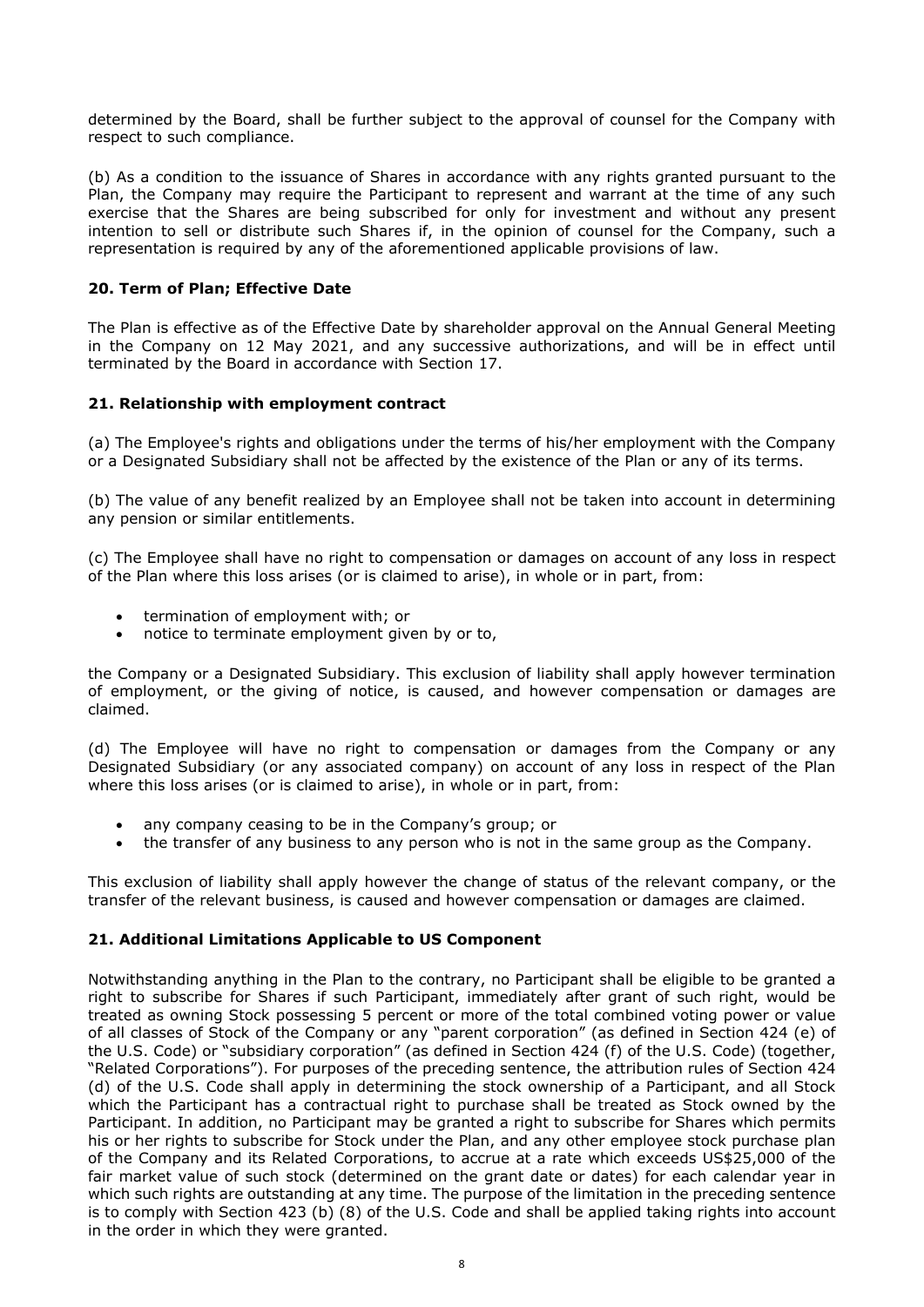#### **APPENDIX I**

#### **Application Form**

**This deed is dated** \_\_\_\_\_\_\_\_\_\_\_ **(UK Component only)** 

#### **PLEASE FILL IN SPACES BELOW WITH BLOCK LETTERS**

This part of the application form contains protected personal data. Information provided will not be used or communicated other than in connection with the Plan. Terms in this application form shall have the meaning given to them in the plan documents.

#### **SECTION A – PERSONALIA**

**Title: Last Name: First Name: First Name:** 

**Address:** 

**Country of Residence:** 

**Employment number (if applicable): Personal identification number:** 

**Employer: Date of Birth (ddmmyyyy):** 

#### **SECTION B – APPLICATION FOR PARTICIPATION AND AUTHORISATION**

I hereby apply to participate in the Plan according to the provisions as outlined in the plan documents, which I hereby accept to commit to.

I hereby authorise my employer to withdraw the amount specified below from my monthly net (aftertax) salary payments, to hold the Contributions in a bank account and to use it on or immediately after 1 March 2021 to subscribe for Shares in the Company at a Subscription Price equal to 85% of the lowest of (i) the closing price of the Company's Share, as reported by Oslo Børs, on the first day of the Contribution Period (or the trading day immediately prior to the first day of the Contribution Period, if such day is not a trading day), and (ii) the closing price, as reported by Oslo Børs, of the share on the last trading day of the Contribution Period; provided, however, that with respect to the US Component, to the extent the foregoing is not deemed to represent fair market value with respect to Section 423 of the U.S. Code, the Subscription Price shall not be less than 85% of the lower of the fair market value (as determined in a manner consistent with Section 423 of the U.S. Code) on the first day of the Contribution Period and the Exercise Date. I recognize that if my employment with my employer ends during the above said period, I will only receive the Contribution back and no longer be entitled to receive Shares at the end of the Enrollment Period. These instructions stand until the subscription for Shares has been completed and the Shares have been issued to me.

I also authorize the Company to deliver the Shares to a VPS account as designated by IDEX to hold Shares for Employees under the Plan, and to inform the bank holding such account of my personal protected data for the purpose of the transaction.

The Company and/or my employer is authorized to subscribe for Shares on my behalf in accordance with the Plan. My employer is further authorized to deduct an amount equal to the aggregate Subscription Price for the Shares allocated to me in accordance with the Plan from my Contributions, and to allocate said amount as share contribution.

In case it is not possible to meet this application in full due to the limit on the number of Shares available under the Plan, I hereby authorise the employer to scale down my application – and to change it accordingly – all based on the provisions of the Plan, as set out in the plan document.